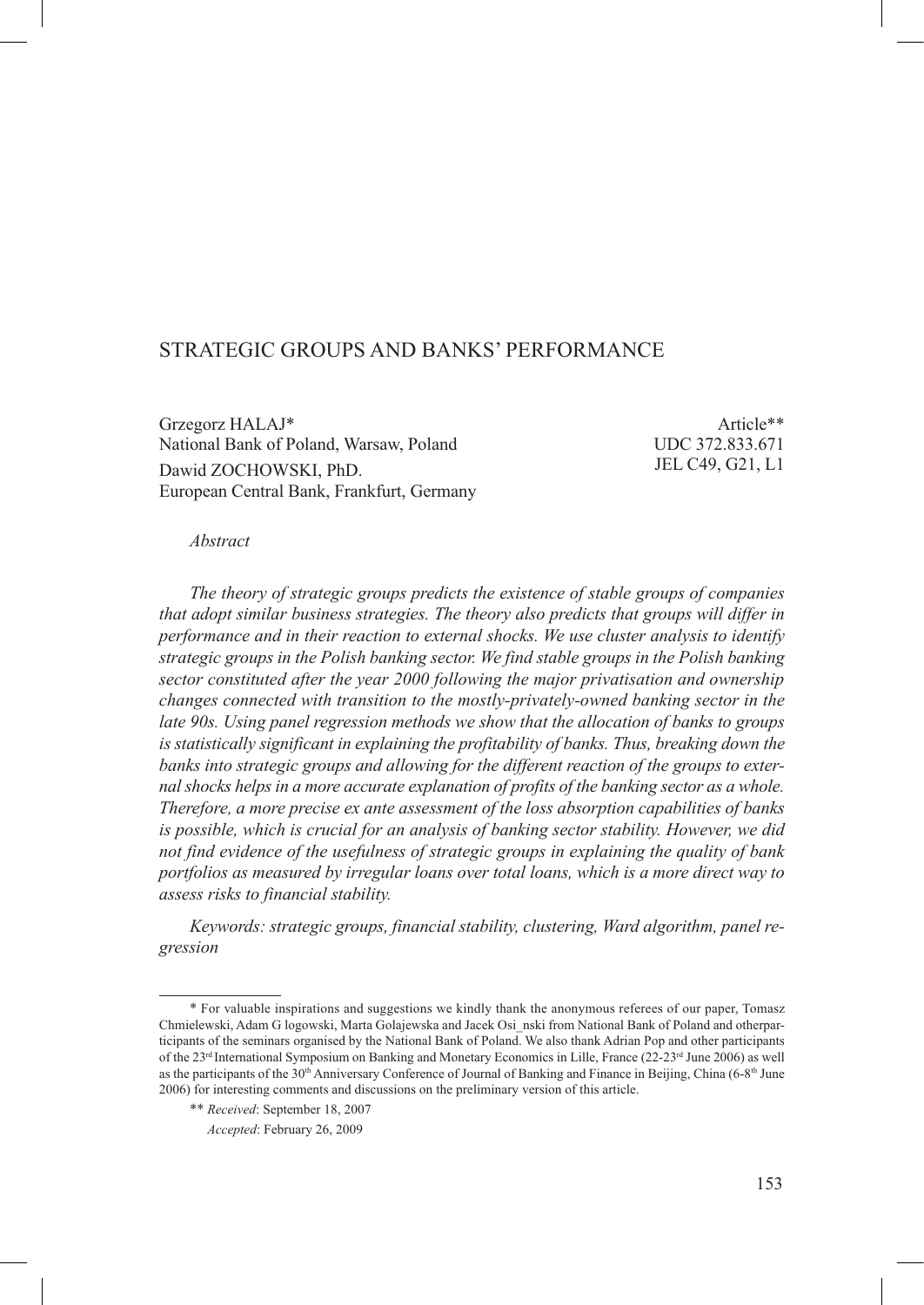## **1 Introduction**

The theory of strategic groups predicts that groups of similar entities are formed because of the convergent behaviour of some companies operating in a given market. According to the theory, the number of available strategies is limited. By choosing a given strategy a company assigns itself to a certain group. Strategic groups are relatively stable over time, which is a consequence of mobility barriers. In empirical research that applies strategic group theory to the banking sector, it was assumed that a bank's strategy was reflected in the structure of its balance sheet. The shares of particular balance sheet items in total assets or the shares of particular loan categories in total loan portfolio were called strategic variables or strategic dimensions. The aim of this paper is to verify whether strategic groups make it possible to model banks' performance more accurately. We identify strategic groups in the Polish banking sector and test whether their profitabilities differ significantly. Then we use group dummy variables in panel regression models. The statistical significance of a group variable in the panel models both supports the thesis of the significant differences between groups' performances and may improve modeling of banking sector profits, allowing for different reactions of particular groups to external shocks. This could improve the ex ante assessment of the profit-generating potential of banks and thus support a more forward looking approach to the analysis of the stability of the banking sector.

The composition of groups may be disturbed by ownership changes entailing a shift in the strategies of banks. Since there were many mergers and acquisitions in the second half of the 1990s in the Polish banking sector, the stability of groups over time may be hampered. On the other hand, the share of foreign capital in the Polish banking sector increased substantially at that time. This might have widened the scope of services offered by banks, which should be manifested through increased similarity of particular strategic groups.1 If this is the case, privatisation of the Polish banking sector in the second half of 1990s might have led to the convergence of banks' strategies, followed by the formation of strategic groups.

This article reviews the history (Section 2) and the empirical research (Section 3) regarding strategic groups. The data we use are described in Section 4, whereas Section 5 focuses on the methods and tools used to identify groups and test the hypothesis of the significance of groups in explaining the performance of the banks. Section 6 presents the strategic groups identified in the Polish banking sector and Section 7 concludes and outlines some directions for further research.

## **2 Strategic groups in theory**

The theory of strategic groups was introduced by Hunt (1972) and further developed by Newman (1978). A strategic group is usually defined as a group of companies operating within a single industry that adopt a similar strategy as regards products offered and resources used (Porter, 1979).

<sup>1</sup> This conclusion requires two assumptions: firstly, the scope of services offered by banks increases quicker than the scope of available services in the banking sector and secondly, the scope of available services in the banking sector has its limits.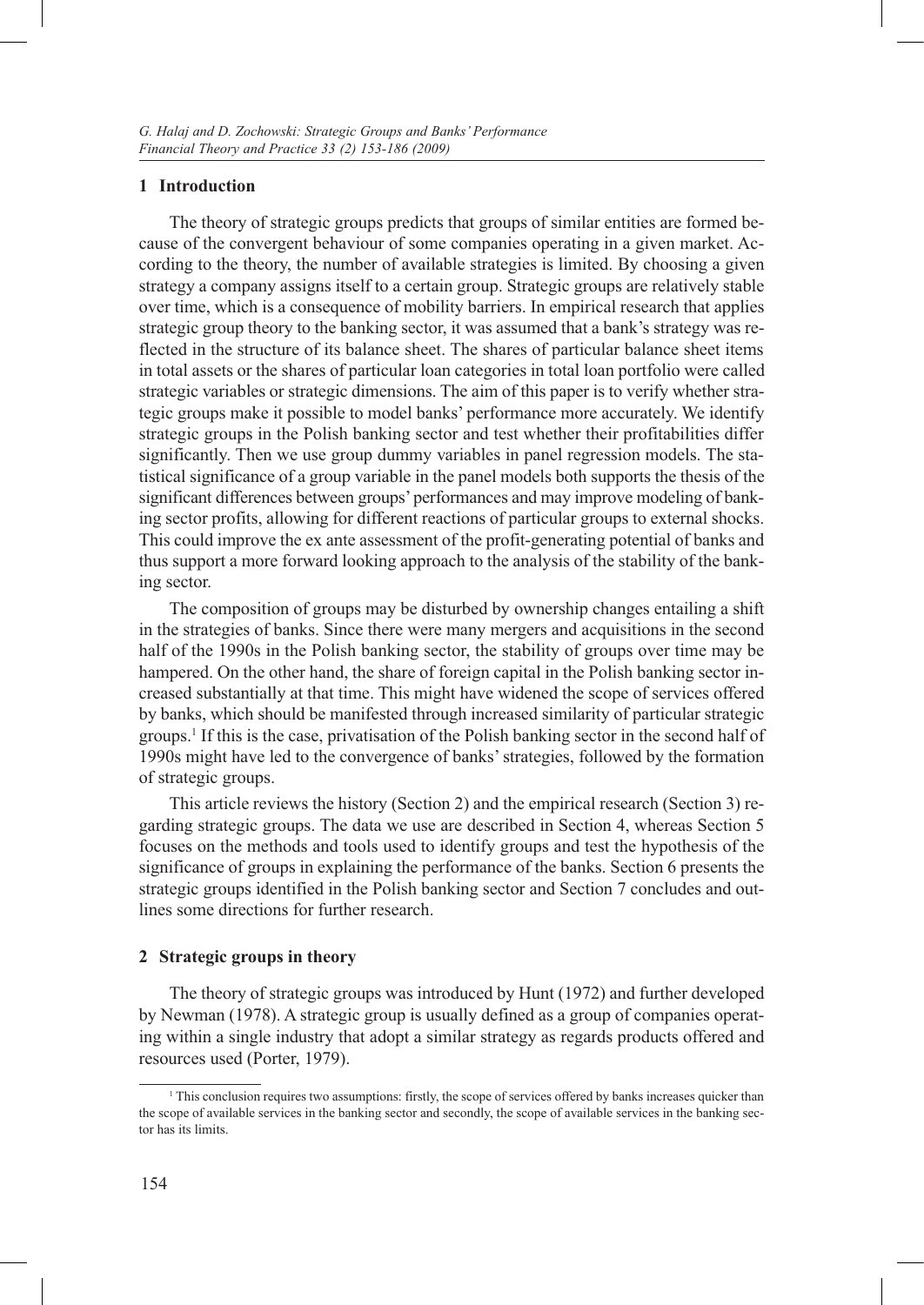Thus, within a strategic group, companies make similar decisions in key areas (Koller, 2001), their similar strategies being characterised by similar values of certain variables, called strategic variables or strategic dimensions. Within a group, the strategies of the companies are to a large extent homogeneous, while they differ substantially between groups.

The idea of strategic groups has been popularized by Caves and Porter (1977), who, apart from barriers to entry, introduced the term of barriers to mobility. The concept of mobility barriers was enforced to explain the rationale behind the creation of homogeneous groups of companies. Groups are formed as a result of discontinuity in available strategies, which are unevenly distributed over the space spanned by strategic variables. Porter (1980) states that available strategies prevent a company from taking an entrenched position midway between two strategies.

Mobility barriers may be perceived as a wall separating a given group from its external competition and discouraging a given company from moving to another group. It is believed that mobility barriers may result similar investments being taken by companies within R group that increase their competitiveness and profitability. At the same time, these financially motivated investments prevent or impede access to a given technology or patents to third parties. Such investments may include research into a new technology or invention as well as advertising. In the latter case, the barrier to mobility will comprise a good market position, a recognised brand or the reputation of companies in a group (Ferguson et al., 2000). In such a case mobility barriers emerge as a result of similar activities being undertaken by enterprises. However, they may also result from the provision of similar products. Empirical research confirms the existence of barriers to mobility (Mascarenhas and Aaker, 1989); however, the mechanism of their occurrence has not yet been ultimately identified.

The profitability of a financial institution depends to a large extent on its ability to keep existing and win new customers as well as on the quality of risk management. Therefore, investments that might prove to be significant mobility barriers should to a larger extent involve expenses related to the development of a branch network or risk management models. Expenses related to advertising which, on the one hand, build the bank's brand and, on the other hand, support sales of products that also serve as an indication of the strategy adopted by the bank, may also turn out to be material for the formation of strategic groups.

Adopting the assumption that mobility barriers do exist leads to three conclusions (Leask, 2004), which may be recognised as predictions of the strategic groups theory. First, the theory allows for the existence of strategic groups hierarchy. Groups comprising more effective companies with higher mobility barriers are separated from groups of companies with lower profitability. Second, changes in the environment exert a different influence on particular groups, based on the differences in the impact of external factors, related to various levels of protection regarding the mobility barriers. However, companies within the same group respond in a similar way to changes in external factors. Third, the theory suggests that the lack of mobility between groups results to a large extent from a company's history and its accumulated assets rather than from the nature of investments currently undertaken.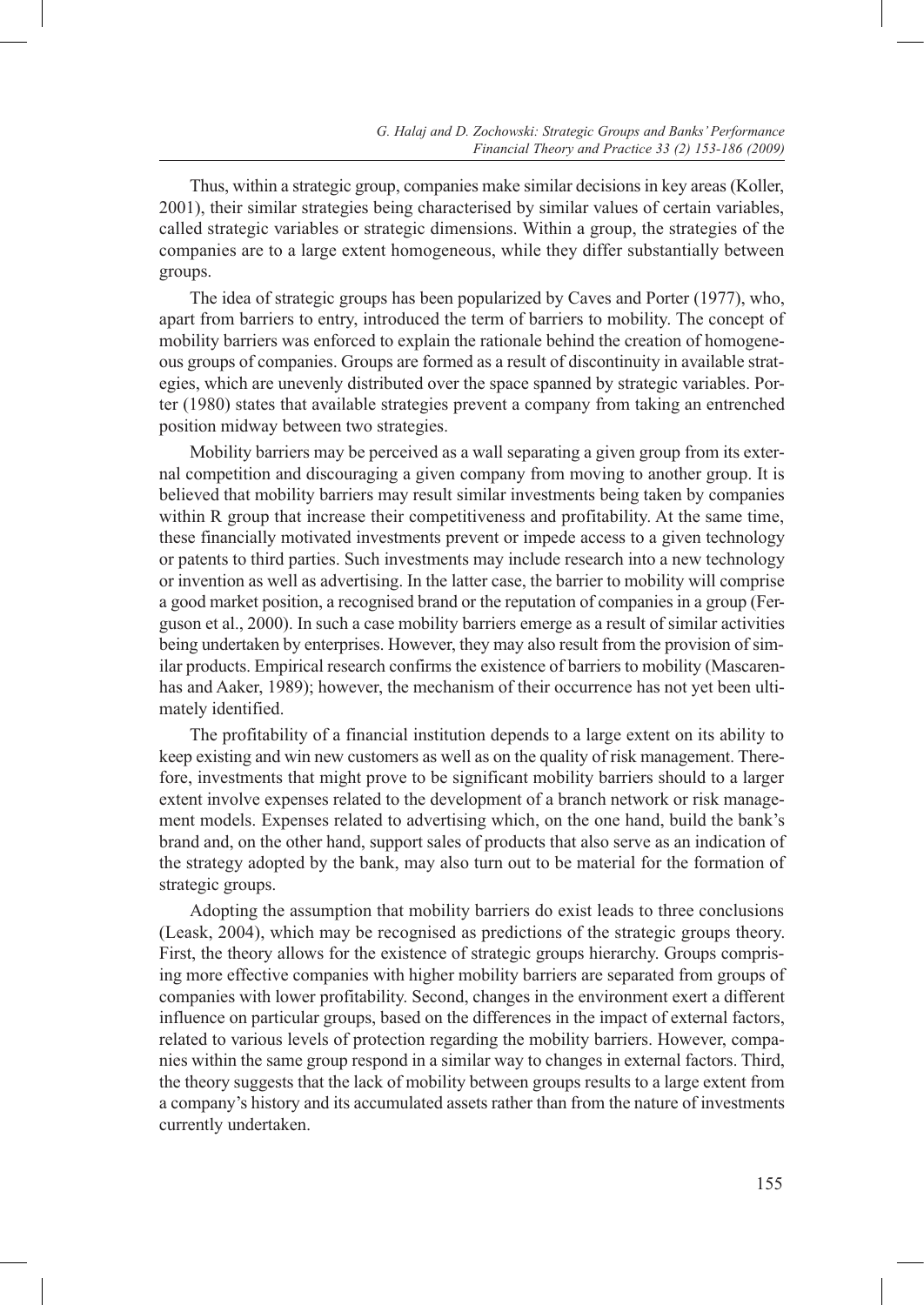Porter (1979), on the other hand, argues that the existence of strategic groups reduces the level of competition within an industry. It results from co-ordination and co-operation between group members, which takes the competition within particular groups to a level lower than that of competition between groups. The scope of this dependency is conditioned by three factors: the number of groups and the distribution of their shares in the market, the diversity among the groups (the so-called strategic distance) and the level of diversity in the profiles of buyers of services and products (Heene and Houthoofd, 2002).

Co-ordination of activities rather than co-operation seems to be of greater importance for the formation of groups in the banking sector. This is because strategic groups may arise around the common strategies, which may result from following the strategy of a counterparty. For instance, smaller banks often imitate the behaviour of banks that have a stronger market position. This is particularly important in the case of changes in interest rates on loans and deposits. On the other hand, lasting co-operation among banks related to a particular project is rather difficult to imagine at the level of strategic groups, although exceptions occur. An example of interbank co-operation on the level of the whole banking sector might consist of private bank loan registers or private payment systems. Loan syndications are, on the other hand, an example of co-operation among banks, which may occur at the level of a strategic group or beyond.

The development of the strategic groups theory was based on the premise of the explanation of the differences in performance of particular companies operating within the same industry. The existence of mobility barriers does not explain, however, the differences in profits; it only implies that these differences may be sustained over time. In order to explain the origin of differences in the profitability of particular groups, the authors of the strategic groups theory (Porter, 1980) used the structure-conduct-performance (SCP) paradigm. This hypothesis is based on the assumption that the structure of the market, understood in a way that focuses on the size and number of particular players, determines the position of a company in a given market and defines its strategy, which influences its profitability. Thus, initially, the existence of strategic groups was linked to the relative sizes of companies operating in a given market (Caves and Porter, 1978; Caves and Pugel, 1980). Further research, however, expands the analysis to a larger number of strategic dimensions, which generally concern the structure of the balance sheets of particular companies (Passmore, 1985; Amel and Rhoades, 1988).

In this regard, the theory implies that there may exist considerable differences in the profitability of companies among groups, which are sustainable over time. A company will find it difficult to move to a more effective group due to mobility barriers (Caves and Porter, 1977). The theory also predicts different reactions of companies to external shocks, which may entail certain differences in the mechanism of interest rate transmission in particular groups (Kashyap and Stein, 1995). To trigger the intended response of the system to a change in interest rates, the effective monetary policy must therefore take into account, among other things, different reactions of banks from different strategic groups.

Different profitabilities of banks may stem also from the different risk attitudes of banks. They may also be the result of specialisation in particular services on the market.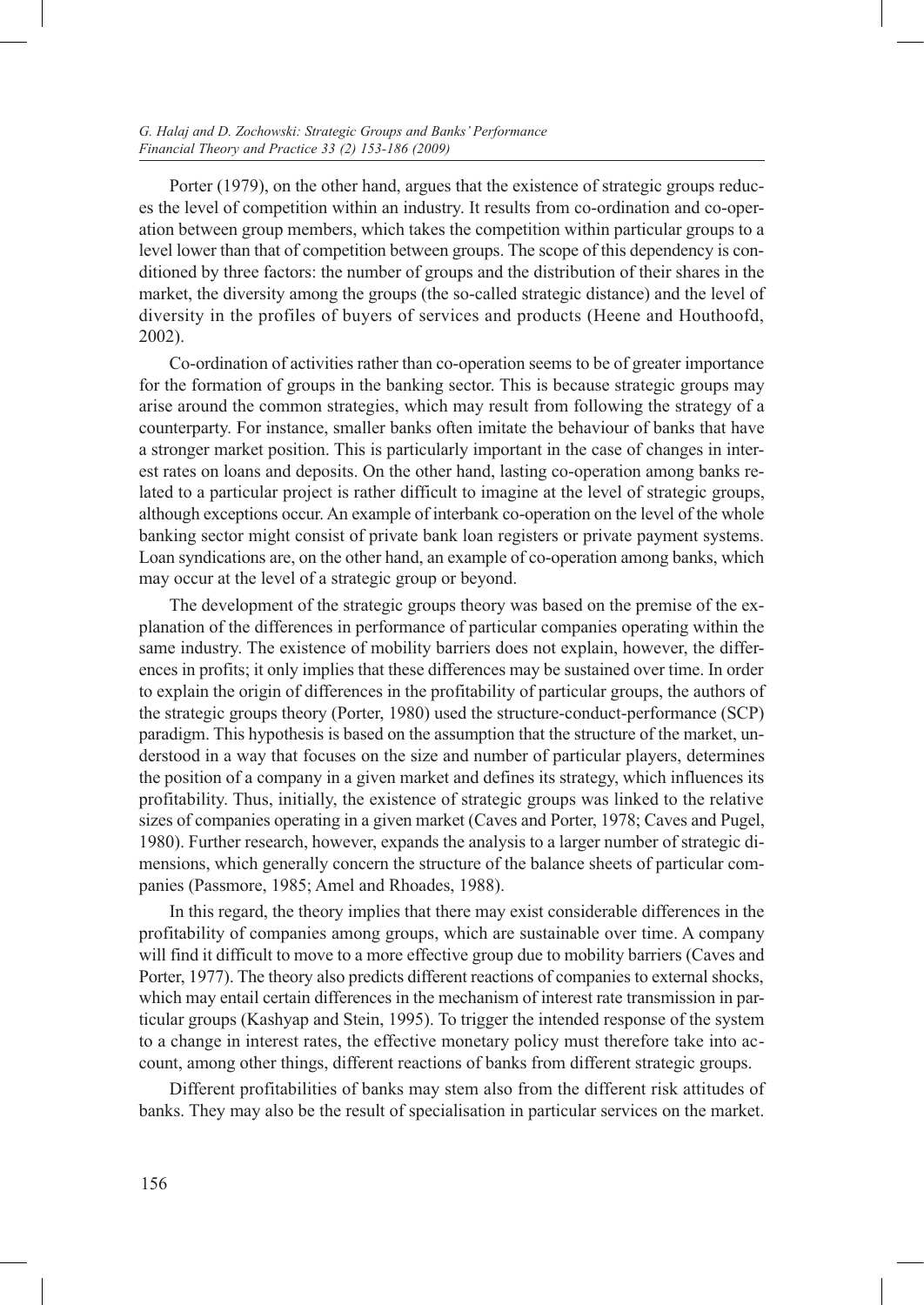Regulatory constraints and the level of risk aversion of the shareholders force a bank to accept a particular return from efficient frontier coming out of Markovitz portfolio theory (Hart and Jaffee, 1974) applied to their assets and liabilities structure. Analysis of strategic groups may help to capture portfolio theory effect influencing bank profitability.

## **3 Review of empirical research**

In spite of the criticism expressed towards both the theory and the methodology of identifying strategic groups (Barney and Hoskisson, 1990; Cool and Dierickx, 1993; Ferguson et al., 2000; Hatten and Hatten, 1987; Ketchen and Shook, 1996), the popularity of research on strategic groups has resulted in multiple empirical research aimed at identifying groups in particular industries. Research has been related both to manufacturing companies: the brewing (Tremblay, 1985: Heene and Houthoofd, 2002) and the pharmaceutical industry (Cool and Dierickx, 1993), and to service providers: healthcare (Nath and Grucka, 1907). IT (Duysters and Hagedoorn, 1905), and financial companies: the insurance sector (Fiegenbaum and Thomas, 1993) and the banking sector (Amel and Rhoades, 1988; Mehra, 1996).

Initially, research into strategic groups linked the membership of a company in a group to the relative size of the company (its market share), which resulted directly from the adoption of the structure-conduct-performance hypothesis. Such an approach was used by Porter (1979) and Caves and Pugel (1980). Newman (1978) noticed that the existence of strategic groups may stem from the adoption of various target functions by different companies.

Oster (1982), on the other hand, uses the ratio of advertising expenditure to sales revenues as a strategic variable. She also proposes basing the separation of groups on certain leading variables, i.e. predetermined variables, which would be used in all research related to the identification of strategic groups. It would be difficult, however, to identify such variables for various industries, since some balance sheet items may differ significantly among industries, reflecting different type of activities or the different environment in which companies operate. This, in particular, is the case of the banking sector, since the asset and liability structure of banks differ substantially from the balance sheets of companies from other industries. Oster's (1982) recommendation may be taken into consideration only when conducting research related to a certain industry.

All papers mentioned above assume that strategic groups exist and are defined by a certain variable selected a priori by the researcher (Amel and Rhoades, 1988). Hayes et al. (1983) conducted research aimed at determining whether strategic groups may be singled out within US investment banks without predefining strategic variables. However, to identify groups, they use a simple correlation vector analysis and measure co-movement of banks' earnings, which - as Amel and Rhoades (1988) demonstrated - does not necessarily determine the existence of groups. Passmore's (1985) works round this shortcoming by not predefining strategic variables but analysing the shares of particular balance sheet items in the total portfolios of the 50 largest commercial hanks in the United States. Passsmore divides banks into two groups on the basis of the correlation between particular variables. The identified breakdown overlaps with the classification of banks as wholesale and retail commercial banks.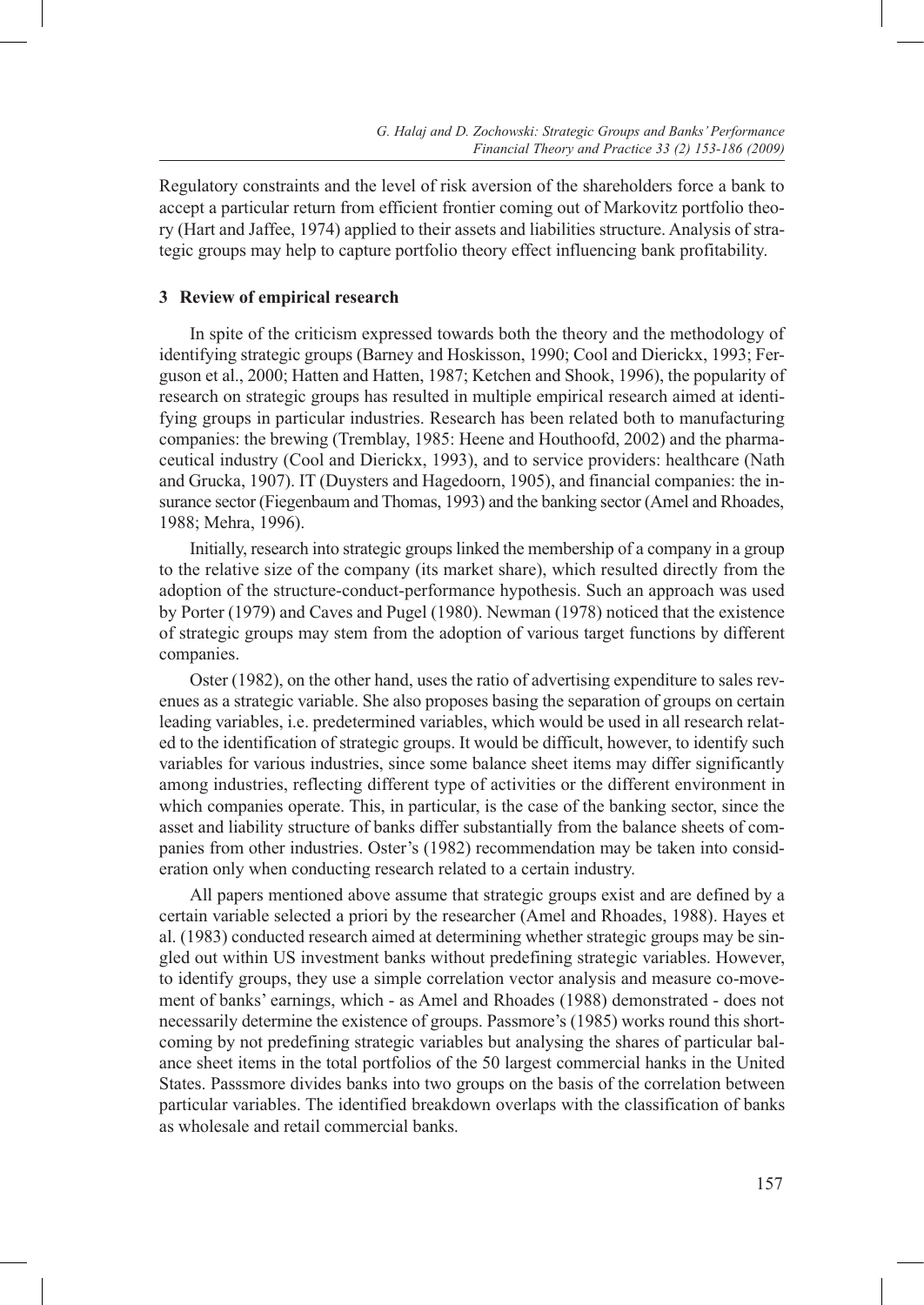Amel and Rhoades (1988) agree with Passmore's idea about identifying groups using the shares of particular assets in the total bank portfolio rather than variables based on the profit and loss account. Their justification is based on the assumption that the strategy adopted by a manager should be better reflected in the balance sheet rather than in the financial results. Moreover, such an approach is coherent with the theory that membership of a company in a given group sterns from its history, which is reflected in accumulated assets (cf. Chapter 2). Moreover, Amel and Rhoades (1988) also first used a more refined method of group identification - the cluster analysis, which also allows for grouping using more than one strategic variable. In addition, the authors test the stability of the breakdown into groups, checking whether banks migrate between the identified groups in three different years.

In this respect, the empirical identification of groups thatare sustainable over time is of particular significance, since the definition of a strategic group is related to a time horizon that is longer than one year. A breakdown identified in a given year may stem from adopting short-term strategies or may be accidental (Amel and Rhoades, 1988). The authors identified six groups that were stable over time. The allocation of a bank to a given group does not depend on the size of a bank's assets nor its location (small-large cities, particular slates). The groups identified by Amel and Rhoades (1988) do not overlap with the common classification of banks as wholesale and retail commercial banks.

The concept of strategic groups was created to explain the systematic differences in financial results among companies in an industry. Thus, most of the empirical research was focused on the significance of differences in profitability between particular groups. To that end, most researchers found significant differences in financial results between groups identified, using cluster analysis (Dess and David, 1984: Reger and Huff, 1993; Heene and Houthoofd, 2002). Some of the authors, however, did not detect significant differences in profitabilities that could be explained by allocation to particular groups (Frazier and Howell, 1983; Cool and Schendel, 1987; Martens, 1988). Nevertheless, papers that analysed the banking sectors generally identified significant differences between groups in terms of profitability (Mehra, 1996; Koller, 2001). In addition, the research carried out by Hackethal (2001) showed that only the allocation of a bank to a group based on market variables helped in explaining differences in profitabilities. On the other hand, there were no significant differences in ROA or ROE between the groups identified using resource based variables.2

To that end, none of the studies which identified strategic groups in the banking sector has been aimed at explaining earnings while taking profit-risk interdependence into consideration. The earnings of a company operating in the financial sector may be significantly influenced - apart from the quality of management - by the adopted risk profile. Nevertheless, assuming that the risk profile has been already reflected in the balance sheet structure of a bank, the classification of banks into strategic groups, using variables that represent ratios of particular assets over total assets, should make it possible to identify

<sup>2</sup> HilckethaI (2001) introduced two kinds of breakdowns of 624 European commercial banks: one was based on resource-based-view variables, e.g. share of deposits in total assets or the ratio of deposits placed to deposits accepted on the interbank market, whereas the other was based on market-based-view variables, e.g. the average growth in assets or share of loans ill total assets. Thus, each bank was classified into two groups.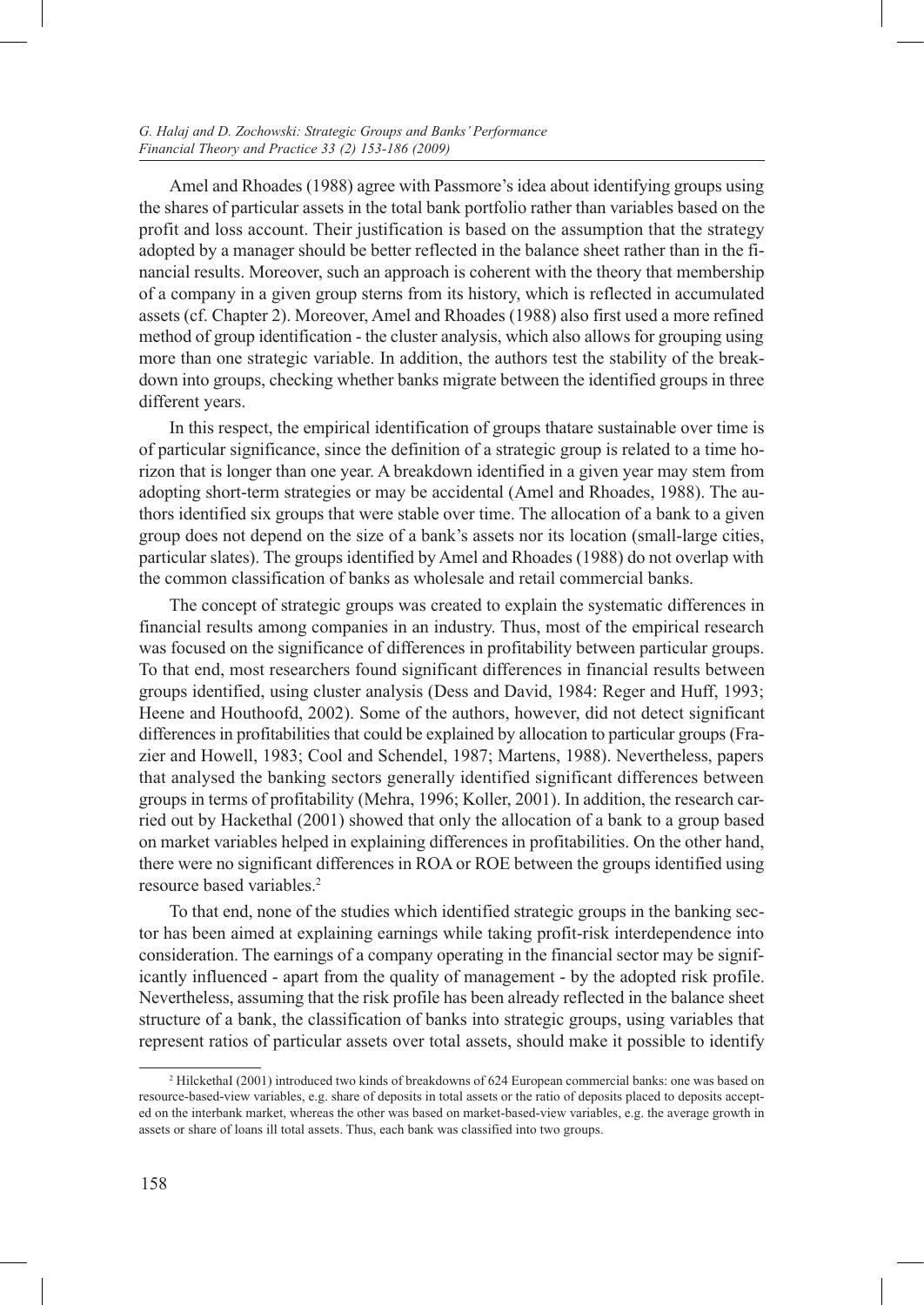groups, which take also the bank's risk profile into account. In the banking sector significant differences should occur not only between profitabilities but also between adopted risk profiles. In this regard, it is worth noting that off-balance sheet positions could be a major source of the risk exposure profile of banks. However, we assume that off-balance sheet positions are mostly used for hedging and therefore do not influence t risk profile to a large extent. This assumption is fully justified for Polish banks but not necessarily for large and complex financial institutions or global investment banks.

Amel and Rhoades (1988) set a kind of benchmark for research on strategic groups in the banking sector. Most of the studies concerning this sector take into account their conclusions that balance sheet-based variables should be used for the identification of strategic groups (Koller, 2001; Hackethal, 2001). Similarly to Amel and Rhoades (1988) and Koller (2001) for Austrian banks, Hackethal (2001) for European banks uses a nonhierarchical cluster analysis as a tool of classification of banks into groups. The basic idea behind breaking down banks into clusters is merging banks using the minimum distance between standardised strategic variables as a criterion.

Since 1979 when Porter first announced his theory and since Amel and Rhoades (1988) applied the theory for banks, the banking sector has undergone a significant transformation, related to deregulation, increased competition, improved risk management techniques and increased reliance on off-balance sheet financing (via securitisation) and exposures (via off-balance sheet special purpose vehicles), which all might have affected the performance of the theory in this new banking environment. Nevertheless, the Polish banking sector is still in its infancy and many of the techniques of the modern banking sector (e.g.: securitisation, off-balance sheet risk management, financing via covered bonds) have yet to be implemented or developed. Thus, we think, that the Polish banking sector at this stage of development and with a relatively small concentration is more similar to the banking sectors of developed economies as they were two-three decades ago.

In this respect, application of the theory and the method of the analysis to the Polish banking sector is more justified than it would be for more developed banking sectors. Nevertheless, the major privatisation in the Polish banking sector in the second half of the 1990s should contribute to increased concentration and convergence of strategies among banks, which would lead to less pronounced distinctions between the groups in the future.

Although most researchers have identified strategic groups in the researched sectors, some of them questioned the existence of any significant breakdowns within industries and claim that strategic groups stem from using false detection methods or are the result of an ad hoc choice of a strategic variable (Thomas and Venkatraman, 1988; Barney and Hoskisson, 1990).

Leask (2004) criticises research on strategic groups. He claims that particular researchers select industry-specific variables, for which the differences may be significant in one industry but not necessarily in another. Similarly to Oster (1982), he criticizes the fact that there is no standard for selecting variables constituting strategy dimensions, which is why they are somewhat subjective. He proposes focusing on several predefined strategic variables, so that the results of research become comparable. Other criticism concerns the lack of a unified method used to classify companies into groups and errors in the use of techniques based on cluster analysis. Leask notes that the majority of researchers do not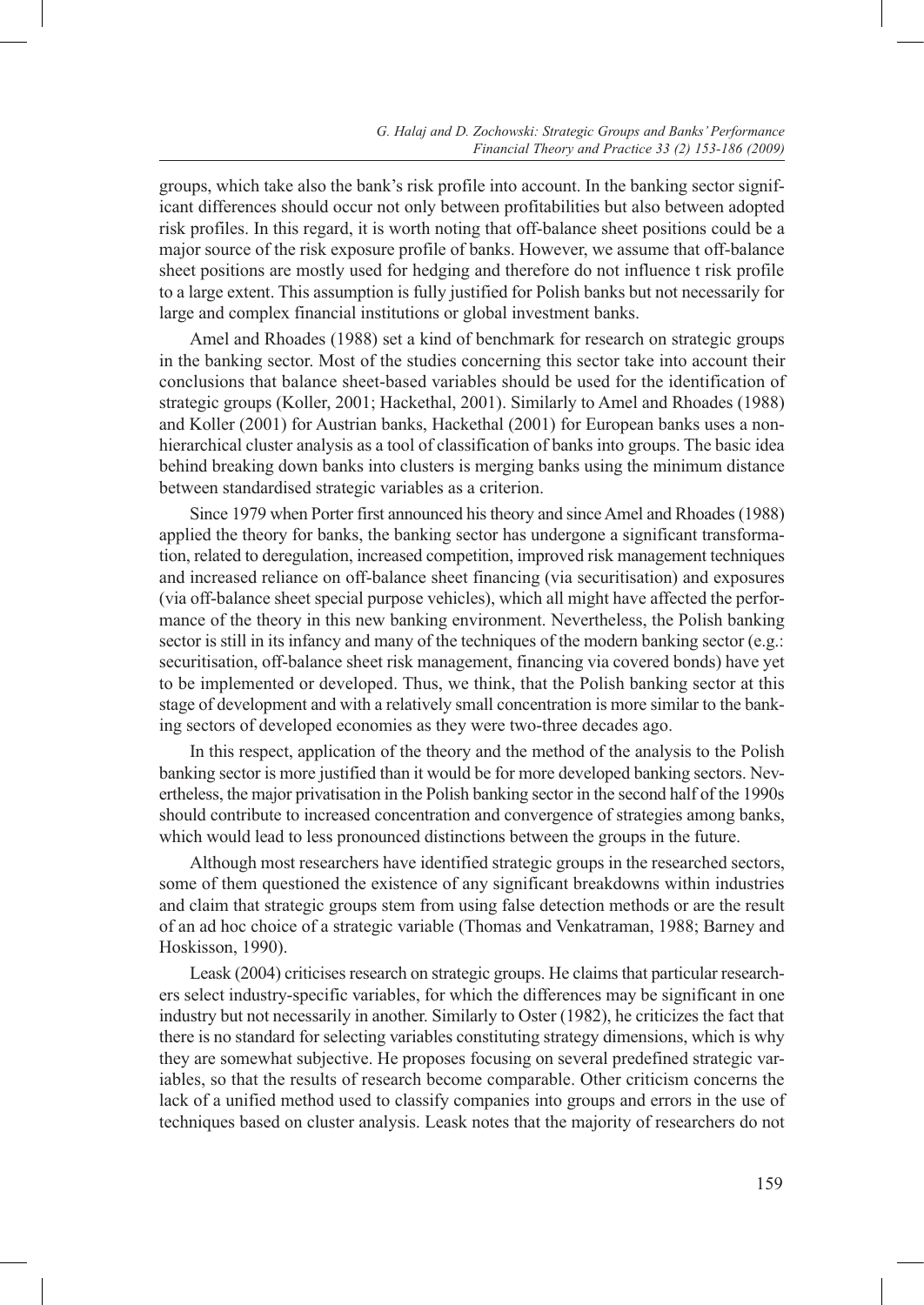use any test for consistency of results that would be alternative to cluster analysis per se. Another common error is including significantly correlated variables in analyses, which results in multiple use of the same information.

Leask's requirement that the same set of strategic variables be applied to identify strategic groups cannot be met in the case of the banking sector, due to different characteristics of the balance sheets of financial institutions when compared to those of manufacturing companies. Nevertheless, while selecting strategic variables we took into account most of the balance sheet structure variables analysed by Amel and Rhoades (1988) and Koller (2001). Thus, we attempted to make our research comparable with other research on strategic groups in the banking sector.

In spite of the criticism, the research seems to have achieved a certain level of analytical standard, which makes it possible to claim that it has become a recognised field of research (Heene and Houthoofd, 2002).

## **4 Data - strategy dimensions**

The data analysed in this paper come from the banking statistics of the national Bank of Poland, which collects mandatory monthly financial reports from all commercial banks operating in Poland, including three banks associating cooperative banks, from the period between the first quarter of 1997 and the third quarter of 2004. The banks that went bankrupt during that time or were managed by a board of trustees were included, too. The data include the balance sheet items as at the end of March, June, September and December<sup>3</sup> or quarterly data for the profit and loss account items. The ratios related to the strategic variables were derived from yearly data. For balance sheet data, the arithmetic mean was calculated for particular items as at the end of each quarter. For profit and loss account items, the ratios were calculated using the values of particular items as at year-end. If a bank terminated its operations or was taken over by another bank during a year, it was included into the analysis until the end of the year preceding its liquidation or acquisition.

The measure of homogeneity (similarity) in the cluster analysis is the degree of diversity between particular strategic variables in subsequent periods. We have classified these variables into three categories:

*Category I:* variables describe the strategy of use of acquired resources.

They define the market segment or the product group in which a given bank focuses its activity. Some of the ratios also characterise major customer groups - on the asset side:

- total loans / total assets
- loans to individuals / total loans
- housing loans / loans to households
- corporate loans / total loans
- securities / total assets

<sup>3</sup> Data on Treasury bills are an exception - the average of their balances at the end of every month of a quarter was taken into account instead, due to the high volatility of this asset category.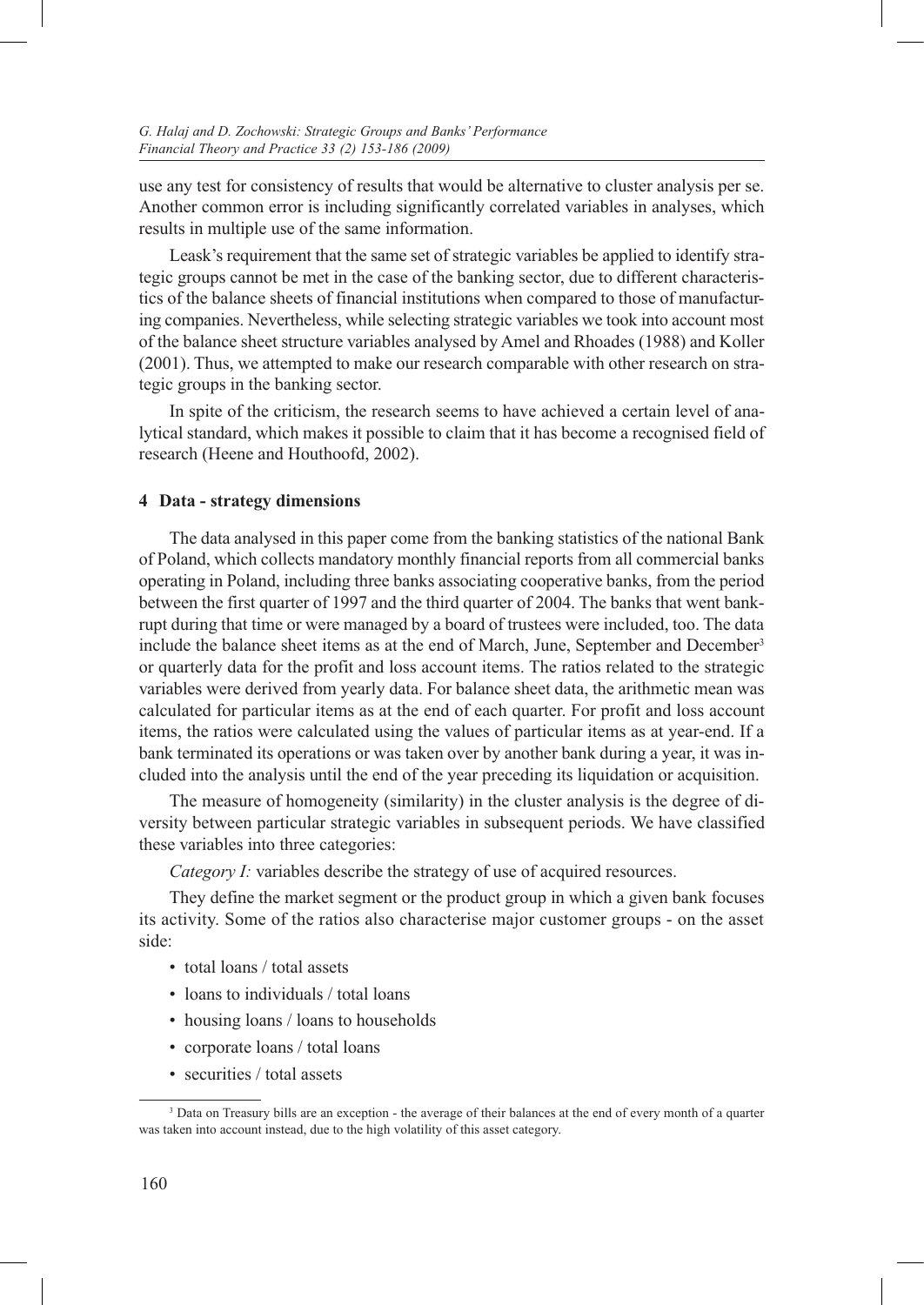• foreign currency loans / foreign currency liabilities.

*Category II:* variables describe the strategy of acquiring resources. The ratios below define the way a bank acquires resources to finance assets and measure its competitiveness in this area. Some of the variables characterise also customer groups - on the liabilities side.

- Net debt on the interbank market / total assets
- Debt in foreign financial institutions / total assets
- Deposits from individuals / total assets
- Corporate deposits / total assets
- Foreign currency deposits from non-financial sector / total assets.

*Category III:* variables describe the strategy in a bank's structure of costs and revenues. They are taken into account in order to differentiate between retail and wholesale banks.

- Total assets per employee (the lower the ratio, the more retail the bank is more numerous customer service staff)
- Salaries / total assets
- Fee income / income from banking activity (indicates whether the bank focuses on the margin income or income from services)
- Personnel costs per employed.<sup>4</sup>

We used all the variables mentioned above jointly to identify strategic groups. In addition, separate clusters were identified for the three categories. Thus, we classified banks on the basis of a multidimensional analysis, i.e. analysis of clusters in three different dimensions defined by variables from particular categories, as well as on the basis of a onedimensional analysis taking into account clusters identified using all variables jointly. Such an approach aims, among other things, at defining which of the categories of variables (which of the dimensions) help in explaining the banks' earnings the most. However, in the panel regression analysis we did not use a multidimensional analysis, since we needed only one breakdown to define dummy variables.

According to theoretical deliberations, potential variables that arc strategy dimensions should include such values as risk management quality, the ability to maintain the existing and win new customers, expenses for the development of a branch network and risk management models, or expenditure on advertising. Furthermore, some other variables, not necessarily linked to the ratios based on balance sheets or profit and loss accounts, such as marketplace, customer type, pricing strategy, marketing strategy, risk management quality, bank risk aversion, etc, may also have an influence on the classification of a bank into a strategic group. Although it is commonly assumed in the strategic group literature that the strategy linked to these variables should have already been reflected in the strategic dimensions, as measured by the balance sheet ratios, more research is needed to test whether this is actually the case. Nevertheless, this is beyond the scope of this paper,

<sup>4</sup> In the categories II and III we considered a few other ratios as well: however, they were excluded from further analysis due to their high correlation (over 0.6) with other variables from the set.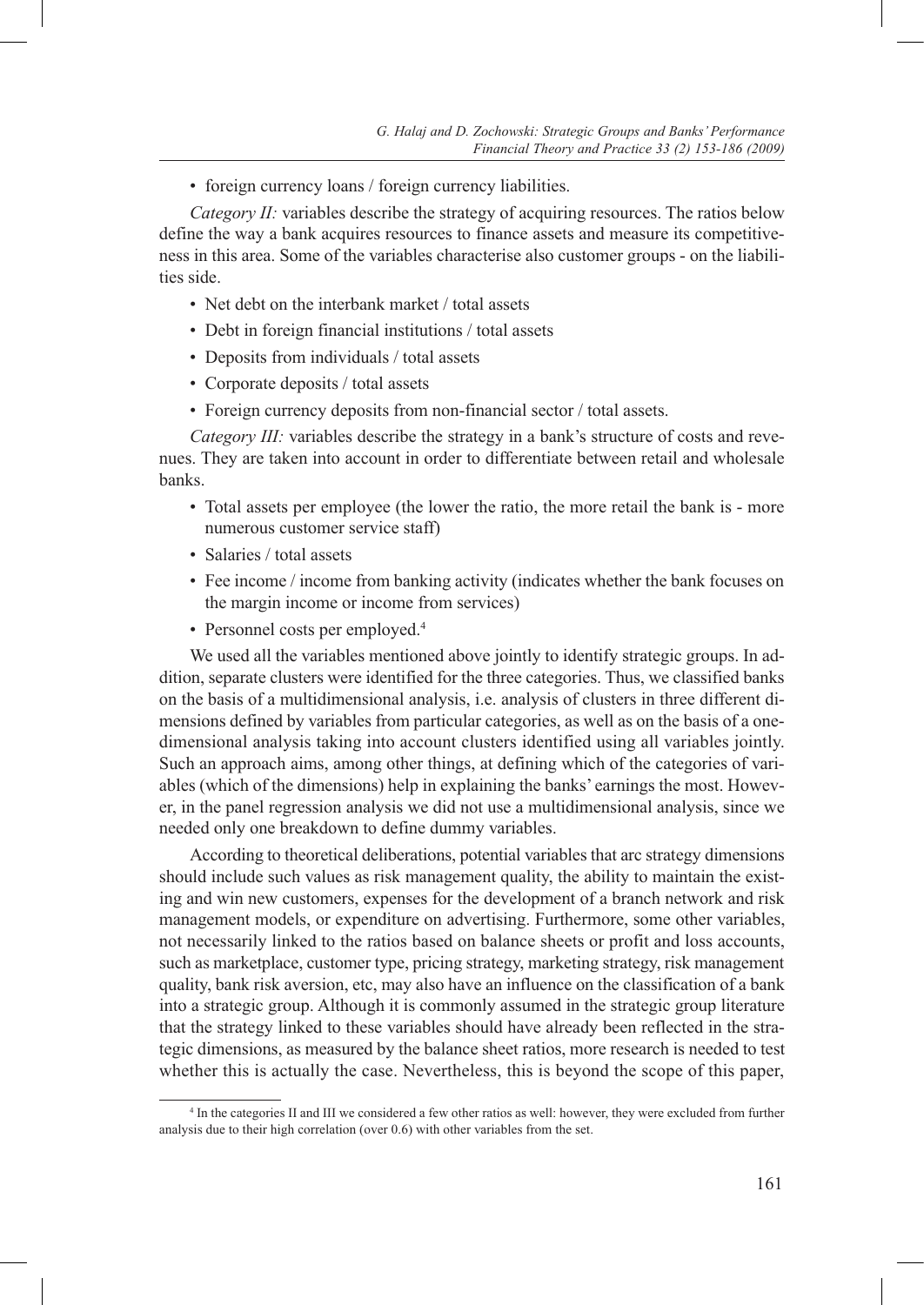though it leaves some room for further research. Moreover, these variables are unavailable in the banking statistics or they are difficult to measure, which is why taking into account the measures of e.g. management quality could give rise to doubts as regards its definitions. However, apart from balance-sheet based relations we used also ratios based on other data to include some other strategy dimensions. For instance, we assume that expenses incurred in the development of a branch network or expenditure on advertisement should be reflected in the variables that we take into account.

## **5 Adopted research method**

## *5.1 Grouping of banks*

There are many methods of grouping of companies. According to Halkidi et al. (2001), the following clustering procedures can be differentiated:

- partitional clustering consists in partitioning the population into a predetermined number of clusters. The number of clusters is determined on the basis of a predetermined optimisation criterion (e.g. minimisation of the loss of information),
- hierarchical clustering groups are obtained recursively as a result of agglomerating smaller clusters into larger ones, and the adequate indicator of the cut-off level (e.g. the inconsistency ratio) is used as a criterion of stopping the procedure before obtaining only one group,
- density-based clustering clusters are formed in such a way that the appropriately measured density of the elements in clusters is increased,
- grid-based clustering groups are created as a result of dividing the element feature space into cubes. By this very simple method, clusters are created from single cubes that elements of the population fall into.

Of these four types of clustering methods only two - partitional and hierarchical - were able to be considered in the work for this article. The grid-based clustering method requires predefined partition of values of variables applied in the algorithm for grids, whereas by the density-based clustering method the choice of the tolerance parameters is usually tricky and algorithms might be very sensitive to the initial values of the parameters. Moreover, density-based procedures perform well if clusters are supposed to be convex sets in data space. Finally, hierarchical methods handle noisy observations and outliers in a better way than partitional clustering. For the above mentioned reasons, we decided to use the hierarchical clustering method. Nevertheless, consistency of results was tested by using different measures of distance applied in this clustering algorithm. Last but not least, the results of the hierarchical clustering analysis can be visualised in form of dendrograms, which is of undeniable importance when analysing consistency of results.

Cluster analysis does not end up with the mere classification of items to groups. The adequacy of the results has to be justified by carrying out significance tests in terms of selected analysis criteria or the purpose of building of clusters. These can be done by applying some statistical or econometric tests. In the case of the models that lack a defined probabilistic structure (e.g. when clusters are fuzzy sets) adequate validity indices may be used alternatively.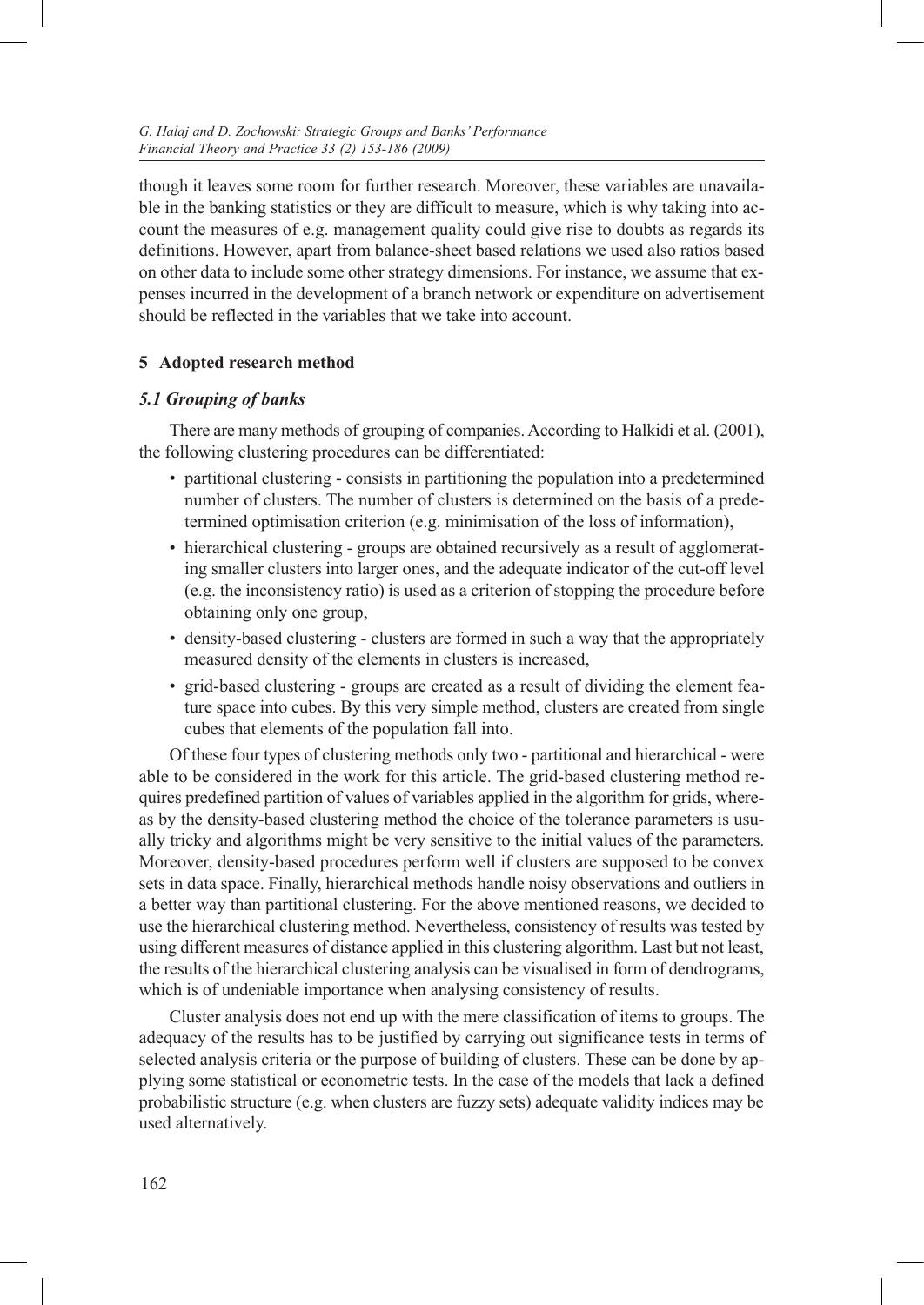While grouping the banks, we used Ward's algorithm. This allows the minimization of distances between variables within a group, i.e. maximization of the group's homogeneity. The advantage of this hierarchical method is that it makes illustrating interdependencies between groups possible. The so-called dendrograms that are created during the visualisation of the algorithm allow for the definition of distances between clusters and the isolation of elements that are most alike within a given group, as well as elements that fit less well into the cluster, in terms of the clustering criterion used. Ward (1963) pointed out that the purpose of his research was to find a breakdown of a population, which would minimise the loss of information about the population, resulting from the clustering process. In his search for optimal clustering, Ward limited himself to procedures that, in each step, decrease the number of groups by 1 and minimise the loss of information. Ward's (1963) approach was a compromise between the simplicity of the scheme and its optimality in the broadest meaning.

Ward's procedure comprises n subsequent steps, where n is a number of elements (in this paper, the elements are banks) of the starting set. Ward assumed that a structure where every two elements belong to two different groups contains the fullest information about the elements of the examined set. In step zero, one-element groups are created from all the elements of the examined population. In every following step of the algorithm, two groups remaining from the previous step of the procedure arc merged in a way that will minimise the increase in the cost of information loss, i.e. - as Ward assumed - the  $d_i^2(G, H)$ value, where:  $\frac{1}{2}$   $\frac{1}{2}$   $\frac{1}{2}$   $\frac{1}{2}$   $\frac{1}{2}$   $\frac{1}{2}$   $\frac{1}{2}$   $\frac{1}{2}$   $\frac{1}{2}$   $\frac{1}{2}$   $\frac{1}{2}$   $\frac{1}{2}$   $\frac{1}{2}$   $\frac{1}{2}$   $\frac{1}{2}$   $\frac{1}{2}$   $\frac{1}{2}$   $\frac{1}{2}$   $\frac{1}{2}$   $\frac{1}{2}$   $\frac{1}{2}$   $\frac{1}{2}$  *<sup>x</sup> <sup>x</sup> <sup>d</sup> <sup>G</sup> <sup>H</sup> <sup>n</sup> <sup>n</sup>*

$$
d_i^2(G, H) = n_G n_H \frac{\|\overline{x}_G - \overline{x}_H\|^2}{n_G + n_H}
$$
 (1)

(**1** *m n* ). Međutim, kada se analizira hijerarhija grupa formiranih u uzastopnim koracima, možemo se koristiti nekim dodatnim kriterijem za zaustavljanje algoritma. Takav bi kriterij mogao, na

(**1** *m n*). Međutim, kada se analizira hijerarhija grupa formiranih u uzastopnim koracima, možemo se koristiti nekim dodatnim kriterijem za zaustavljanje algoritma. Takav bi kriterij mogao, na

where  $\overline{x}_G$ ,  $\overline{x}_H$ ,  $n_G$  and  $n_H$  are mean values of elements from sets G and H and their sizes, respectively, minimised after all breakdowns of *GH* obtained in step *i*-1 into sets *G* and  $H(G \cup H = GH$  and  $G \cap H = 0$ ). In other words, two groups are merged in a given step, the first pair of groups with a smaller distance between them can be found. When two<br>groups are merged, the procedure goes to the next step. Next,  $d_i^2$  is a measure of distance - the groups are identified with their "mean" element (the average representative) and the  $\Gamma$ whereas all the others remain unchanged. if no other pair of groups with a smaller distance between them can be found. When two Euclidean distance between them is calculated. In a given step only two groups are merged,

Robustness of clustering results was tested by means of Ward algorithm with differed the percentage of banks which were classified to the same group applying three different distance measures: "mean" and "average" (Gordon, 1999). For each year, we reportent measures of distance.

As a result of applying the procedure mentioned above, all the elements of a popularithm itself does not have any mechanism that would allow it to be stopped before the creation of one group of all the elements (banks), when *m* groups  $(1 < m < n)$ , are created. nowever, when analysing the increasing of the groups created in subsequent steps, we can<br>use some additional criteria to stop the algorithm. Such a criterion could, for instance, astion are clustered, i.e. the procedure does not leave any elements unclassified. The algo-However, when analysing the hierarchy of the groups created in subsequent steps, we can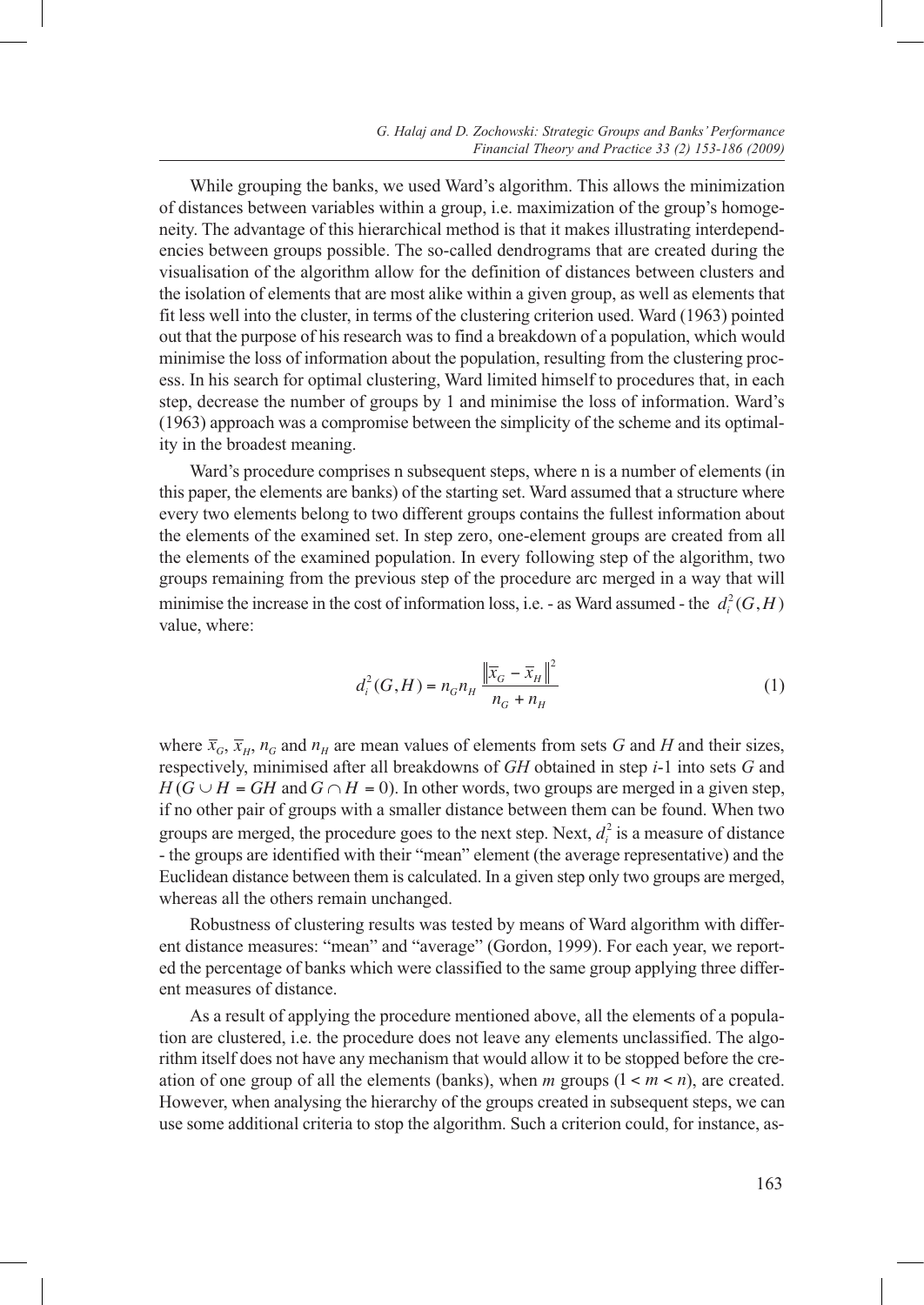sume what part of the variance should be explained. Nevertheless, since the larger the number of groups (clusters), the more variance is explained, the number of clusters should not be excessively large, either, as it would make identification of groups that remain stable over time more difficult. On the contrary, too small a number of clusters may lead to creating clusters comprised of banks of different activity or risk profiles, which will affect profitability in different ways.

However, the problem of selecting the cut-off level may be avoided through the use of an adequate variant of the method based on a group cohesion index, e.g. Celinski-Harabasz index, Dunn index, etc. (Halkidi et al., 2001). For a predetermined number of clusters, which are supposed to result from the use of a selected method of clustering, an index is calculated. Then the breakdown that gives the highest value of the index is the optimal one. Nevertheless, the choice of an index itself usually is an issue of controversy.

In the initial phase of our research, a cut-off rule was adopted, which was used to isolate more than one group. It is based on the so-called inconsistency ratios, which measure the weight of linkages created between elements comprising particular groups - the" closer" to each other the two elements are in terms of their isolated features (the more they are alike), the lower the inconsistency ratios. A number of groups proved to be sensitive to the level of criterion adopted. Slight changes in the cut-off level caused a two-fold increase in the number of groups.

However, a different criterion turned out to be better for stopping the procedure. We defined the distance level above which building of subsequent groups was stopped. The stopping level was defined as a percentage of the maximum distance between groups, which merging in the next step would result in the whole studied population becoming one single group. In other words, it represents the percentage of the distance between groups in the case where there is no stopping criterion and, as a result of using the algorithm, there are only 2 groups left. The percentage of the distance was determined at 70%. Therefore, the stopping level defines the depth down to which the merging of the population elements into groups takes place.

Alternatively, the balance between the number of clusters and explained variance may be defined with the use of "jack-knifing", i.e. through defining a boundary (acceptable) percentage of unclassified banks, e.g. at 10%, or with the use of discriminative analysis, i.e. finding a boundary (optimal) percentage of explained variance on the basis of the adopted optimisation criterion (target function).

#### *5.2 Strategic groups and banks' performance*

When comparing the classification of items into clusters in different years, a question arises about the stability of the allocation in time. Thus, before delving into banks' performance within and between groups we had to find out whether clusters obtained using Ward's algorithm form sustainable strategic groups. Clusters have been calculated on the basis of annual data from 1997 and 2005. To assess the stability of the groups we used the percentage of banks migrating between the clusters identified in different years.

The main aim of this paper is to verify whether allocating banks into strategic groups improves modelling of the financial result of the banking sector as a whole. This may be the case only if the performance differs significantly between the groups. Thus, we test the following hypothesis: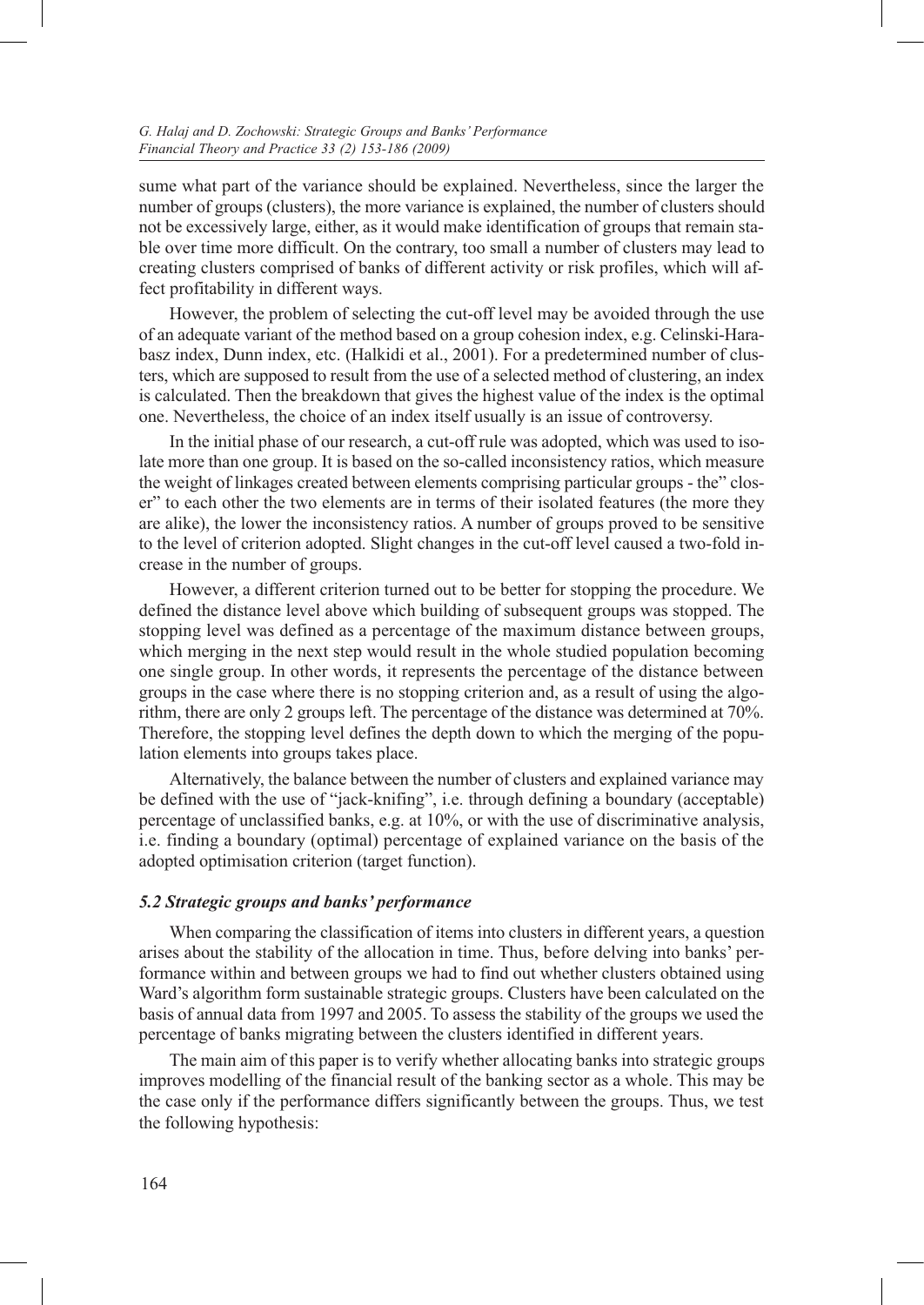#### • *H0: The identified groups differ significantly in terms of their performance.*

Since the breakdown of banks into groups should help in defining different profitability levels, the return on assets - as one of the profitability measures - was used to test the diversity of groups.<sup>5</sup> Should two groups of identical distributions emerge, there would be no use in differentiating between them. Thus, Kolmogorov-Smirnov statistics was used (Gajek and Kaluszka, 2000) to test whether the distributions of the following ratios: *net income from banking activity / total assets and the pre-tax earnings / total assets* differ significantly between groups. This test is very sensitive to the shape of distribution around the mean due to the way of defining the distance of distributions as the maximum distance between the points of the cumulative distribution function. It also generates relatively high Type II errors, although it has a relatively high power for smaller samples (Capon, 1965; Smirnov, 1948). The null hypothesis for each pair of groups is the equality of profitability distributions in the groups. The hypothesis was tested on three significance levels - 0.01, 0.05 and 0.10.

To test the main hypothesis we run also panel regression models of three variables pre-tax earnings over total assets (ROA), non-interest income over total assets (NII) and irregular loans over total loans (IRL). Let us denote them as variables of type *DEP,* i.e. dependent variables. Should ROA and NII be explained by different explanatory variables, it would support hypothesis H0 about performance differences among the identified groups. Moreover, if the parameters of the same explanatory variable differ significantly among the models for different groups, it would indicate that banks' reaction to external shocks - the value of the parameter - depends, among other things, on the banks' allocation to the groups. In this regard, the significant group variable would also support the view that banks behave differently between the groups and similarly within the group, since there exist a similar though unidentified commonality in banks' behaviour within the group. This would be in line with the strategic group theory, which claims that reactions to shocks are an important factor of groups' differentiation.

The IRL variable is not related to banks' earnings but reflects the quality of assets of banks and may, nevertheless, be important in banking sector stability analysis. Hence, we tested the following hypothesis H0':

• *H0'*: The identified groups differ significantly in terms of their loan portfolio qual*ity.6*

Possible differentiation between the groups in terms of loan portfolio quality would suggest that banks' strategies may be related to the adopted risk profiles. Although in the strategic group literature this topic has so far hardly been given attention, we think this is an interesting issue which deserves testing. However, to put this hypothesis into context, it is worth noting, that although loan portfolio quality may be a result of many different parameters, such as credit market segment, type of customers, sector composition of the portfolio, quality of the lending practices, etc., or the market strategy of a company, it does

<sup>&</sup>lt;sup>5</sup> In order to explain differences in profitability, other authors use also return on equity ratio.

<sup>6</sup> The literature casts doubts on the application of IRL as a measure of loan quality suggesting that rather a ratio of non-performing loans to total loans should be used instead. Nevertheless, we use a more common measure of the quality of loans since the differences between the two ratios are not big in the period we analyse.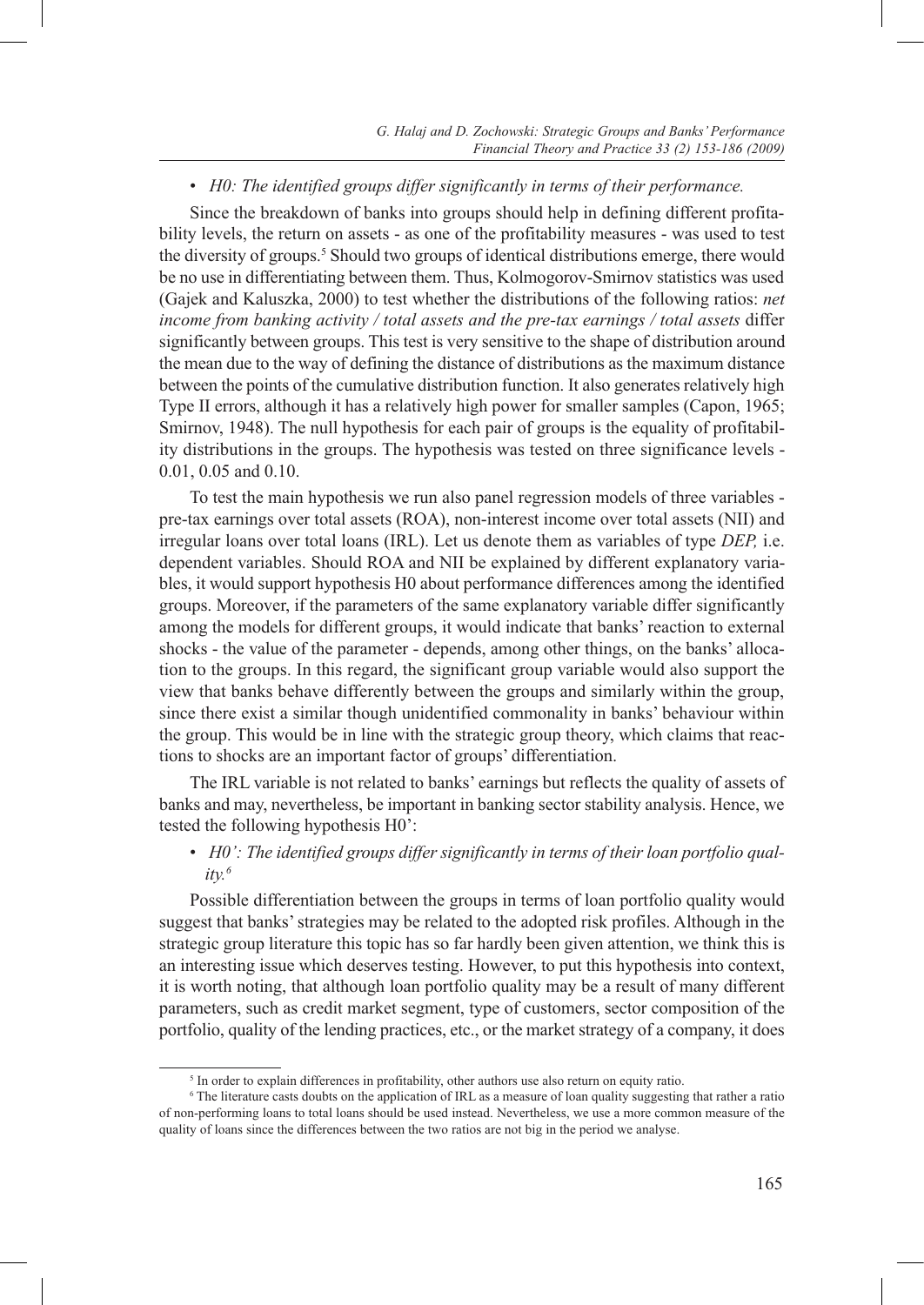not necessarily determine the profitability of a bank, since this also stems from the pricing policy, or pricing strategy, of a bank. The interaction of these two strategies results in the positioning of a bank in the space of performance distribution. Thus, even if the strategic groups differ in terms of profitability, it does not imply that they differ in terms of credit quality. The opposite statement is true, too.

| <b>Variable</b>    | <b>Type</b>      | Lags           | <b>Description</b>                               |
|--------------------|------------------|----------------|--------------------------------------------------|
| AEq                | <b>BANK</b>      |                | assets over tier1 capital                        |
| C2Income           | <i>BANK</i>      | 1y             | cost-income ratio                                |
| CLoans2T           | <b>BANK</b>      | 1 <sub>y</sub> | corporate loans over total loans                 |
| DepCorp2A          | BANK             |                | corporate deposits over total assets             |
| DepMinLoans2A      | <b>BANK</b>      |                | deposits less loans over total assets            |
| Foreign            | BANK             |                | 0-1 variable: 1 indicates that a bank at a given |
|                    |                  |                | point of time is foreign owned                   |
| FXLoans2A          | <b>BANK</b>      |                | foreign currency loans over total assets         |
| Group(k)           | <b>GROUP</b>     |                | 0-1 variable: 1 indicates that a given bank      |
|                    |                  |                | belongs to group number $k$                      |
| HipoL2HL           | <b>BANK</b>      | 1y             | mortgage loans to households over total loans    |
|                    |                  |                | to households                                    |
| HipoL2T            | <b>BANK</b>      |                | mortgage loans to households over total loans    |
| IrrLoans2T         | <b>BANK, DEP</b> |                | (IRL) irregular loans to total loans             |
| IrrMedian          | <b>BANK</b>      |                | dierence between IrrLoans2T and a median         |
|                    |                  |                | value of IrrLoans2T for all banks at the end of  |
|                    |                  |                | given quarter (IFRS led to signif. changes in    |
|                    |                  |                | ratios of irregular loans after Dec 31, 2005)    |
| LoansA             | <b>BANK</b>      | 1 <sub>y</sub> | loans over total assets                          |
| LogA               | <b>BANK</b>      |                | log (assets)                                     |
| NII <sub>2</sub> A | <b>BANK, DEP</b> |                | (NII) non-interest income over total assets      |
| NII2AMedian        | <b>BANK, DEP</b> |                | (NIIm) dierence between NII2A and a median       |
|                    |                  |                | value of NII2A for all banks for a given         |
|                    |                  |                | quarter (to compensate for changes in            |
|                    |                  |                | denition of non-interest income due to IFRS)     |
| <b>ROA</b>         | <b>BANK, DEP</b> | 1 <sub>y</sub> | return on assets (pretax earnings to total       |
|                    |                  |                | assets)                                          |
| RecDepI            | BANK             |                | interbank loans received less placed in other    |
|                    |                  |                | banks over total assets                          |
| <b>TBillsA</b>     | <b>BANK</b>      |                | t-bills of Polish government over total assets   |
| <b>GDP</b>         | <b>MACRO</b>     | $1-8q$         | $GDP$ y/y                                        |
| <b>HHI</b>         | <i>MACRO</i>     |                | Herndahl-Hirschman Index of concentration        |
|                    |                  |                | of banks' assets                                 |
| <b>IFRS</b>        | <b>MACRO</b>     |                | 0-1: 1 for quarters after Dec 31, 2005, when     |
|                    |                  |                | banks were allowed to adopt IFRS                 |
|                    |                  |                | (eg. classication of NII has changed)            |
| PPI                | <b>MACRO</b>     | 1y             | purchasing power parity                          |
| Wibor3Mq           | <i>MACRO</i>     |                | 3 month WIBOR rate                               |
| WIG20q             | <i>MACRO</i>     |                | quarterly change of WIG20 stock exchange         |
|                    |                  |                | index on Warsaw Stock Exchange                   |

|  |  |  |  | Table 1: Variables used in panel regression |
|--|--|--|--|---------------------------------------------|
|--|--|--|--|---------------------------------------------|

*Source: authors' specification*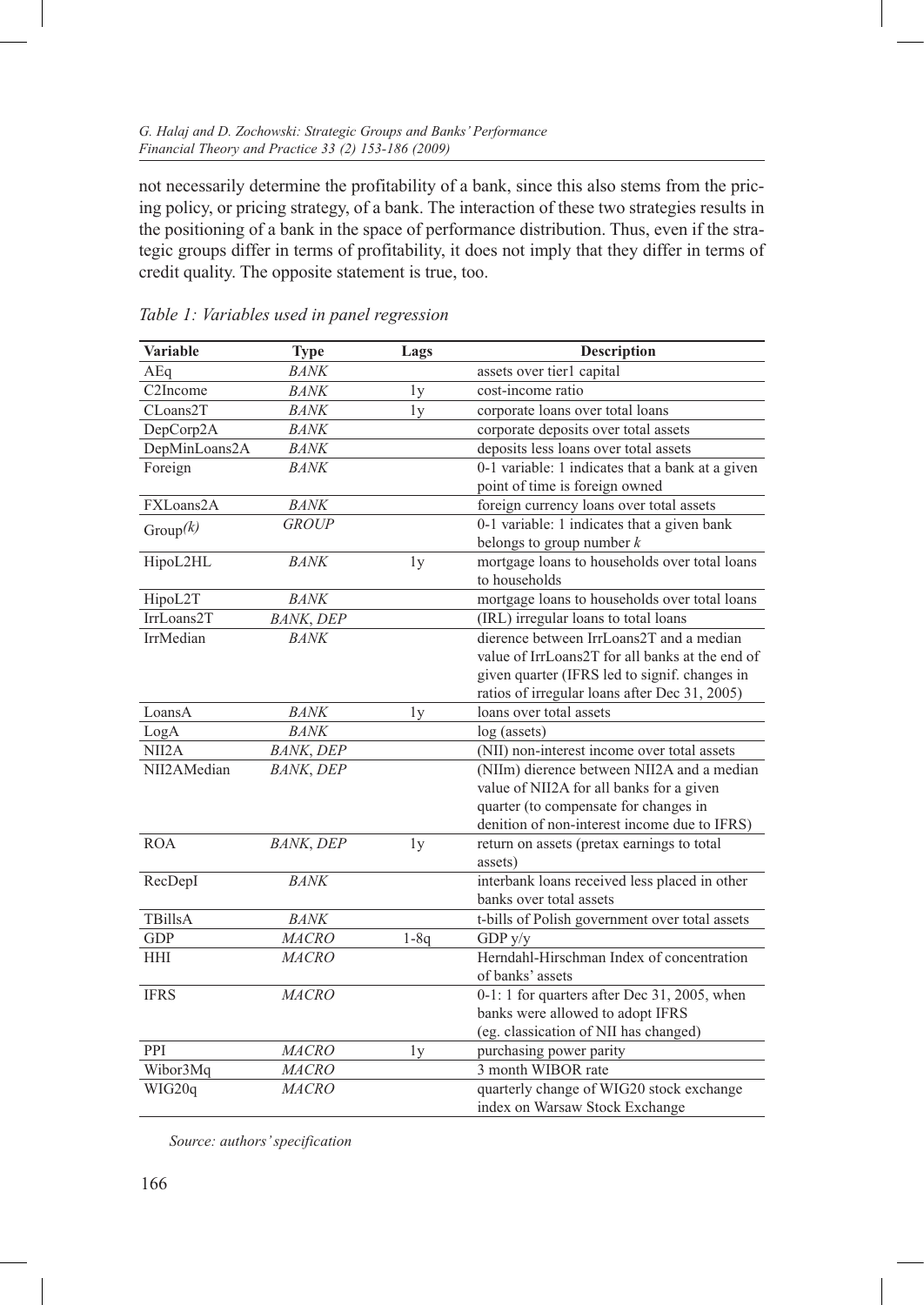Variables of type *DEP* were regressed on variables of type *GROUP* and on the controlling variables of two types, which may influence banks' financial results or be relevant for the risks to which a bank is exposed. Each variable Group<sup>(k)</sup>,  $k \in \{1, ..., 5\}$ , from type *GROUP* indicates that a given bank belongs to group number *k*, i.e. has value 1 if the bank belongs to group *k* and 0 otherwise. The first type of controlling variables - the bank specific type (*BANK)* - encompasses banks' balance sheet and profit and loss account indicators, the second one - the macroeconomic type (*MACRO*) covers variables describing the macroeconomic environment, in which banks operate and indicating some changes in the financial accounting standards. In table 1 we presents detailed definitions of the variables. We control for many factors commonly used in the vast literature on the subject (see e.g. DeYoung and Rice (2004); Goddard et al. (2004); Stiroh (2002)), however, not for all variables used in the cluster analysis. This was impossible, as some of the series used for grouping were highly correlated and caused colinearity problems.

We eatimated the following equations:

$$
\text{var}_{it}^{DEF} = \alpha_0 + Group_i^{(k)} + \text{var}_{it}^{BANK} \beta_1 + \text{var}_i^{MACRO} \beta_2 + u_{it}
$$
 (2)

where  $var_i^{DEF}$  is one of the 4 dependent variables,  $var_i^{BANK}$  stands for the bank specific variables, var<sub>*t*</sub><sup>*MACRO*</sup> are macroeconomic variables, which vary only in time and  $u_{it} := \varepsilon_{it} + \mu_{it}$ is an error component with random individual effects  $\mu_i$ .

Taking into account the goal of the paper, a key variable among the regressors is that describing adherence of banks to strategic group (Group*(k)*). Each panel regression was performed on the whole sample of variables; however we used only one of the group variables in each model, i.e. we tested, whether an allocation of a bank to a given group provides additional information which improves the explanation of the independent variable. If the parameter at variable  $Group^{(k)}$  is statistically significant in a given equation for a given dependent variable var<sup>DEP</sup> it means that, controlling for bank specific variables, var<sup>DEP</sup> differs on average in group *k* from other banks in financial system. Thus, H0 cannot be rejected. The significance of the parameter would also suggest that the group variable is important in modelling var<sup>DEP</sup> in the Polish banking sector, which implies that strategic groups may improve the prediction of the banking sector results or risk taken. This is an important implication for financial stability analysis of the banking sector, since ignoring strategic group variables in a model of banks' profitability or loan portfolio quality could blur the assessment of banks' growth potential, asset quality or banks' credit risk, which all are crucial elements of the financial stability analysis.

Having identified the stable composition of groups after 2000, we assumed that group composition in 2005 applies to the entire 2000-2005 period. This is a strong assumption, however, it is sufficient for comparison purposes.

Since groups do not change in time, random effect estimation (General Least Square (GLS) procedure, Swamy-Arora method (SWAR)) had to be used. This allows both the cross-bank and the time-series variation included in the observations to be controlled while unobserved individual effects are simultaneously embedded. In the second theoretically possible type of model - a fixed effects one - only parameters of variables that change in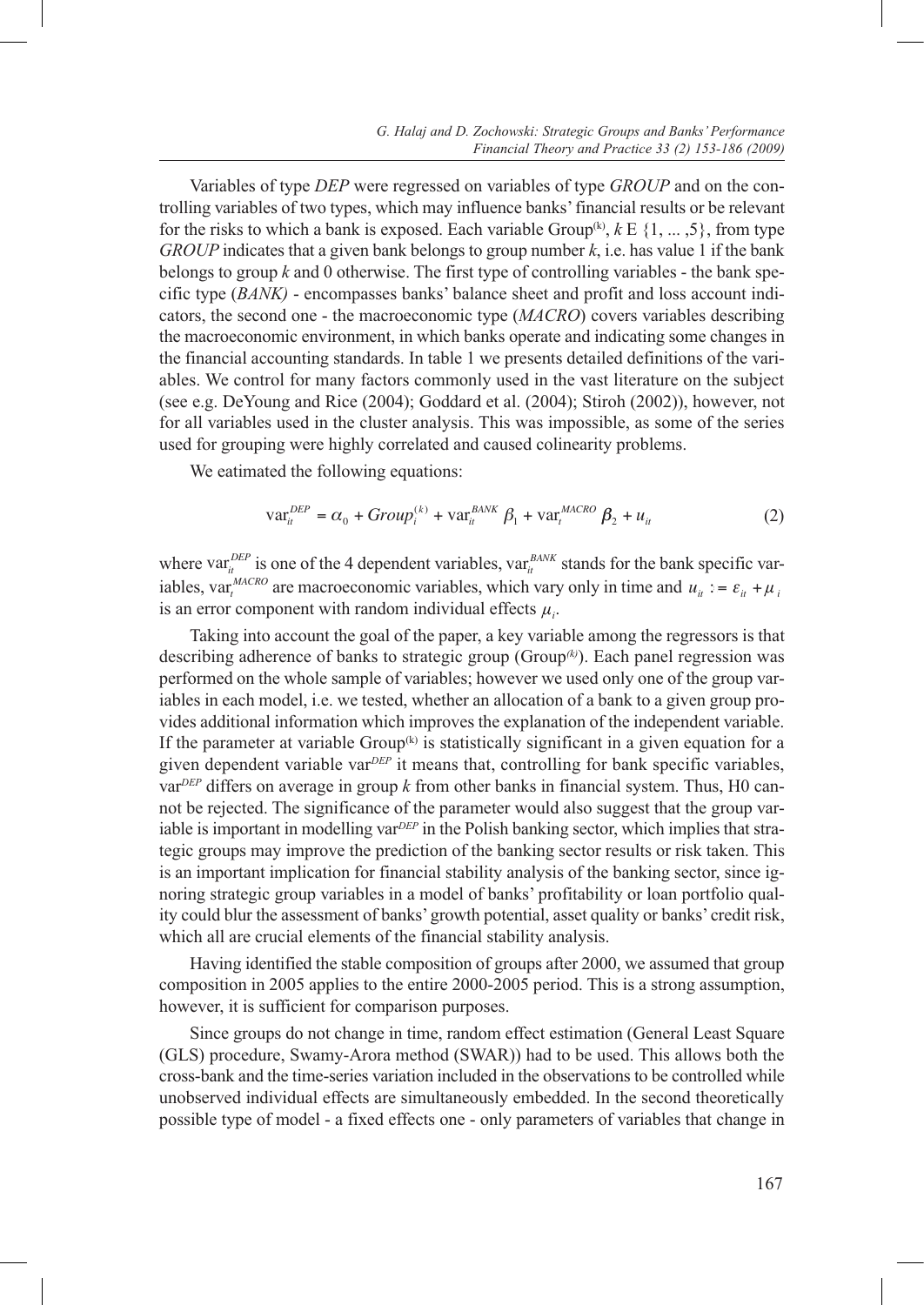time can be estimated. As Baltagi (2001) suggests, SWAR gives asymptotically efficient general least square estimators, which are better - in this respect - then OLS and *within* estimators. Since there is no evidence which of the known GLS methods (eg. SWAR., Amemiya or Nerlove) provide more accurate estimates, we applied the most popular one.

Consistency of the random effect estimators was verified by means of the Hausman test. Hypothesis of no individual effects in the model (2)  $cov(u_{u}, u_{u}) = 0$  for  $s \neq t$ ) was verified by the Breusch-Pagan Lagrange Multiplier test and *ANOVA F* test based on comparison of *within* and *pooling* estimation. In case of inconsistent estimators in the random effect model we used a Hausman-Taylor (HT) model as a remedy (Baltagi et al., 2003). We tested consistency of HT estimators (in other words strict exogeneity of instruments) by means of the Hausman test comparing *within* and HT estimators (HT vs FE test). The following instrumental variables were used in the regressions: C2Income, AEq, LogA, IrrMediana, HipoL2T, WIG20q in equations explaining ROA; ROA1yLag, C2Income1yLag, AEq, LogA, HipoL2T, WIG20q in equations explaining IRL; and C2Income, AEq, LogA, IrrMediana, HipoL2T, WIG20q in equations for NII. The reader can find more about the adopted procedures for testing hypothesis for panel regressions in Baltagi (2001).

The estimations were run on the period from  $1<sup>st</sup>$  quarter 2000 to  $4<sup>th</sup>$  quarter 2005. The maximum lag we used was 2 years (on GDP).

### **6 Results**

#### *6.1 Identified groups*

Should the strategic groups exist, the allocation of banks to clusters should not differ much in time. Figure 1 presents an analysis of the stability of the clusters identified in one-dimensional analysis over time, i.e. an attempt to identify strategic groups in the Polish banking sector.

All banks, which until 2005 were independent organisations, are sorted on the basis of their assignment to the cluster in 2005. The one-dimensional clustering allowed identification of the following groups of banks, the names of which were determined on the basis of the dominant profile of bank business in particular clusters: *universal banks, corporate banks, car finance banks, mortgage banks, retail banks and regional banks* that associate cooperative banks. However, it is important to notice that naming of the identified groups is not necessary for further analysis, in particular, to run the panel regressions or to support our hypothesis. We could use the numbering of the groups instead. Nevertheless, to make our results more intuitive and related to the different banks' business profiles, which we think the identified groups adequately represent, we named the groups.

To support our view on the accuracy of the allocation of banks to the groups in respect to their business profiles, consider the group of *universal banks*, which consist of all largest Polish commercial banks, which operate both on the consumer as well as on the corporate credit market. The *car finance* group consists of five banks that specialise only in car financing and have well known car brand names in the firm name (Daimler-Chrysler, GM, FORD, Volkswagen, Toyota). Moreover, the *retail banks* group is com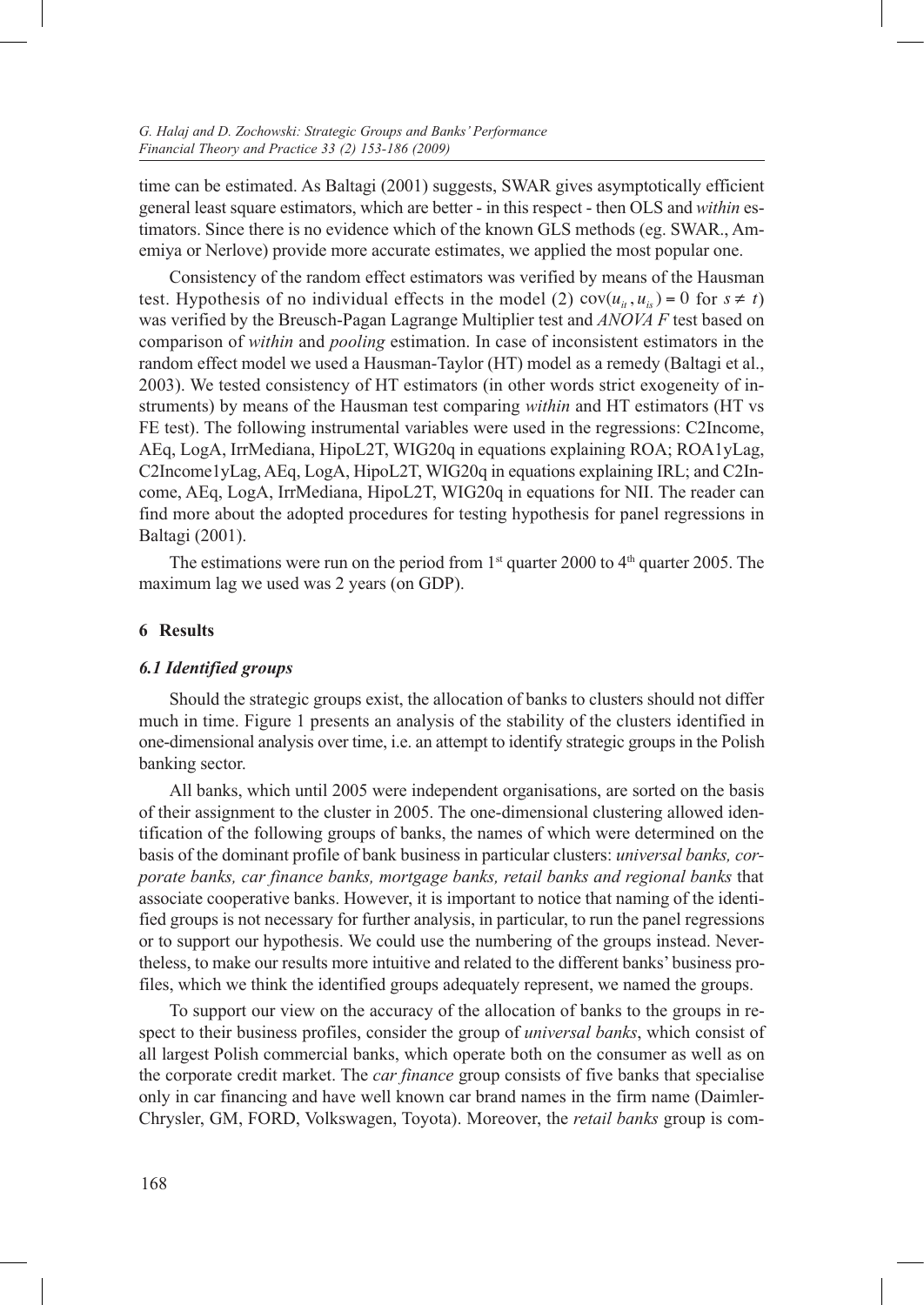posed of relatively new banks, whose strategy is based on relying on their own strong depository base, such as Bank Porztowy (Post bank), which has offices in most of the post offices across Poland or Lukas bank and Dominet bank, which started to build their own depository base in big consumer trade centres or stores.

| No.             | 1999           | 2000                    | 2001                    | 2002                    | 2003                    | 2004                      | 2005                    | <b>Bank name</b>             |
|-----------------|----------------|-------------------------|-------------------------|-------------------------|-------------------------|---------------------------|-------------------------|------------------------------|
|                 |                | 5                       | 1                       | 1                       |                         | *                         |                         | LUKAS B. Swietok. SA         |
| $\overline{2}$  |                |                         |                         |                         |                         |                           | 1                       | Polski Kred. B./HSBC Polska  |
| 3               | 1              | 5                       | 5                       | 1                       | 1                       | 1                         | 1                       | <b>B. Pocztowy SA</b>        |
| $\overline{4}$  | 1              | 1                       | 1                       | 1                       | 4                       | $\overline{c}$            | 1                       | GE Cap. B. SA                |
| 5               | 1              | 1                       | 1                       | 1                       | 4                       | 2                         | 1                       | AIG B. (Pol) SA              |
| 6               | 6              | $\overline{2}$          | $\overline{2}$          |                         | 4                       | $\overline{2}$            | 1                       | CCB. SA                      |
| 7               |                |                         |                         |                         | 1                       | 5                         | 1                       | <b>B. SPOLEM SA</b>          |
| $\overline{8}$  | 5              | 5                       | 5                       | 1                       | 1                       | 5                         | 1                       | Dominet B. SA                |
| 9               | 6              | 6                       | 6                       | $\overline{2}$          | 5                       | $\overline{2}$            | $\mathfrak{2}$          | Gosp. B. Wielk. SA           |
| 10              |                |                         |                         | $\overline{2}$          | $\overline{2}$          | $\overline{2}$            | $\overline{2}$          | HYPO-B. (Pol) SA             |
| 11              | 6              | 6                       | 6                       |                         |                         | $\overline{c}$            | $\overline{2}$          | B. Pol. Spoldz. SA           |
| 12              | 6              | 6                       | 6                       | $\overline{2}$          | 5                       | $\overline{2}$            | $\overline{2}$          | Maz. B. Reg. SA              |
| $\overline{13}$ | 6              | $\overline{2}$          | $\overline{2}$          | $\overline{2}$          | $\overline{2}$          | $\overline{2}$            | $\overline{2}$          | Rheihyp-BRE Hip. SA          |
| 14              |                |                         |                         | $\overline{2}$          | 3                       | 3                         | $\overline{2}$          | Danske B. (Pol) SA           |
| 15              | $\overline{c}$ | 2                       | $\overline{2}$          | $\overline{c}$          | 3                       | 3                         | $\overline{2}$          | Westd. Landesb. (Pol) SA     |
| 16              | $\mathfrak{2}$ | $\overline{2}$          | $\overline{2}$          | $\overline{c}$          | 3                       | 3                         | 2                       | Rabob. (Pol) SA              |
| 17              | $\overline{2}$ | $\overline{c}$          | $\overline{2}$          | $\overline{2}$          | 5                       | 5                         | $\overline{2}$          | <b>BGK SA</b>                |
| 18              | $\overline{c}$ | 3                       | 3                       | 5                       | 3                       | 3                         | 3                       | ABN AMRO B. (Pol) SA         |
| 19              |                |                         |                         | 3                       | 3                       | 3                         | 3                       | DZ B. (Pol) SA               |
| 20              | 5              | 3                       | 3                       | 3                       | 3                       | 3                         | 3                       | Raffeisen-Centrob. SA        |
| 21              | $\overline{5}$ | 3                       | 3                       | 3                       | 3                       | 3                         | 3                       | Cred. Lyonnais B. (Pol) SA   |
| 22              | $\overline{2}$ | 3                       | 3                       | 3                       | 3                       | 3                         | 3                       | BNP-Dresdner B. (Pol) SA     |
| 23              | 5              | 3                       | 3                       | 3                       | 3                       | 3                         | 3                       | Deutsche B. (Pol) SA         |
| 24              |                |                         |                         |                         | 3                       | 3                         | 3                       | MHB B. (Pol) SA              |
| 25              |                |                         |                         | 3                       | 3                       | $\overline{\overline{3}}$ | $\overline{\mathbf{3}}$ | B. of Tokyo-Mitsub. (Pol) SA |
| 26              | *              | 2                       | 6                       | 1                       | $\overline{2}$          | $\overline{2}$            | 4                       | DaimlerChrysler Serv. B. SA  |
| 27              | 1              | $\mathbf{1}$            | 6                       | 1                       | $\overline{4}$          | $\overline{2}$            | $\overline{4}$          | <b>GMAC B. SA</b>            |
| 28              | 1              | 1                       | 6                       | 1                       | $\overline{4}$          | $\overline{2}$            | 4                       | FORD B. (Pol) SA             |
| 29              | 1              | 1                       | 6                       | 1                       | $\overline{4}$          | $\overline{2}$            | $\overline{4}$          | Volksw. B. (Pol) SA          |
| 30              |                | $\overline{2}$          | 6                       | 1                       | $\overline{4}$          | $\overline{2}$            | 4                       | Toyota B. (Pol) SA           |
| $\overline{31}$ | 5              | $\overline{\mathbf{3}}$ | $\overline{\mathbf{3}}$ | $\overline{\mathbf{3}}$ | $\overline{\mathbf{3}}$ | $\overline{\overline{3}}$ | $\overline{5}$          | BH SA (in Citigroup)         |
| 32              | 5              | $\overline{\mathbf{3}}$ | $\overline{\mathbf{3}}$ | $\overline{\mathbf{3}}$ |                         | $\overline{\mathbf{3}}$   | 5                       | <b>BW Euro SA</b>            |
| 33              | 5              | 5                       | 5                       | 1                       | 1                       | 5                         | $\overline{5}$          | PKO BP SA                    |
| $\overline{34}$ | 5              | 5                       | 5                       | 5                       | $\overline{5}$          | 5                         | 5                       | <b>ING BSK SA</b>            |
| 35              | 5              | 5                       | 5                       | 5                       | $\overline{5}$          | 5                         | 5                       | B. Przem.-Handl. SA          |
| 36              | 5              | 5                       | 5                       | 5                       | $\overline{5}$          | 5                         | 5                       | <b>WBK SA</b>                |
| 37              | 5              | 3                       | 3                       | 3                       | 5                       | 5                         | 5                       | <b>BRE Bank SA</b>           |
| 38              | 6              | 6                       | 5                       | 5                       | 5                       | 5                         | 5                       | <b>B.</b> Millenium SA       |
| 39              | 5              | 5                       | 5                       | 5                       | 5                       | 5                         | 5                       | B. Pekao SA                  |
| 40              |                |                         |                         |                         | 5                       | 5                         | 5                       | <b>BISE SA</b>               |
| 41              | 5              | 5                       | 5                       | 5                       | 5                       | 5                         | 5                       | Nordea B. Polska SA          |
| 42              | 5              | 5                       | 5                       | 5                       |                         | 5                         | 5                       | Kredyt B. SA                 |
| 43              | 5              | 5                       | 5                       | 5                       | 5                       | 5                         | 5                       | <b>BOS SA</b>                |
| 44              | 5              | 5                       | 5                       | 1                       | 1                       | 5                         | 5                       | <b>GBG SA</b>                |
| 45              | 5              | 3                       | 5                       | 5                       | 5                       | 5                         | 5                       | Fortis B. SA                 |
| 46              | 1              | 5                       | 1                       | 1                       | 1                       | 5                         | 5                       | Invest B. SA                 |
| 47              | 5              | 5                       | 5                       | 1                       | 1                       | 5                         | $\overline{5}$          | <b>DB 24 SA</b>              |
| 48              | 5              | 5                       | 5                       | 5                       | 5                       | 5                         | 5                       | <b>BGZ SA</b>                |

*Table 2: Clusters of banks - cumulative table*

*Bank group number: 1 – retail; 2 – mortgage; 3 – corporate; 4 – car industry; 5 – universal; 6 – regional.*

*Note: In this case, symbol \* denotes banks that are not classied.*

*Source: own calculations.*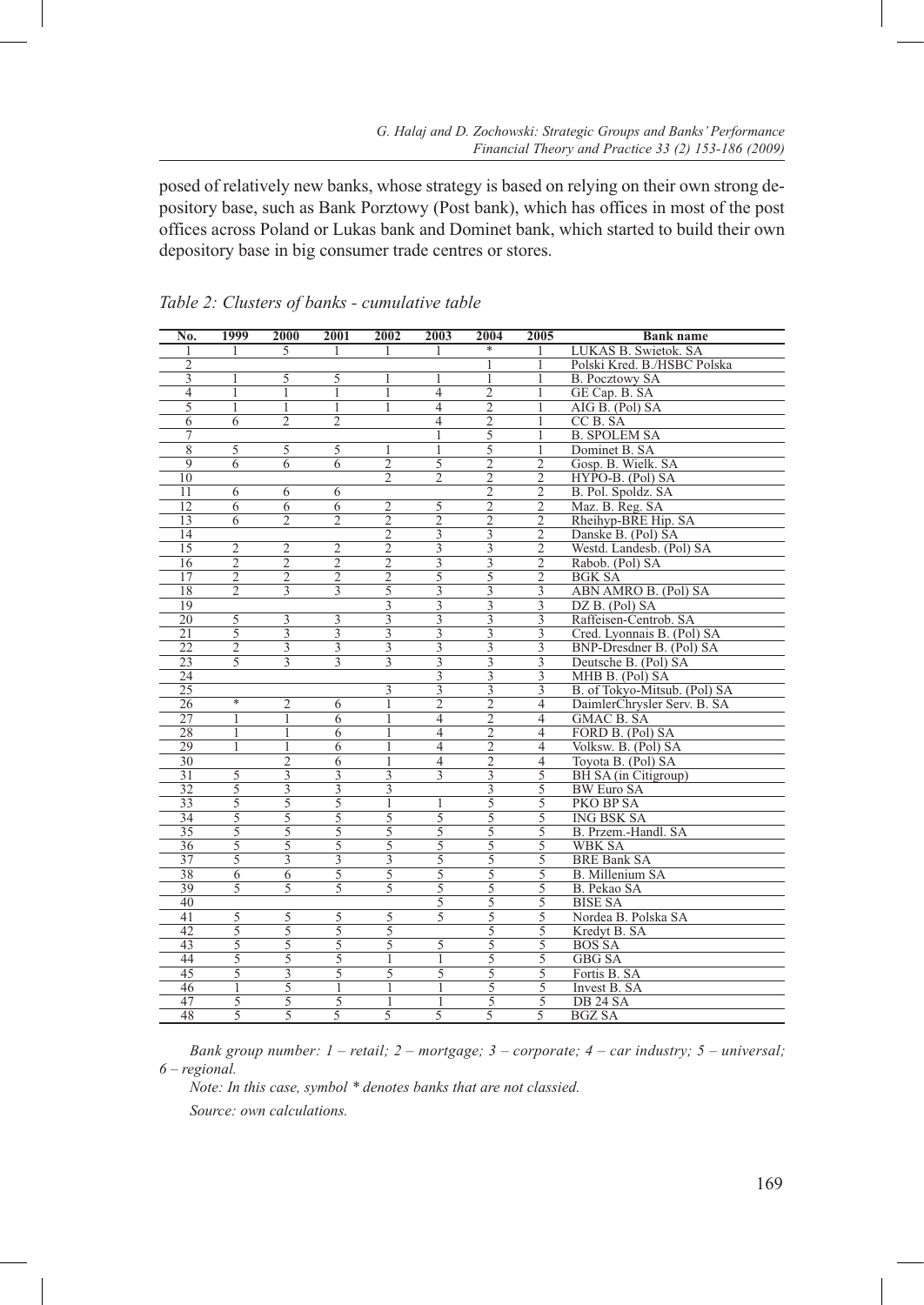| Cutting level                          | 0.6              |      |      |      |      |      |      |      |      |              |
|----------------------------------------|------------------|------|------|------|------|------|------|------|------|--------------|
| Comparison of distributions of         | pre-tax earnings |      |      |      |      |      |      |      |      |              |
| Percentage of rejected null hypotheses |                  |      |      |      |      | Year |      |      |      |              |
| <b>Clusters</b> by                     | Significance     | 1997 | 1998 | 1999 | 2000 | 2001 | 2002 | 2003 | 2004 | <b>Total</b> |
| variables                              | level            |      |      |      |      |      |      |      |      |              |
| All categories                         | 0.01             | 0.0  | 0.0  | 0.0  | 0.1  | 0.1  | 0.1  | 0.3  | 0.3  | 0.8          |
| jointly                                | 0.05             | 0.2  | 0.2  | 0.1  | 0.2  | 0.3  | 0.1  | 0.6  | 0.8  | 2.6          |
|                                        | 0.10             | 0.3  | 0.4  | 0.2  | 0.2  | 0.3  | 0.4  | 0.6  | 0.8  | 3.3          |
| All categories                         | Suma             | 0.6  | 0.6  | 0.3  | 0.5  | 0.7  | 0.6  | 1.5  | 2.0  | 6.7          |
| jointly                                |                  |      |      |      |      |      |      |      |      |              |
| Category I                             | 0.01             | 0.0  | 0.2  | 0.0  | 0.0  | 0.0  | 0.0  | 0.3  | 0.0  | 0.5          |
| (assets)                               | 0.05             | 0.3  | 0.3  | 0.0  | 0.0  | 0.0  | 0.3  | 0.5  | 0.0  | 1.5          |
|                                        | 0.10             | 0.3  | 0.3  | 0.0  | 0.3  | 0.0  | 0.7  | 0.5  | 0.0  | 2.2          |
| Category I                             | Suma             | 0.7  | 0.8  | 0.0  | 0.3  | 0.0  | 1.0  | 1.3  | 0.0  | 4.2          |
| (assets)                               |                  |      |      |      |      |      |      |      |      |              |
| Category II                            | 0.01             | 0.0  | 0.0  | 0.2  | 0.0  | 0.1  | 0.0  | 0.0  | 0.0  | 0.3          |
| (liabilities)                          | 0.05             | 0.4  | 0.0  | 0.3  | 0.3  | 0.6  | 0.0  | 0.3  | 0.2  | 2.1          |
|                                        | 0.10             | 0.5  | 0.5  | 0.5  | 0.6  | 0.7  | 0.0  | 0.3  | 0.3  | 3.5          |
| Category II                            | Suma             | 0.9  | 0.5  | 1.0  | 0.9  | 1.4  | 0.0  | 0.7  | 0.5  | 5.9          |
| (liabilities)                          |                  |      |      |      |      |      |      |      |      |              |
| Category III.                          | 0.01             | 1.0  | 0.3  | 0.0  | 0.0  | 0.0  | 0.0  | 0.0  | 0.0  | 1.3          |
| (financial result)                     | 0.05             | 1.0  | 0.7  | 0.0  | 0.3  | 1.0  | 0.0  | 0.7  | 0.0  | 3.7          |
|                                        | 0.10             | 1.0  | 0.7  | 0.0  | 0.3  | 1.0  | 0.7  | 0.7  | 1.0  | 5.3          |
| Category III                           | Suma             | 3.0  | 1.7  | 0.0  | 0.7  | 2.0  | 0.7  | 1.3  | 1.0  | 10.3         |
| (financial result)                     |                  |      |      |      |      |      |      |      |      |              |
|                                        | Total            | 5.1  | 3.6  | 1.3  | 2.4  | 4.1  | 2.3  | 4.8  | 3.5  | 27.1         |

*Table 3: Kolmogorov-Smirnov test for distributions of ROA measures in the groups of banks*

 $\overline{1}$ 

| Cutting level                                   | 0.7 |
|-------------------------------------------------|-----|
| Comparison of distributions of pre-tax earnings |     |

| Percentage of rejected null hypotheses |                       |      |      |      |      | Year |      |      |      |              |
|----------------------------------------|-----------------------|------|------|------|------|------|------|------|------|--------------|
| <b>Clusters by</b><br>variables        | Significance<br>level | 1997 | 1998 | 1999 | 2000 | 2001 | 2002 | 2003 | 2004 | <b>Total</b> |
| All categories                         | 0.01                  | 0.0  | 0.0  | 0.0  | 0.0  | 0.0  | 0.0  | 0.2  | 0.3  | 0.5          |
| jointly                                | 0.05                  | 0.2  | 0.3  | 0.0  | 0.0  | 0.2  | 0.2  | 0.7  | 0.8  | 2.3          |
|                                        | 0.10                  | 0.2  | 0.3  | 0.0  | 0.5  | 0.5  | 0.5  | 0.7  | 0.8  | 3.5          |
| All categories                         | Suma                  | 0.3  | 0.6  | 0.0  | 0.5  | 0.7  | 0.7  | 1.5  | 2.0  | 6.3          |
| jointly                                |                       |      |      |      |      |      |      |      |      |              |
| Category I                             | 0.01                  | 0.0  | 0.0  | 0.0  | 0.0  | 0.0  | 0.0  | 0.7  | 0.0  | 0.7          |
| (assets)                               | 0.05                  | 0.3  | 0.3  | 0.0  | 0.0  | 0.0  | 1.0  | 0.7  | 0.0  | 2.3          |
|                                        | 0.10                  | 0.3  | 0.3  | 0.0  | 0.3  | 0.0  | 1.0  | 0.7  | 0.0  | 2.7          |
| Category I                             | Suma                  | 0.7  | 0.7  | 0.0  | 0.3  | 0.0  | 2.0  | 2.0  | 0.0  | 5.7          |
| (assets)                               |                       |      |      |      |      |      |      |      |      |              |
| Category II                            | 0.01                  | 0.0  | 0.0  | 0.2  | 0.3  | 0.1  | 0.0  | 0.0  | 0.0  | 0.6          |
| (liabilities)                          | 0.05                  | 0.0  | 0.0  | 0.3  | 0.7  | 0.6  | 0.0  | 0.3  | 0.0  | 1.9          |
|                                        | 0.10                  | 0.0  | 0.0  | 0.5  | 0.7  | 0.7  | 0.0  | 0.3  | 0.7  | 2.9          |
| Category II                            | Suma                  | 0.0  | 0.0  | 1.0  | 1.7  | 1.4  | 0.0  | 0.7  | 0.7  | 5.4          |
| (liabilities)                          |                       |      |      |      |      |      |      |      |      |              |
| Category III                           | 0.01                  | 1.0  | 0.0  | 0.0  | 0.0  | 0.0  | 0.0  | 0.0  | 0.0  | 1.0          |
| (financial result)                     | 0.05                  | 1.0  | 0.0  | 0.0  | 0.3  | 1.0  | 0.0  | 0.7  | 0.0  | 3.0          |
|                                        | 0.10                  | 1.0  | 0.0  | 0.0  | 0.3  | 1.0  | 0.7  | 0.7  | 0.0  | 3.7          |
| Category III                           | Suma                  | 3.0  | 0.0  | 0.0  | 0.7  | 2.0  | 0.7  | 1.3  | 0.0  | 7.7          |
| (financial result)                     |                       |      |      |      |      |      |      |      |      |              |
|                                        | Total                 | 4.0  | 1.3  | 1.0  | 3.2  | 4.1  | 3.3  | 5.5  | 2.7  | 25.0         |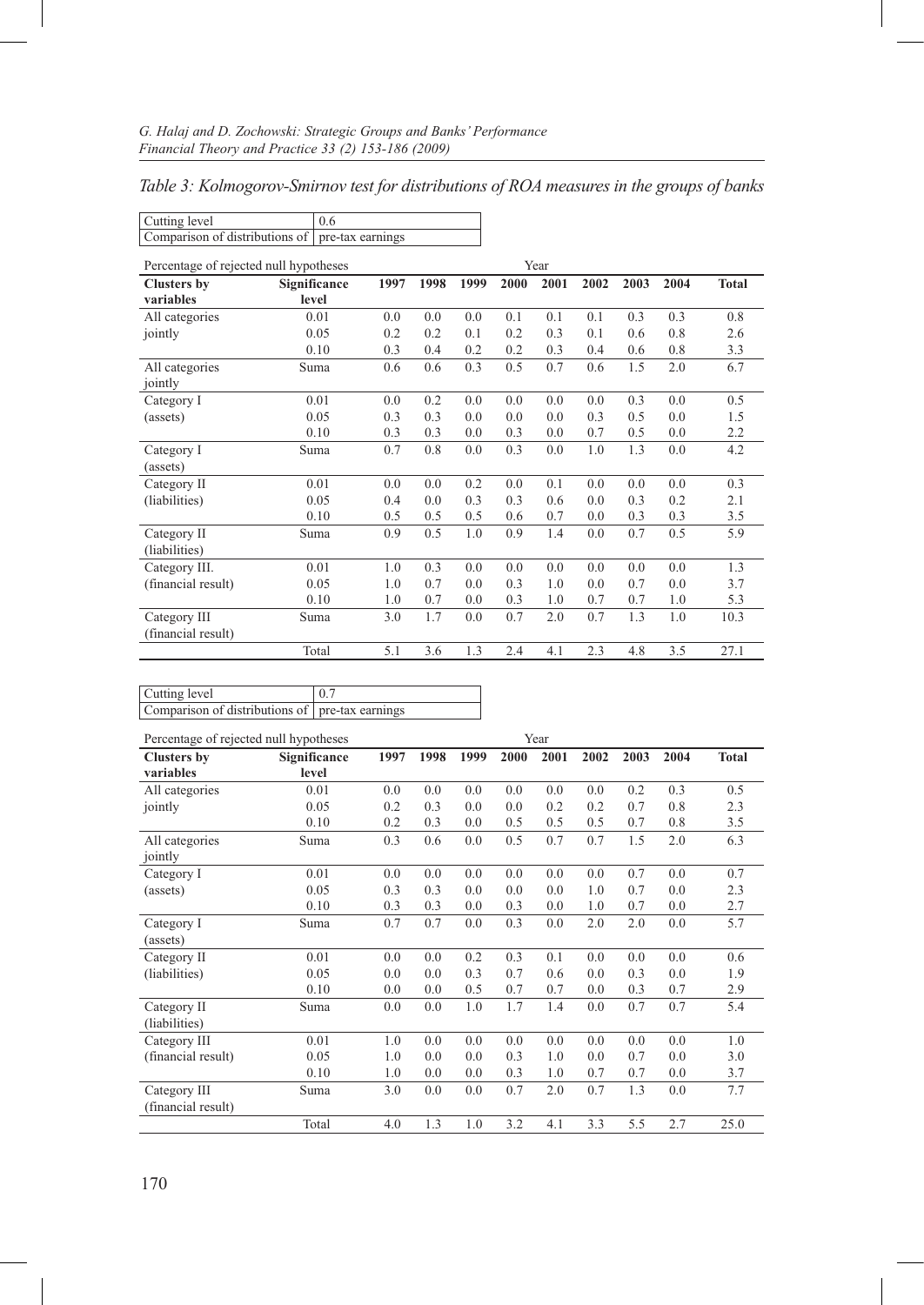| Cutting level                                 | 0.6          |                                  |      |      |      |      |      |      |      |              |
|-----------------------------------------------|--------------|----------------------------------|------|------|------|------|------|------|------|--------------|
| Comparison of distributions of                |              | net income from banking activity |      |      |      |      |      |      |      |              |
|                                               |              |                                  |      |      |      |      |      |      |      |              |
| Percentage of rejected null hypotheses        |              |                                  |      |      |      | Year |      |      |      |              |
| <b>Clusters by</b>                            | Significance | 1997                             | 1998 | 1999 | 2000 | 2001 | 2002 | 2003 | 2004 | <b>Total</b> |
| variables                                     | level        |                                  |      |      |      |      |      |      |      |              |
| All categories                                | 0.01         | 0.0                              | 0.1  | 0.0  | 0.5  | 0.3  | 0.2  | 0.2  | 0.0  | 1.2          |
| jointly                                       | 0.05         | 0.2                              | 0.1  | 0.3  | 0.5  | 0.4  | 0.3  | 0.3  | 0.3  | 2.5          |
|                                               | 0.10         | 0.3                              | 0.2  | 0.3  | 0.5  | 0.5  | 0.5  | 0.3  | 0.5  | 3.3          |
|                                               | Suma         | 0.5                              | 0.4  | 0.7  | 1.5  | 1.2  | 1.1  | 0.8  | 0.8  | 7.0          |
| jointly                                       |              |                                  |      |      |      |      |      |      |      |              |
| Category I.                                   | 0.01         | 0.0                              | 0.2  | 0.0  | 0.0  | 0.3  | 0.7  | 0.5  | 0.3  | 2.0          |
| (assets)                                      | 0.05         | 0.3                              | 0.5  | 0.0  | 0.0  | 0.7  | 0.7  | 0.7  | 0.5  | 3.3          |
|                                               | 0.10         | 0.6                              | 0.5  | 0.0  | 0.3  | 0.7  | 0.7  | 0.7  | 0.5  | 3.9          |
| Category I                                    | Suma         | 0.9                              | 1.2  | 0.0  | 0.3  | 1.7  | 2.0  | 1.8  | 1.3  | 9.2          |
| (assets)                                      |              |                                  |      |      |      |      |      |      |      |              |
| Category II                                   | 0.01         | 0.0                              | 0.0  | 0.3  | 0.0  | 0.3  | 0.0  | 0.0  | 0.2  | 0.8          |
| (liabilities)                                 | 0.05         | 0.3                              | 0.5  | 0.7  | 0.2  | 0.4  | 0.2  | 0.0  | 0.3  | 2.6          |
|                                               | 0.10         | 0.6                              | 0.7  | 0.8  | 0.4  | 0.4  | 0.2  | 0.0  | 0.7  | 3.7          |
|                                               | Suma         | 0.9                              | 1.2  | 1.8  | 0.6  | 1.1  | 0.3  | 0.0  | 1.2  | 7.1          |
| (liabilities)                                 |              |                                  |      |      |      |      |      |      |      |              |
| Category III                                  | 0.01         | 0.0                              | 0.0  | 0.0  | 0.7  | 0.0  | 0.0  | 0.0  | 0.0  | 0.7          |
| (financial result)                            | 0.05         | 0.0                              | 0.0  | 1.0  | 0.7  | 0.0  | 0.3  | 0.0  | 0.0  | 2.0          |
|                                               | 0.10         | 0.0                              | 0.3  | 1.0  | 0.7  | 0.0  | 0.3  | 0.3  | 0.0  | 2.7          |
|                                               | Suma         | 0.0                              | 0.3  | 2.0  | 2.0  | 0.0  | 0.7  | 0.3  | 0.0  | 5.3          |
| (financial result)                            |              |                                  |      |      |      |      |      |      |      |              |
|                                               | Total        | 2.3                              | 3.1  | 4.5  | 4.4  | 4.0  | 4.1  | 3.0  | 3.3  | 28.7         |
| All categories<br>Category II<br>Category III |              |                                  |      |      |      |      |      |      |      |              |

| G. Halaj and D. Zochowski: Strategic Groups and Banks' Performance |
|--------------------------------------------------------------------|
| Financial Theory and Practice 33 (2) 153-186 (2009)                |

| Cutting level | $\vert 0.7$                                                       |
|---------------|-------------------------------------------------------------------|
|               | Comparison of distributions of   net income from banking activity |

| Percentage of rejected null hypotheses |              |      |      |      |      | Year |      |      |      |              |
|----------------------------------------|--------------|------|------|------|------|------|------|------|------|--------------|
| <b>Clusters by</b>                     | Significance | 1997 | 1998 | 1999 | 2000 | 2001 | 2002 | 2003 | 2004 | <b>Total</b> |
| variables                              | level        |      |      |      |      |      |      |      |      |              |
| Sve kategorije                         | 0.01         | 0.3  | 0.2  | 0.3  | 0.0  | 0.2  | 0.3  | 0.2  | 0.0  | 1.5          |
| zajedno                                | 0.05         | 0.5  | 0.5  | 0.5  | 0.0  | 0.5  | 0.5  | 0.3  | 0.3  | 3.2          |
|                                        | 0.10         | 0.7  | 0.5  | 0.5  | 0.2  | 0.5  | 0.7  | 0.3  | 0.5  | 3.8          |
| Sve kategorije                         | Suma         | 1.5  | 1.2  | 1.3  | 0.2  | 1.2  | 1.5  | 0.8  | 0.8  | 8.5          |
| zajedno                                |              |      |      |      |      |      |      |      |      |              |
| Category I                             | 0.01         | 0.0  | 0.0  | 0.0  | 0.0  | 1.0  | 1.0  | 0.7  | 0.3  | 3.0          |
| (assets)                               | 0.05         | 0.0  | 0.0  | 0.0  | 0.0  | 1.0  | 1.0  | 0.7  | 0.7  | 3.3          |
|                                        | 0.10         | 0.0  | 0.0  | 0.0  | 0.3  | 1.0  | 1.0  | 0.7  | 0.7  | 3.7          |
| Category I                             | Suma         | 0.0  | 0.0  | 0.0  | 0.3  | 3.0  | 3.0  | 2.0  | 1.7  | 10.0         |
| (assets)                               |              |      |      |      |      |      |      |      |      |              |
| Category II                            | 0.01         | 0.0  | 0.0  | 0.3  | 0.0  | 0.3  | 0.0  | 0.0  | 0.0  | 0.6          |
| (liabilities)                          | 0.05         | 0.0  | 0.0  | 0.7  | 0.0  | 0.4  | 0.2  | 0.0  | 0.7  | 1.9          |
|                                        | 0.10         | 0.0  | 0.3  | 0.8  | 0.0  | 0.4  | 0.2  | 0.0  | 0.7  | 2.4          |
| Category II                            | Suma         | 0.0  | 0.3  | 1.8  | 0.0  | 1.1  | 0.3  | 0.0  | 1.3  | 4.9          |
| (liabilities)                          |              |      |      |      |      |      |      |      |      |              |
| Category III                           | 0.01         | 0.0  | 0.0  | 0.0  | 0.7  | 0.0  | 0.0  | 0.0  | 0.0  | 0.7          |
| (financial result)                     | 0.05         | 0.0  | 0.0  | 1.0  | 0.7  | 0.0  | 0.3  | 0.0  | 0.0  | 2.0          |
|                                        | 0.10         | 0.0  | 0.0  | 1.0  | 0.7  | 0.0  | 0.3  | 0.3  | 0.0  | 2.3          |
| Category III                           | Suma         | 0.0  | 0.0  | 2.0  | 2.0  | 0.0  | 0.7  | 0.3  | 0.0  | 5.0          |
| (financial result)                     |              |      |      |      |      |      |      |      |      |              |
|                                        | Total        | 1.5  | 1.5  | 5.2  | 2.5  | 5.3  | 5.5  | 3.2  | 3.8  | 28.5         |

*Note: Percentages of null hypothesis rejections reported.*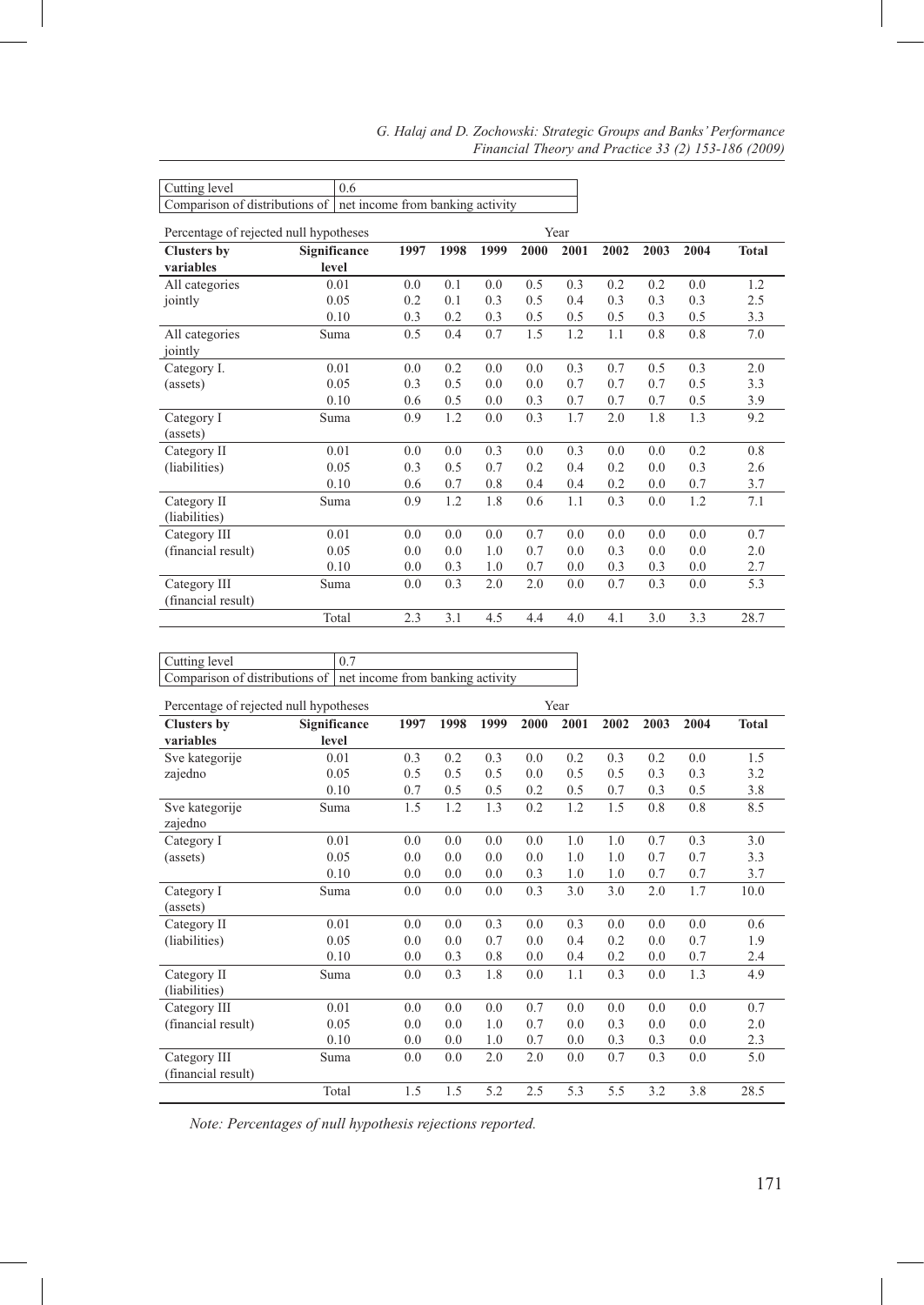Furthermore, the existence of all groups and the reliability of the allocation of banks to the groups in 2005 cluster could be supported by an expert assessment. Membership of banks in groups identified in 2005 overlaps to a large extent with the classification by the General Inspectorate of Banking Supervision (GINB), which is based on the inspection knowledge of the major business lines of Polish banks. Apart from this, there exists no other classification of Polish banks, so we could not further cross check the results of the allocation. Nevertheless, since the allocation overlaps to a large extent with the GINB classification and is in line with the banks' main business profiles, we adopt the naming of the groups and the allocation of banks identified in the 2005 cluster for further analysis.

The most stable over time are groups of *corporate* and *universal banks*. Less stable are groups of *retail* and *mortgage banks*. The least stable group is the *car finance* group, but it stems from a relatively small number of banks in this group. In the years 1997-2001 there was also a stable group of *regional banks*. Some banks tended to migrate between the groups, particularly prior to 2000, but there are also banks, which did not change their group membership over the whole period.

Robustness check, i.e. classification by means of different measures of distance, showed significant improvement in consistency of the clustering results over time. In 2000, only 56.6% of banks were classified to the same group irrespectively of the distance measure. In 2003, the ratio rose to 65% and further increased to 77.6% in 2005. Certainly, the differences in the composition of groups resulting either from different sets of descriptive variables and the clustering methods can impact the verification of the hypotheses. However, we chose the clustering algorithm which has a very intuitive interpretation in terms of the loss of information (see subsection 5.1). We also focused on the broad, expert-based range of variables exhibiting an economically meaningful relationship with the strategies of banks.

The analysis of dendrograms and the analysis of sustainability of clusters over time, measured as a percentage of banks migrating between clusters, allowed us to make a statement that groups stable over time can only be singled out starting from the year 2000. This may be related to significant changes of the ownership of banks in the years 1998-1999 followed by the extensive privatisation program. The further consequent stabilisation of groups may be an indication of converging strategies, whereby groups of banks follow similar strategies adopted from their major investors.

The percentages of rejected null hypotheses of the Kolmogorov-Smirnov test on the lack of a significant difference between the distributions of *the pre-tax earnings / total assets or net income from banking activity / total assets* ratios among the banks assigned to particular clusters are reported in Table 3 for three significance levels. The percentages are presented for clusters identified for particular categories (the multidimensional analysis) and for all the categories jointly (the one-dimensional analysis). For example "0.5" on Table 3 on the crossing of row "Category I (assets) 0.05" and column "2003" means that 50% of null hypothesis about equal distributions of ROA of Kolmogorov-Smirnov tests at the 5% significance level was rejected for all pairs of groups of banks found using Category I variables in year 2003. The higher the percentage of rejections the stronger the support of the thesis that groups differ in the distribution of profitability measured by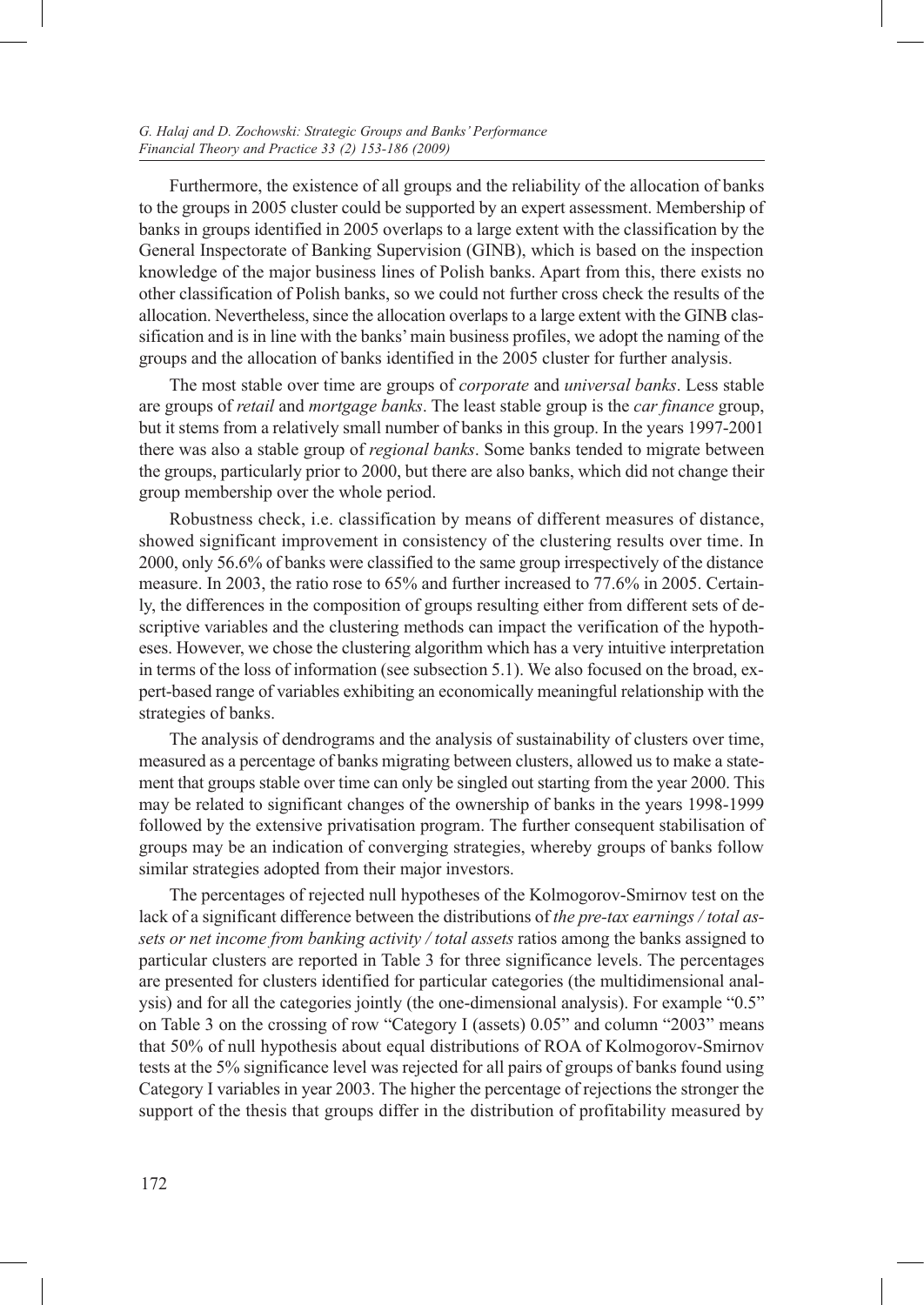ROA. The aim of this exercise is to help in identifying the categories and years, in which significant differences in distributions of pre-tax earnings or net income from banking activity emerge.

It stems from Table 3 that significantly higher percentages of rejected null hypotheses of the Kolmogorov-Smirnov test are only for variables of *Category I* (from the multidimensional analysis) and for all the variables jointly (one-dimensional analysis). These results are consistent with those of Hackethal (2001), who identified differences in profitability between groups of European banks, but only using of market based variables (cf. Chapter 3). However, the percentages are higher only for the years 2000-2004, and in particular for the income from banking activity. No major differences have been observed in the distributions of profitability ratios: *pre-tax earnings / total assets and net income from banking activity / total assets* for other dimensions, i.e. for variables of *Categories II and III.* This means that the membership of a bank in a given group may be important for the explanation of differences in profitability after the year 2000, but only for groups identified of the basis of all variables jointly or on the basis of variables of *Category I*. In terms of the net income from banking activity, the percentage of rejected hypotheses is also higher between 1997 and 1999; however, the existence of strategic groups that would be meaningful for the explanation of differences in profitability in those years, cannot be confirmed when using *pre-tax earnings / total assets* instead.

The results of the analysis seem to suggest that strategic groups in the Polish banking sector can be identified only after the year 2000. Therefore, we have obtained a preliminary confirmation of the hypothesis that the strategy adopted by a bank leads to differences in performance, but only for the second half of the analysed period. The next subsection elaborates on the issue of the usefulness of the classification of banks into groups in modeling basic variables that characterize bank performance.

## *6.2 Hypothesis testing*

For further analysis we have adopted the clusters identified for 2005 as the composition of strategic groups in the Polish banking sector between 2000 and 2005 and used them to define the groups' dummy variables. The Celinski-Harabasz index, calculated for the 2005 data, proves that the adopted cut-off level adequately characterised the number of clusters.7

Tables 4, 5 and 6 (see Appendix) present estimates of panel regression with random individual effects of ROA, NIl and IRL, respectively. For each group three different models were reported. The first model includes all explanatory variables but the null hypotheses of the Hausman test were rejected in all these models. This means that the random effects estimators are biased. For other models usually the null hypothesis of the Hausman test cannot be rejected, which means that random effects estimators are more effective than the fixed effects estimators. However, in this case, there is a risk of model misspecification, since too narrow a set of dependent variables may result in inconsistent estimates of parameters in the models. That is why we conducted HT method of estimation on a wide set of *DEP* variables. Table 7 (see Appendix) shows results of application of

<sup>7</sup> The highest value of the index that we have obtained corresponds to 5 clusters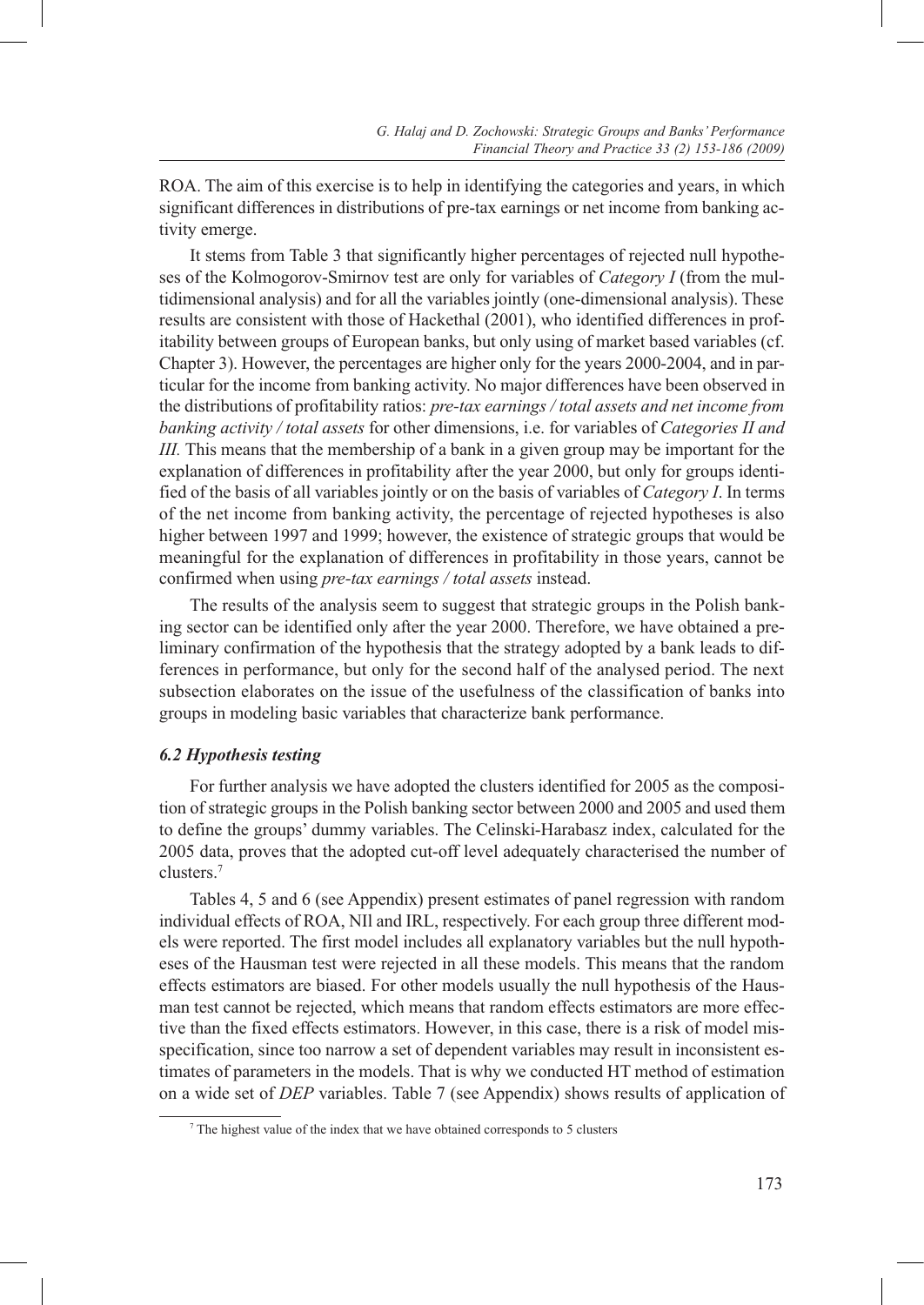Hausman-Taylor estimators to the models with the same set of explanatory variables as in the first model presented in Tables 1, 4, 5 and 6 for corresponding *GROUP* and *DEP* variables. Using the Hausman test we compared *within* and HT estimators and did not reject null hypothesis of consistency of HT estimates for every model.

Neither of the models for ROA with the *retail* group as explanatory *GROUP* variable passed the Hausman test. The Hausman-Taylor estimator confirmed the insignificance of retail and pointed to the insignificance of corporate group. However, other groups proved to be important in explaining ROA in models with random individual effects. Controlling for leverage, cost effectiveness, risk taken and share of non interest income in total assets as well as including market concentration, business cycle and stock exchange performance into the regressions, we found dummy group variables to be statistically significant at the minimum 10% significance level. Thus, classifying banks into groups could improve the explanation and prediction of ROA at the individual bank level as well as at the banking sector level. Moreover, the parameters of the same explanatory variables differ significantly among the models for different groups.

The usefulness of the strategic groups in explaining the quality of loans as measured by irregular loans seems to be less promising when taking into account the very poor results of the Hausman test in case of models for IRL for most of the *GROUP* variables. In fact, the only group that was statistically significant was the group of *corporate banks*. However, we do not control for all effects in this model. HT estimators are significant only for *retail* and *universal* banks on 10% significance level. At the 5% level irregular loans in banks from the *universal* group are not statistically different than in other groups. Therefore, we conclude that the *mortgage*, *corporate* and *car industry* groups do not help in explaining the share of irregular loans.

The lack of explanatory power of groups in the IRL models may result from the fact that the existence of strategic groups that differ in terms of profitability does not imply that the groups differ in terms of loan portfolio quality. Moreover, the data set we used in panel regression did not cover the full business cycle when the full variability of credit quality should emerge. However, it may also stern from the problems with the explanatory variable we used in our panel regressions. There were many changes in the loan classification criteria during the analysed period, which created structural breaks. Furthermore, banks in Poland did not write off lost loans from their balance sheets for tax reasons, which may lead to the problems with stationarity of the variables. In fact, recently Głogowski (2008) has found evidence of the usefulness of our classification of banks into groups in modelling loan portfolio quality using another variable, namely, net flow of loan loss provisions, which is in Poland a more stable-over-time measure of loan quality.8

On the other hand, group variables were significant in explaining NIl in the case of *retail* and *mortgage* bank groups. Application of HT estimator has even broadened the set of groups that are, significant in explaining differences in non-interest income between banks. Only the group of car industry banks was not significant. Similarly as in the case

<sup>&</sup>lt;sup>8</sup> Nevertheless, further research is needed to answer to the question about the relationship between irregular or nonperforming loans and business profile reflected into the strategic group classification. Perhaps, a more reliable and comparable set of data on loan portfolio quality, e.g. collected in line with recently introduced IFRS reporting standards, is needed.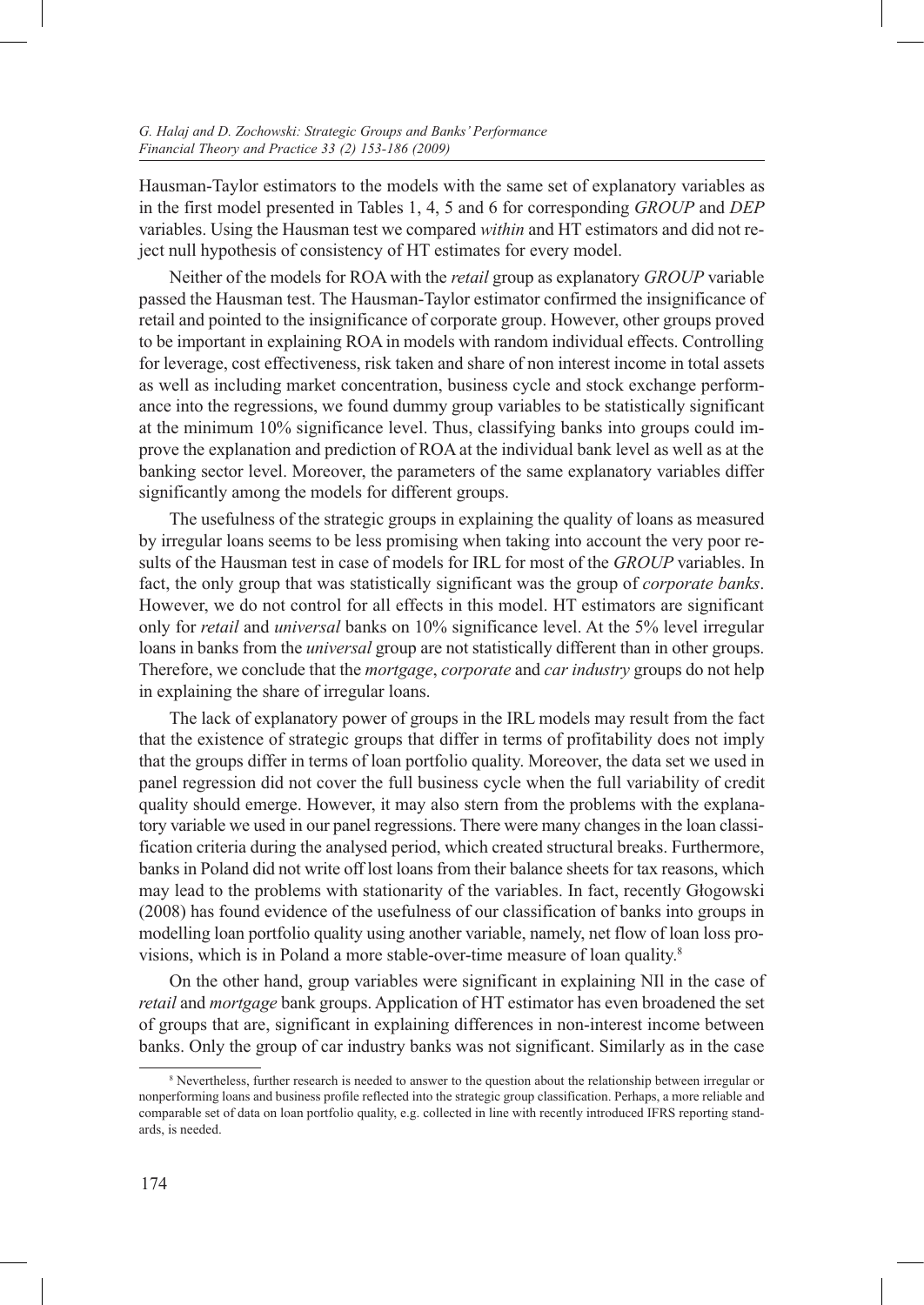of the models for ROE, parameters for the same variables differ significantly among the groups. Thus, our classification of banks to the groups could be very helpful in modelling the non-interest income, too.

## **7 Conclusions**

The cluster analysis proved to be useful in identifying the strategic groups in the Polish banking sector. However, stable groups had formed only after the year 2000, which may be associated with the major ownership changes in the Polish banking sector that took place between 1998 and 1999.

Following the analysis the panel regression analysis and using the Kolmogorov-Smirnov test we can make a statement that the classification of banks into strategic groups improves modelling of the banking sector profitability in terms of return on assets and net interest income. Thus, it should also improve the forecasting performance of the banking sector earnings. Moreover, the significance of group variables and the significant differences among the parameters of the same explanatory variables across the models for different groups suggest that the identified groups differ both in performance and in the way the banks allocated to particular groups react to the shocks to keep earnings on predefined levels.

The breakdown of banks into groups did not help, however, in modelling the quality of loan portfolios as measured by the share of irregular loans in total loans but the issue should be investigated more deeply.

Making use of the theory of strategic groups in identifying the structure of the banking sector facilitates a more accurate ex ante assessment of the banks' potential and thus the stability of the financial system.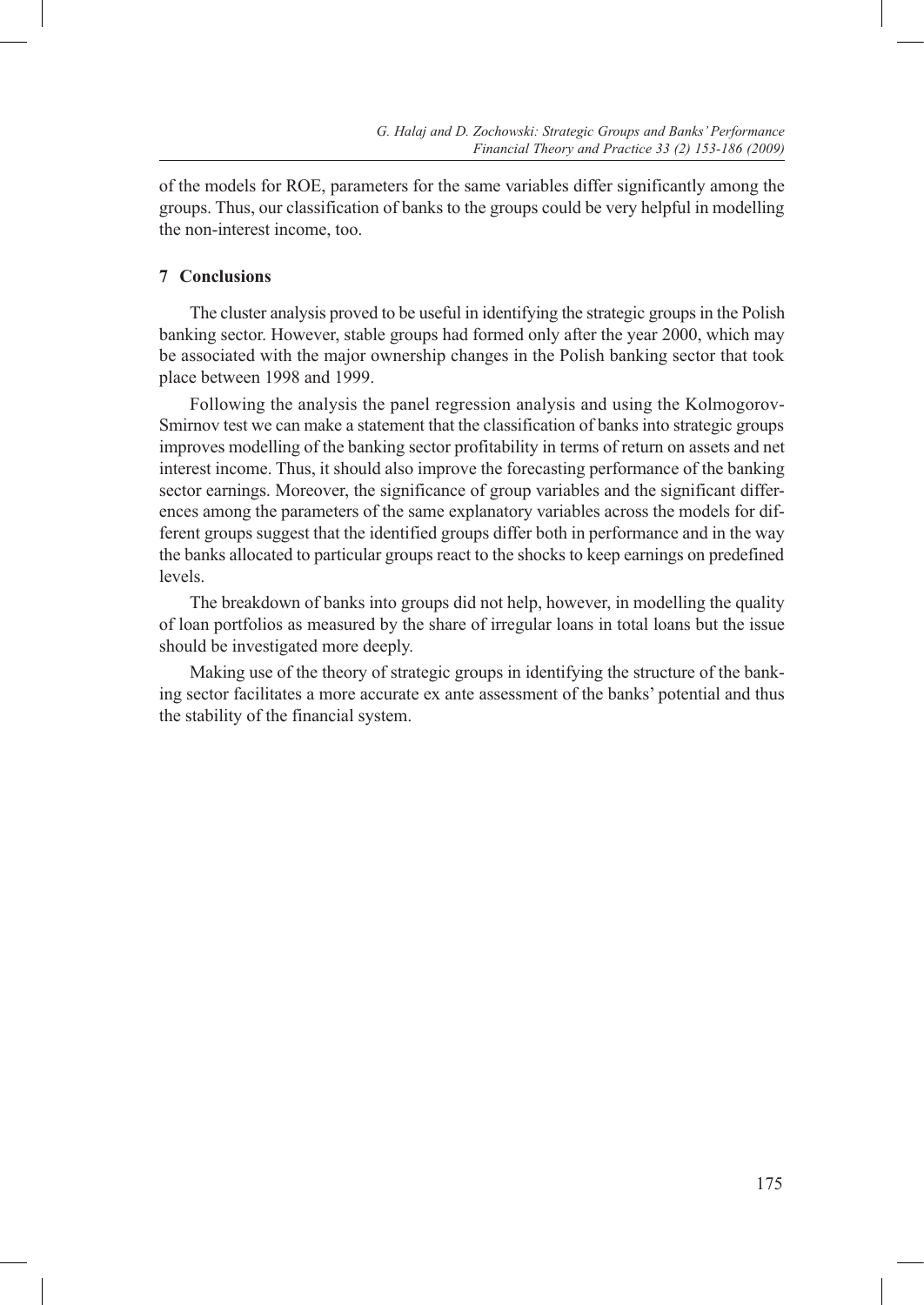| Table 4: Estimation of                            |                   | regression for ROA |          |                  |                    |          |          |                 |          |          |            |          |                   |          |          |
|---------------------------------------------------|-------------------|--------------------|----------|------------------|--------------------|----------|----------|-----------------|----------|----------|------------|----------|-------------------|----------|----------|
| Variables                                         |                   | $Group$ $1$        |          |                  | Group <sub>2</sub> |          |          | Group 3         |          |          | $G$ roup 4 |          |                   | Group 5  |          |
| $1$ AEq                                           | $-0.074$ $-0.055$ |                    | $-0,055$ | $-0.069 - 0.049$ |                    | $-0,053$ |          | $-0.07 - 0.054$ | $-0.054$ | $-0.071$ |            | $-0.049$ | $-0.067$ $-0.057$ |          | $-0.054$ |
|                                                   |                   | ****               | ****     | ***              | ***                | $***$    | ***      | ****            | $***$    | ****     |            | ****     | $***$             | ***      | ****     |
| C <sub>2</sub> Income<br>$\overline{\mathcal{L}}$ | $-0.016$          | $-0.008$           | $-0.009$ | $-0.017$         |                    | $-0.007$ | $-0.018$ | $-0.008$        | $-0.008$ | $-0.015$ | 0.013      |          | $-0.017$          | $-0.016$ | $-0.01$  |
|                                                   | $*$<br>$*$        | ∗                  | $*$      | $***$            |                    | ⋇        | $***$    | ∗               | ∗        | ***      | ***        |          | $***$             | ***      | $*$      |
| 3 CLoans2T                                        | 0.002             |                    |          | 0.007            |                    |          | 0.007    |                 |          | 0.005    |            |          | 0.007             |          | 0.006    |
|                                                   |                   |                    |          | $* *$            |                    |          | $* *$    |                 |          | ∗        |            |          | $*$               |          | $*$      |
| CLoans2T1yLag<br>4                                |                   |                    |          |                  |                    |          |          |                 |          |          |            |          |                   |          |          |
|                                                   |                   |                    |          |                  |                    |          |          |                 |          |          |            |          |                   |          |          |
| 5 DepCorp2A                                       | 0.001             | $-0.008$           | $-0.008$ | 0.001            |                    | $-0.003$ | $-0.004$ | $-0.009$        | $-0.008$ | 0.003    |            |          | $-0.005$          |          |          |
|                                                   |                   | ⋇                  |          |                  |                    |          |          |                 |          |          |            |          |                   |          |          |
| 6 DepMinLoans2A                                   | $-0.014$          |                    |          | $-0.012$         |                    |          | $-0.012$ |                 |          | $-0.012$ |            |          | $-0.009$          |          |          |
|                                                   | ****              |                    |          | $* *$            |                    |          | ***      |                 |          | ***      |            |          | ₩                 |          |          |
| 7 Foreign                                         |                   | 0.005              | 0.005    |                  |                    |          |          |                 |          |          |            |          | 0.005             | 0.004    | 0.003    |
|                                                   |                   | $***$              | ***      |                  |                    |          |          |                 |          |          |            |          | $***$             | $***$    | $*$      |
| 8 FXLoans2A                                       | .003              |                    |          | 0.003            |                    |          | 0.003    |                 |          | 0.008    |            |          | 0.002             |          |          |
|                                                   |                   |                    |          |                  |                    |          |          |                 |          |          |            |          |                   |          |          |
| 9 Group 1                                         | $-0.009$          | $-0.008$           | $-0.009$ |                  |                    |          |          |                 |          |          |            |          |                   |          |          |
|                                                   | $***$             | ***                | ***      |                  |                    |          |          |                 |          |          |            |          |                   |          |          |
| 10 Group 2                                        |                   |                    |          | 0.002            | 0.004              | 0.003    |          |                 |          |          |            |          |                   |          |          |
|                                                   |                   |                    |          |                  |                    |          |          |                 |          |          |            |          |                   |          |          |
| 11 Group 3                                        |                   |                    |          |                  |                    |          | 0.003    | 0.004           | 0.004    |          |            |          |                   |          |          |
|                                                   |                   |                    |          |                  |                    |          | ∗        |                 |          |          |            |          |                   |          |          |
| $12$ Group 4                                      |                   |                    |          |                  |                    |          |          |                 |          | 0.015    | 0.009      | 0.011    |                   |          |          |
|                                                   |                   |                    |          |                  |                    |          |          |                 |          | $***$    | ⋇          | $*$      |                   |          |          |
| 13 Group 5                                        |                   |                    |          |                  |                    |          |          |                 |          |          |            |          | $-0.004$          | $-0.005$ | $-0.003$ |
|                                                   |                   |                    |          |                  |                    |          |          |                 |          |          |            |          | ₩                 | ₩        |          |
| 14 HipoL2T                                        | 0.009             | 0.004              |          | 0.011            |                    |          | 0.013    |                 |          | 0.011    |            | 0.006    | 0.013             |          | 0.008    |
|                                                   |                   |                    |          |                  |                    |          | $*$      |                 |          |          |            |          | $*$               |          | ₩        |
| 15 IrrLoans2T                                     |                   |                    |          |                  |                    |          |          |                 |          |          |            |          |                   |          |          |
|                                                   |                   |                    |          |                  |                    |          |          |                 |          |          |            |          |                   |          |          |
| 16 IrrMediana                                     | $-0.004$          | $-0.004$           | $-0.004$ | $-0.004$         | $-0.005$           | $-0.004$ | $-0.004$ | $-0.005$        | $-0.005$ | $-0.004$ | $-0.005$   | $-0.005$ | $-0.004$          | $-0.004$ | $-0.004$ |

*G. Halaj and D. Zochowski: Strategic Groups and Banks' Performance Financial Theory and Practice 33 (2) 153-186 (2009)*

**APPENDIX**

**APPENDIX** 

 $\overline{\phantom{a}}$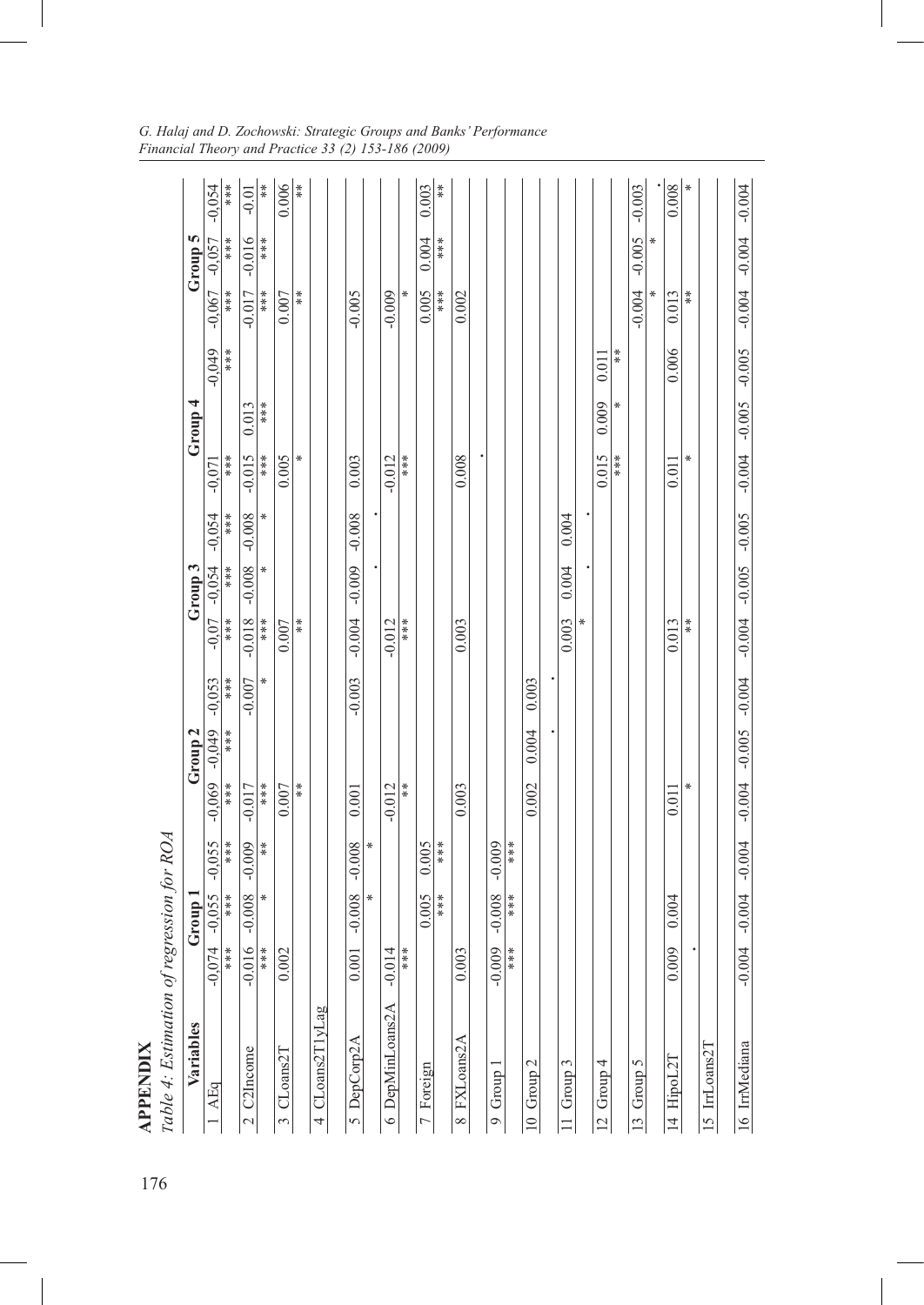|                                         | ₩                    | $*$      | $*$                | ₩                          | $*$                 | $*$         | $\frac{*}{*}$        | ***      | $*$      | ₩                   | $*$             | $***$    | $\frac{*}{*}$        | $*$     | $*$              |
|-----------------------------------------|----------------------|----------|--------------------|----------------------------|---------------------|-------------|----------------------|----------|----------|---------------------|-----------------|----------|----------------------|---------|------------------|
| .7 LoansA                               | 019<br>₹             |          |                    | $-0.017$                   |                     |             | $-0.018$             |          |          | $-0.024$            |                 |          | $-0.016$             |         |                  |
|                                         | ****                 |          |                    | ***                        |                     |             | ***                  |          |          | ***                 |                 |          | ***                  |         |                  |
| $18$ LogA                               | $\overline{0}0$<br>ု | $-0.002$ | $-0.002$           | $-0.001$                   | $-0.001$            | $-0.001$    | $-0.001$             | $-0.001$ | $-0.001$ | $-0.001$            |                 | $-0.001$ | $-0.001$             | $\circ$ | $-0.001$         |
|                                         | ⋇                    | $*$      | $*$                |                            |                     |             |                      |          |          |                     |                 |          |                      |         |                  |
| 19 NII2A                                |                      |          |                    |                            |                     |             |                      |          |          |                     |                 |          |                      |         |                  |
|                                         |                      |          |                    |                            |                     |             |                      |          |          |                     |                 |          |                      |         |                  |
| 20 NII2AMedian                          | 1.788                | 0.489    | 0.488              | 0.649                      | 0.421               | 0.321       | 0.618                | 0.284    | 0.283    | 0.694               | 0.59            | 0.361    | 0.523                | 0.192   | 0.362            |
|                                         | ***                  | ***      | ***                | ***                        | $* *$               | ⋇           | ***                  |          | ⋇        | ***                 | ***             | $*$      | ***                  |         | ∗                |
| RecDepl<br>$\overline{21}$              | 009                  |          |                    | 0.007                      |                     |             | 0.007                |          |          | 0.008               |                 |          | 0.006                |         |                  |
|                                         | $***$                |          |                    | $*$                        |                     |             | $*$                  |          |          | $***$               |                 |          | $* \ast$             |         |                  |
| TBillsA<br>22                           | 006<br>ု             |          |                    | $-0.005$                   |                     |             | $-0.005$             |          |          | $-0.005$            | 0.011           |          |                      |         |                  |
|                                         |                      |          |                    |                            |                     |             |                      |          |          |                     | ***             |          |                      |         |                  |
| 23 GDP7                                 | $\circ$              | 0        | $\circ$            | $\circ$                    | $\mathord{\subset}$ | $\circ$     | $\circ$              | 0        | $\circ$  | $\circ$             | $\circ$         | 0        | $\circ$              | $\circ$ | $\circ$          |
|                                         | ⋇                    | ***      | ***                | ⋇                          | ***                 | ***         | $*$                  | ***      | ***      | ⋇                   | ⋇               | ***      | $*$                  | ⋇       | ***              |
| 24 HHIa                                 | 0.188                | 0.027    | 0.021              | 0.184                      | 0.011               | 0.036       | 0.177                |          | 0.023    | 0.187               |                 |          | 0.179                | 0.062   | 0.054            |
|                                         | ∗                    |          |                    | ⋇                          |                     |             |                      |          |          | ⋇                   |                 |          | ∗                    |         |                  |
| <b>PPI1</b><br>25                       | $\circ$              |          |                    | $\circ$                    |                     |             | $\circ$              |          |          | $\circ$             |                 |          | $\circ$              |         |                  |
|                                         |                      |          |                    |                            |                     |             |                      |          |          |                     |                 |          |                      |         |                  |
| 26 Wibor3Mq                             | $\circ$              |          |                    | $\circ$                    |                     |             | $\circ$              |          |          | 0                   |                 |          | $\circ$              | 0       |                  |
|                                         | $*$                  |          |                    | $*$                        |                     |             | $\stackrel{*}{\ast}$ |          |          | $\overset{*}{\ast}$ |                 |          | $\stackrel{*}{\ast}$ | ***     |                  |
| 27 WIG20q                               | 602                  | 0.001    | 0.001              | 0.002                      |                     | 0.001       | 0.002                | 0.001    | 0.001    | 0.003               |                 |          | 0.003                |         |                  |
| 28 No. observ.                          | 984                  | 984      | 984                | 984                        | 984                 | 984         | 984                  | 984      | 984      | 984                 | 984             | 984      | 984                  | 984     |                  |
| 29 R <sub>2</sub>                       | 0.27                 | 0.24     | 0.24               | 0.26                       | 0.2                 | 0.21        | 0.26                 | 0.21     | 0.21     | 0.27                | 0.06            | 0.21     | 0.28                 | 0.24    | $rac{984}{0.23}$ |
| 30 Hausman                              | 92.9                 | 24       | 25.5               | 157.8                      | 11.7                | 12.3        | 134.7                | 10.6     | 10.6     | 81.2                | 5               | 8.7      | 83.6                 | 20.1    | 14.7             |
|                                         | $***$                | ∗        | $*$                | $**\ast$                   |                     |             | ***                  |          |          | ***                 |                 |          |                      | ∗       |                  |
| Breusch-Pagan<br>$\overline{31}$        | 97.1                 | 61.6     | 65.2               | $\overline{211}$           | 434.9               | 417.3       | 101.5                | 421.5    | 421.2    | 137.5               | 398.7           | 319.6    | 72.9                 | 203.3   | 118.2            |
|                                         | $***$                | ***      | ***                | ***                        | $***$               | ***         | $***$                | $***$    | $***$    | ***                 | ***             | ***      | $***$                | $***$   | $***$            |
| 32 F-test                               | 6.3                  | 3.6      | Ļ<br>$\frac{1}{2}$ | r                          | 7.7                 | 7.6         | 6.7                  | 7.6      | 7.6      | 6.4                 | $\overline{71}$ | 6.5      | 5.4                  | 5.6     | 4.4              |
|                                         | $***$                | ***      | $***$              | ***                        | $****$              | $***$       | ***                  | ***      | ***      | $***$               | $***$           | $***$    | ***                  | ***     | $***$            |
| $2 + 1 - 1$<br>$\lambda$ $\overline{L}$ | $\frac{1}{2}$        |          |                    | $1 - 1$ $42$ $01$ $4$ $05$ |                     | $\tilde{c}$ |                      |          |          |                     |                 |          |                      |         |                  |

*G. Halaj and D. Zochowski: Strategic Groups and Banks' Performance Financial Theory and Practice 33 (2) 153-186 (2009)*  $\mathbb{R}^2$ 

 $-0.05$  and  $-0.1$ . *Note: \*\*\* detotes 0.001 signicance level, \*\* -0.01, \* -0.05 and . -0.1. Source: own calculations.*  $-U.UJ$ , \*\* detotes 0.001 signicance level, \* Source: own calculations. Note: \*

177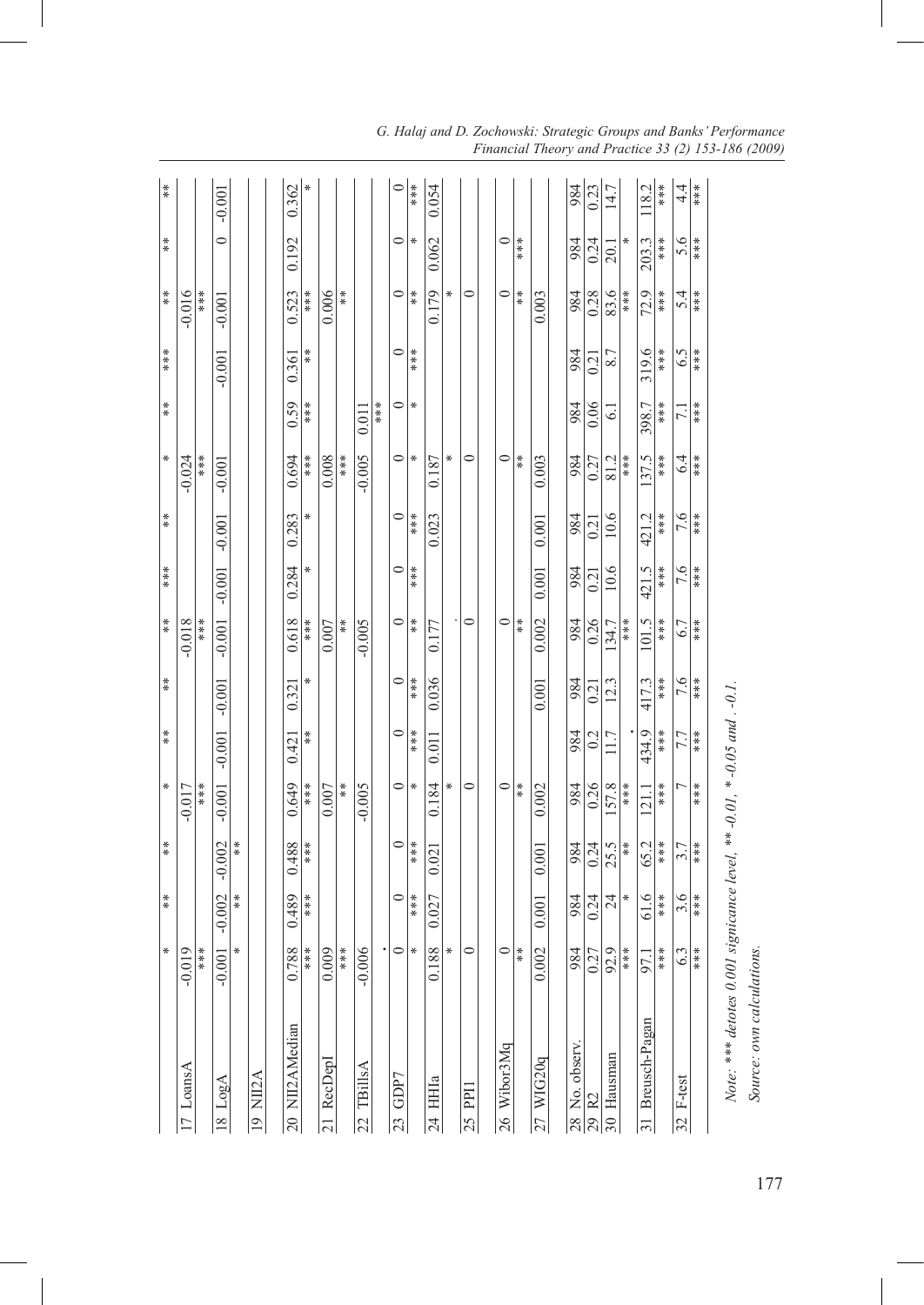| Table 5: Estimation of                            | regression for IRL |          |          |                    |          |          |          |       |            |          |          |          |         |          |
|---------------------------------------------------|--------------------|----------|----------|--------------------|----------|----------|----------|-------|------------|----------|----------|----------|---------|----------|
| Variables                                         | Group 1            |          |          | Group <sub>2</sub> |          |          | Group 3  |       |            | Group 4  |          |          | Group 5 |          |
| AEq                                               | $-0.098$           |          | $-0.148$ |                    |          | $-0.151$ |          |       | $-0.148$   |          |          | $-0.152$ |         | $-0.214$ |
|                                                   | ₩                  |          | $*$      |                    |          | $*$      |          |       | $*$<br>$*$ |          |          | $*$      |         | ***      |
| C <sub>2</sub> Income<br>$\overline{\mathcal{L}}$ | 0.216              | 0.215    |          |                    |          |          |          |       |            |          |          | 0.168    | 0.179   |          |
|                                                   | $**\n$             | $***$    |          |                    |          |          |          |       |            |          |          | $***$    | ***     |          |
| 3 C2IncomelyLag                                   | 0.002              |          | 0.01     | 0.035              | 0.205    | 0.008    | 0.088    | 0.199 | 0.01       | 0.035    | 0.203    |          |         |          |
|                                                   |                    |          |          |                    | ***      |          | ***      | ***   |            |          | ***      |          |         |          |
| 4 CLoans2T                                        | 0.28               |          | 0.264    | 0.247              |          | 0.252    | 0.26     |       | 0.265      | 0.243    |          |          |         |          |
|                                                   | $***$              |          | $***$    | $***$              |          | $**\ast$ | $***$    |       | $***$      | $***$    |          |          |         |          |
| 5 DepCorp2A                                       | $-0.14$            |          | $-0.183$ | $-0.05$            |          | $-0.191$ |          |       | $-0.182$   |          |          | 0.12     |         |          |
|                                                   | $*$                |          | ****     |                    |          | $***$    |          |       | $***$      |          |          | ⋇        |         |          |
| 6 DepMinLoans2A                                   |                    |          |          |                    |          |          |          |       |            |          |          | $-0.212$ |         |          |
|                                                   |                    |          |          |                    |          |          |          |       |            |          |          | ****     |         |          |
| 7 FXLoans2A                                       | $-0.026$           |          | $-0.016$ |                    |          | $-0.024$ |          |       | $-0.027$   |          |          | $-0.012$ |         |          |
|                                                   |                    |          |          |                    |          |          |          |       |            |          |          |          |         |          |
| Group 1<br>$\infty$                               | $-0.033$<br>0.106  | $-0.013$ |          |                    |          |          |          |       |            |          |          |          |         |          |
|                                                   | $* *$              |          |          |                    |          |          |          |       |            |          |          |          |         |          |
| 9 Group 2                                         |                    |          | $-0.039$ | $-0.06$            | $-0.018$ |          |          |       |            |          |          |          |         |          |
|                                                   |                    |          |          |                    |          |          |          |       |            |          |          |          |         |          |
| 10 Group 3                                        |                    |          |          |                    |          | 0.056    | $-0.007$ | 0.074 |            |          |          |          |         |          |
|                                                   |                    |          |          |                    |          |          |          | ⋇     |            |          |          |          |         |          |
| 11 Group $4$                                      |                    |          |          |                    |          |          |          |       | $-0.099$   | $-0.117$ | $-0.042$ |          |         |          |
|                                                   |                    |          |          |                    |          |          |          |       |            | ₩        |          |          |         |          |
| 12 Group 5                                        |                    |          |          |                    |          |          |          |       |            |          |          | 0.006    | 0.007   | 0.001    |
|                                                   |                    |          |          |                    |          |          |          |       |            |          |          |          |         |          |
| 13 HipoL2HL1yLag                                  |                    |          |          |                    |          |          |          |       |            |          |          |          | 0.048   |          |
|                                                   |                    |          |          |                    |          |          |          |       |            |          |          |          | $*$     |          |
| 14 HipoL2T                                        | $-0.106$           | $-0.209$ | $-0.101$ |                    |          | $-0.101$ |          |       | $-0.104$   |          |          | $-0.177$ |         | $-0.255$ |
|                                                   | ∗                  | ***      |          |                    |          |          |          |       | ∗          |          |          | $***$    |         | $***$    |
| 15 LoansA                                         | 0.095              |          | 0.087    |                    |          | 0.096    |          |       | 0.104      |          |          | $-0.082$ |         |          |
|                                                   | ∗                  |          |          |                    |          | $*$      |          |       | $*$        |          |          |          |         |          |
| 16 LogA                                           | 0.011              |          | 0.005    |                    | 0.012    | 0.007    |          |       | 0.004      |          |          | 0.018    |         |          |
|                                                   |                    |          |          |                    |          |          |          |       |            |          |          |          |         |          |

*G. Halaj and D. Zochowski: Strategic Groups and Banks' Performance Financial Theory and Practice 33 (2) 153-186 (2009)*

 $\overline{\phantom{a}}$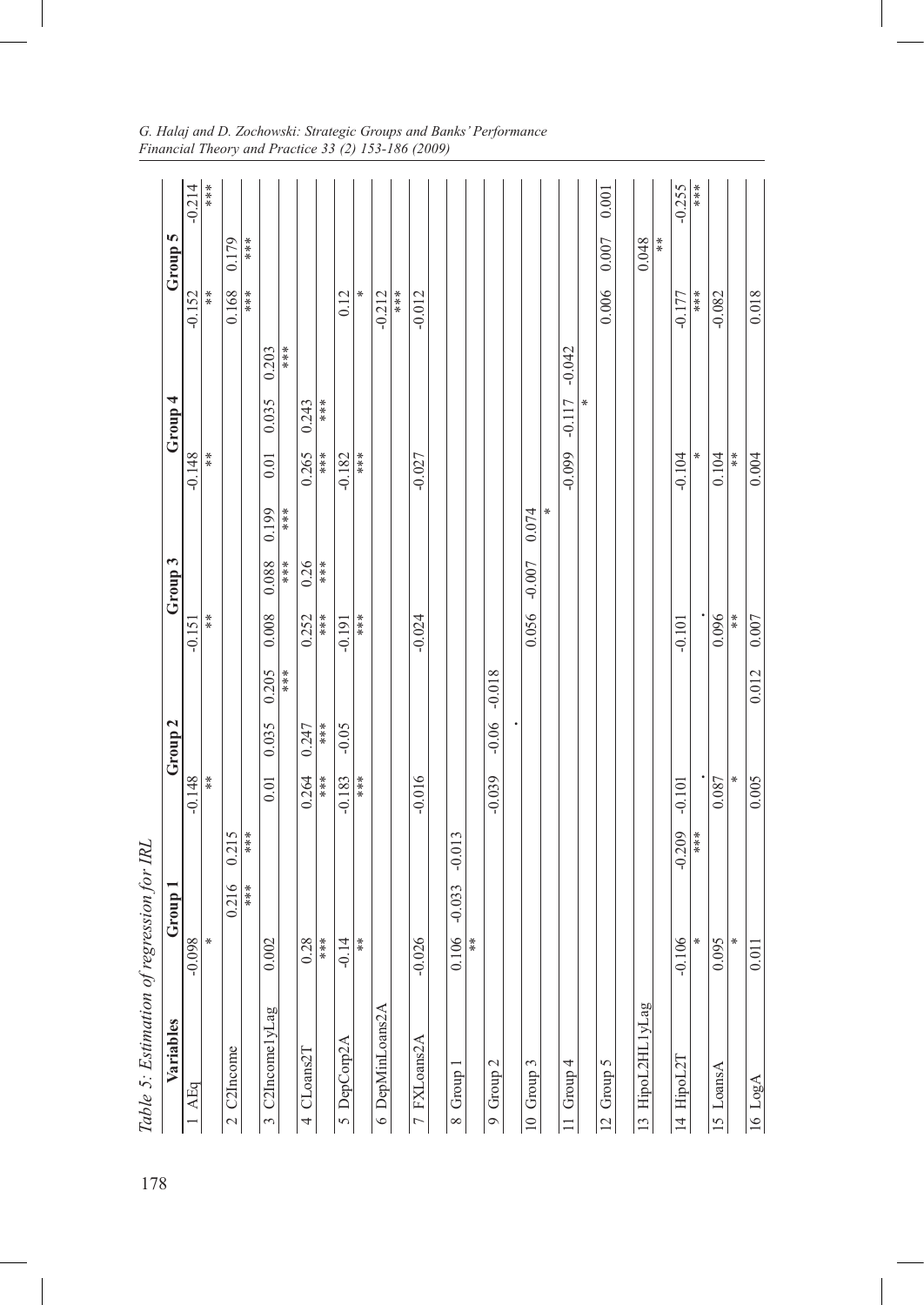|                          |          |          |          |                   |             | ∗              |          |          |          |          |                    |                 | $*$             |                  |                 |
|--------------------------|----------|----------|----------|-------------------|-------------|----------------|----------|----------|----------|----------|--------------------|-----------------|-----------------|------------------|-----------------|
| 17 NII2AMedian           | $-4.82$  |          | $-4.648$ | $-4.218$          |             |                | $-3.988$ |          |          | $-4.191$ |                    |                 | $-5.088$        | $-4.697$         |                 |
|                          | $*$      |          | $*$      | $* *$             |             |                | ₩        |          |          | $* *$    |                    |                 | $*$             | $* *$            |                 |
| 18 RecDepI               | 0.139    | 0.112    | 0.108    | 0.159             |             |                | 0.167    |          | 0.076    | 0.162    |                    | 0.072           | 0.222           |                  | 0.118           |
|                          | ***      | ***      | ****     | ***               |             |                | ***      |          | ***      | ****     |                    | ***             | ***             |                  | ***             |
| 19 ROAlyLag              |          |          |          | $-1.082$          |             | $-0.709$       | $-1.082$ |          |          | $-1.048$ |                    |                 |                 |                  |                 |
|                          |          |          |          | ***               |             | ∗              | ***      |          |          | ***      |                    |                 |                 |                  |                 |
| 20 TBillsA               |          |          | $-0.054$ |                   |             |                |          |          |          |          |                    |                 |                 |                  |                 |
|                          |          |          |          |                   |             |                |          |          |          |          |                    |                 |                 |                  |                 |
| GDP7<br>21               | $-0.011$ | $-0.018$ | $-0.024$ | $-0.011$          | $-0.011$    | $-0.015$       | $-0.011$ | $-0.017$ | $-0.015$ | $-0.011$ | $-0.011$           | $-0.015$        | $-0.015$        | $-0.015$         | $-0.025$        |
|                          | ***      | ***      | ***      | ***               | $***$       | ***            |          | ***      | ***      | ***      | ***                | ***             | ***             | ***              | ***             |
| HHIa<br>22               | 5.33     | 4.851    |          | 5.259             | 6.178       |                | 5.306    |          |          | 5.259    | 6.392              |                 | 6.126           | $\overline{5}$ . |                 |
|                          | ***      | ***      |          | ***               | ***         |                | ***      |          |          | ***      | ***                |                 |                 | $***$            |                 |
| PPI<br>23                |          | $-0.006$ | $-0.011$ |                   |             |                |          |          |          |          |                    |                 | $-0.005$        |                  | $-0.013$        |
|                          |          | ***      | ***      |                   |             |                |          |          |          |          |                    |                 | $*$             |                  | ***             |
| 24 PPI                   | $-0.004$ |          |          | $-0.004$          |             |                | $-0.004$ | $-0.009$ |          | $-0.004$ |                    |                 |                 | $-0.005$         |                 |
|                          |          |          |          |                   |             |                |          | ***      |          |          |                    |                 |                 | $***$            |                 |
| 25 Wibor3Mq              | $-0.002$ |          |          | $-0.002$          |             |                | $-0.002$ |          |          | $-0.003$ |                    |                 | $-0.001$        |                  | 0.003           |
|                          |          |          |          |                   |             |                |          |          |          |          |                    |                 |                 |                  | ***             |
| 26 WIG20q                | $-0.04$  |          |          | $-0.038$          | $-0.018$    | $-0.05$        | $-0.037$ | $-0.06$  | $-0.047$ | $-0.038$ |                    | $-0.046$        | $-0.012$        |                  |                 |
|                          |          |          |          |                   |             | ∗              |          | $*$      |          |          |                    |                 |                 |                  |                 |
| 27 No. observ.           | 984      | 984      | 984      | 984               | 984         | 984            | 984      | 984      | 984      | 984      | 984                | 984             | 984             | 984              | 984             |
| 28 R2                    | 0.3      | 0.23     | 0.22     | $\overline{0.31}$ | 0.24        | 0.13           | 0.31     | 0.22     | 0.13     | 0.31     | 0.24               | 0.13            | 0.29            | 0.22             | 0.19            |
| 29 Hausman               | 43.9     | $\circ$  | 2.3      | 32.7              | <b>26.1</b> | 5              | 32.9     | 31.5     | 0.7      | 31.1     | 17.6               | ි               | 38              | 2.6              | $\overline{14}$ |
|                          | ****     |          |          | $* *$             | ***         |                | $* *$    | ****     |          | ∗        | $*$                |                 | ***             |                  |                 |
| 30 Breusch-Pagan         | 1,431.5  | 1,811    | 1.717.9  | 1,376.3           | 1,514       | 1,581.9        | 1,374.2  | 1,548.8  | 1,359.5  | 1,417.3  | 1,663.7 1,581.1    |                 | 1,348.2 1,836.8 |                  | 1,921.5         |
|                          | ***      | $***$    | ***      | ***               | ***         | ***            | ***      | $***$    | ***      | ***      | ***                | ***             | ***             | ***              | ***             |
| F-test<br>31             | 19.3     | 17.7     | 17.5     | 19.1              | 18.4        | 16.6           | 18.7     | 18.9     | 14.4     | 19.2     | 4<br>$\frac{8}{3}$ | $\overline{16}$ | 18.6            | 18.4             | 18.9            |
|                          | $***$    | $***$    | $***$    | ***               | ***         | $***$          | $***$    | $***$    | ***      | $***$    | $***$              | $***$           | $***$           | ***              | ***             |
| $N_{c14}$ . *** $J_{c4}$ |          |          |          |                   |             | $\overline{a}$ |          |          |          |          |                    |                 |                 |                  |                 |

 $\overline{a}$ 

*G. Halaj and D. Zochowski: Strategic Groups and Banks' Performance Financial Theory and Practice 33 (2) 153-186 (2009)*

> Note: \*\*\* detotes 0.001 signicance level, \*\*-0.01, \*-0.05 and .-0.1. *Note: \*\*\* detotes 0.001 signicance level, \*\* -0.01, \* -0.05 and . -0.1. Source: own calculations.* Source: own calculations.

> > 179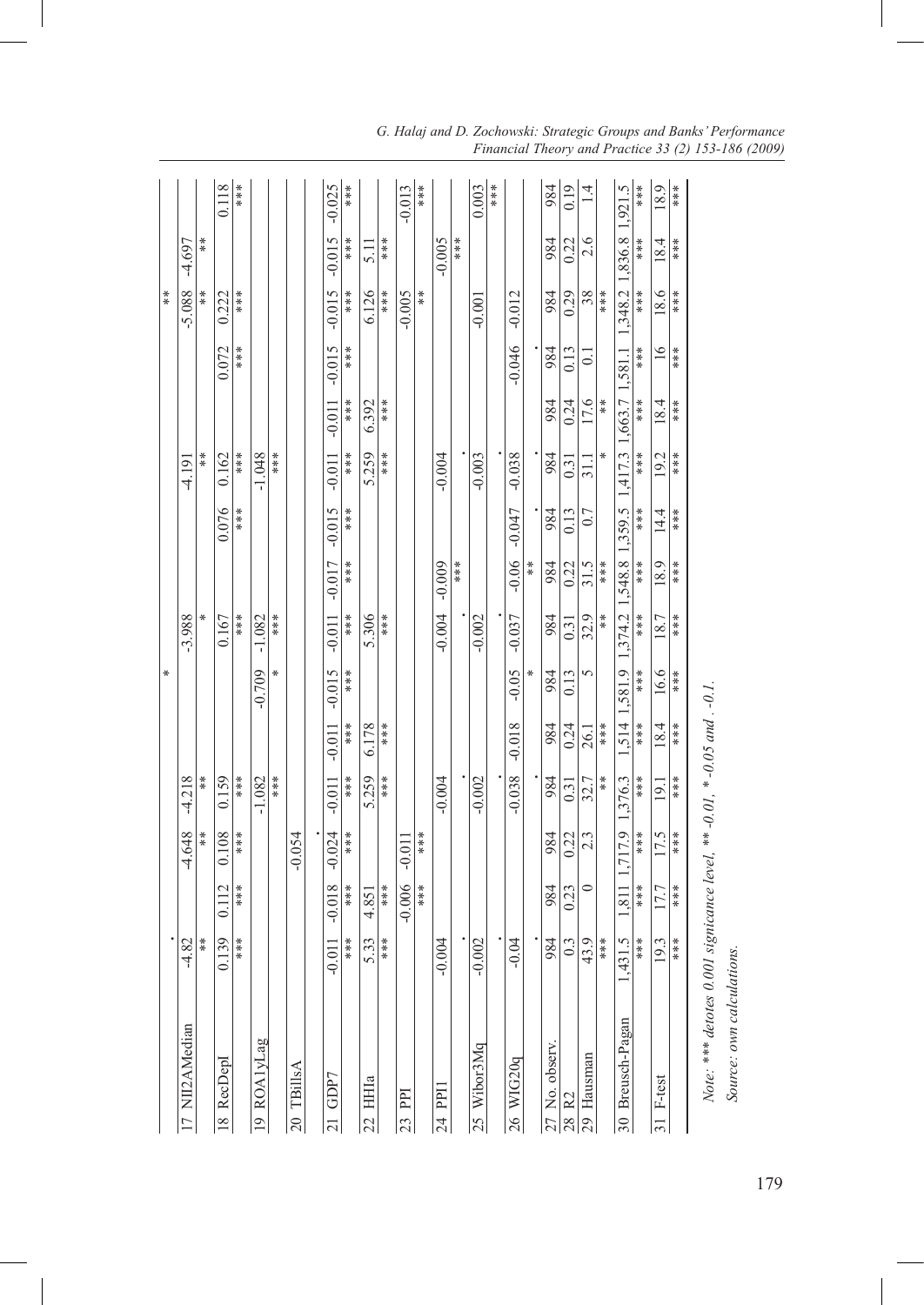| Variables                 |          | Group 1  |          |          | Group <sub>2</sub> |          |          | Group 3  |          |          | Group 4           |          |          | Group 5  |          |
|---------------------------|----------|----------|----------|----------|--------------------|----------|----------|----------|----------|----------|-------------------|----------|----------|----------|----------|
| 1 AEq                     | 0.001    | $\circ$  |          | $\circ$  |                    |          | $\circ$  |          |          | $\circ$  |                   |          | 0.001    |          |          |
|                           |          |          |          |          |                    |          |          |          |          |          |                   |          |          |          |          |
| 2 C2Income                | $-0.003$ |          | $-0.003$ | $-0.002$ | $-0.003$           | $-0.002$ | $-0.002$ | $-0.003$ | $-0.002$ | $-0.002$ | $-0.003$          | $-0.002$ | $-0.002$ | $-0.003$ | $-0.003$ |
|                           | $*$      |          | $***$    | X        | $***$              | ***      | ⋇        | ****     | ***      | $*$      | $*$<br>$*$<br>$*$ | ***      | $*$      | ***      | $*****$  |
| CLoans2T<br>$\tilde{5}$   | $-0.002$ | $-0.003$ | $-0.001$ | $-0.003$ | $-0.003$           | $-0.002$ | $-0.003$ | $-0.003$ | $-0.002$ | $-0.003$ | $-0.003$          | $-0.002$ | $-0.003$ |          |          |
|                           |          | $***$    |          | ****     | $***$              | $*$      | $***$    | $***$    | ⋇        | ***      | $***$             | ∗        | $***$    |          |          |
| 4 DepCorp2A               | $\circ$  |          |          | $-0.001$ |                    |          | $-0.001$ |          |          | $-0.001$ |                   |          | $-0.001$ | $\circ$  | $\circ$  |
| 5 DepMinLoans2A           | $\circ$  |          |          | $\circ$  |                    |          | $\circ$  |          |          | $\circ$  |                   |          | $\circ$  |          |          |
| 6 FXLoans2A               | $-0.003$ |          |          | $-0.003$ |                    | 0.001    | $-0.003$ |          |          | $-0.003$ |                   |          | $-0.003$ |          |          |
|                           | ∗        |          |          | ∗        |                    |          | ¥        |          |          | $*$      |                   |          | ∗        |          |          |
| 7 Group 1                 | 0.004    | 0.005    | 0.005    |          |                    |          |          |          |          |          |                   |          |          |          |          |
|                           | ***      | ***      | ***      |          |                    |          |          |          |          |          |                   |          |          |          |          |
| 8 Group 2                 |          |          |          | $-0.002$ | $-0.003$           | $-0.003$ |          |          |          |          |                   |          |          |          |          |
|                           |          |          |          | $*$      | $*$                | $*$      |          |          |          |          |                   |          |          |          |          |
| 9 Group 3                 |          |          |          |          |                    |          | $-0.001$ | $-0.001$ | $-0.001$ |          |                   |          |          |          |          |
| $10$ Group 4              |          |          |          |          |                    |          |          |          |          | $-0.003$ | $-0.001$          | $-0.001$ |          |          |          |
|                           |          |          |          |          |                    |          |          |          |          | ₩        |                   |          |          |          |          |
| 11 Group 5                |          |          |          |          |                    |          |          |          |          |          |                   |          | $-0.001$ | $-0.002$ | $-0.001$ |
| HipoL2T<br>$\overline{2}$ | $-0.002$ | $-0.001$ | $-0.002$ | $-0.003$ |                    |          | $-0.003$ |          |          | $-0.003$ |                   |          | $-0.003$ |          |          |
|                           |          |          |          | ∗        |                    |          | ∗        |          |          | ₩        |                   |          | ∗        |          |          |
| 13 InLoans2T              |          | $-0.002$ | $-0.002$ |          | $-0.002$           | $-0.002$ |          | $-0.002$ | $-0.002$ |          | $-0.002$          | $-0.002$ |          | $-0.002$ | $-0.002$ |
|                           |          | $* *$    | ∗        |          | ⋇                  |          |          | ٠        | ⋇        |          | ∗                 | ⋇        |          | $*$      | $* *$    |
| 14 IrrMediana             | $-0.001$ |          |          | $-0.001$ |                    |          | $-0.001$ |          |          | $-0.001$ |                   |          | $-0.001$ |          |          |
|                           | ⋇        |          |          |          |                    |          |          |          |          |          |                   |          |          |          |          |
|                           |          |          |          |          |                    |          |          |          |          |          |                   |          |          |          |          |

*G. Halaj and D. Zochowski: Strategic Groups and Banks' Performance Financial Theory and Practice 33 (2) 153-186 (2009)*

 $\overline{\phantom{a}}$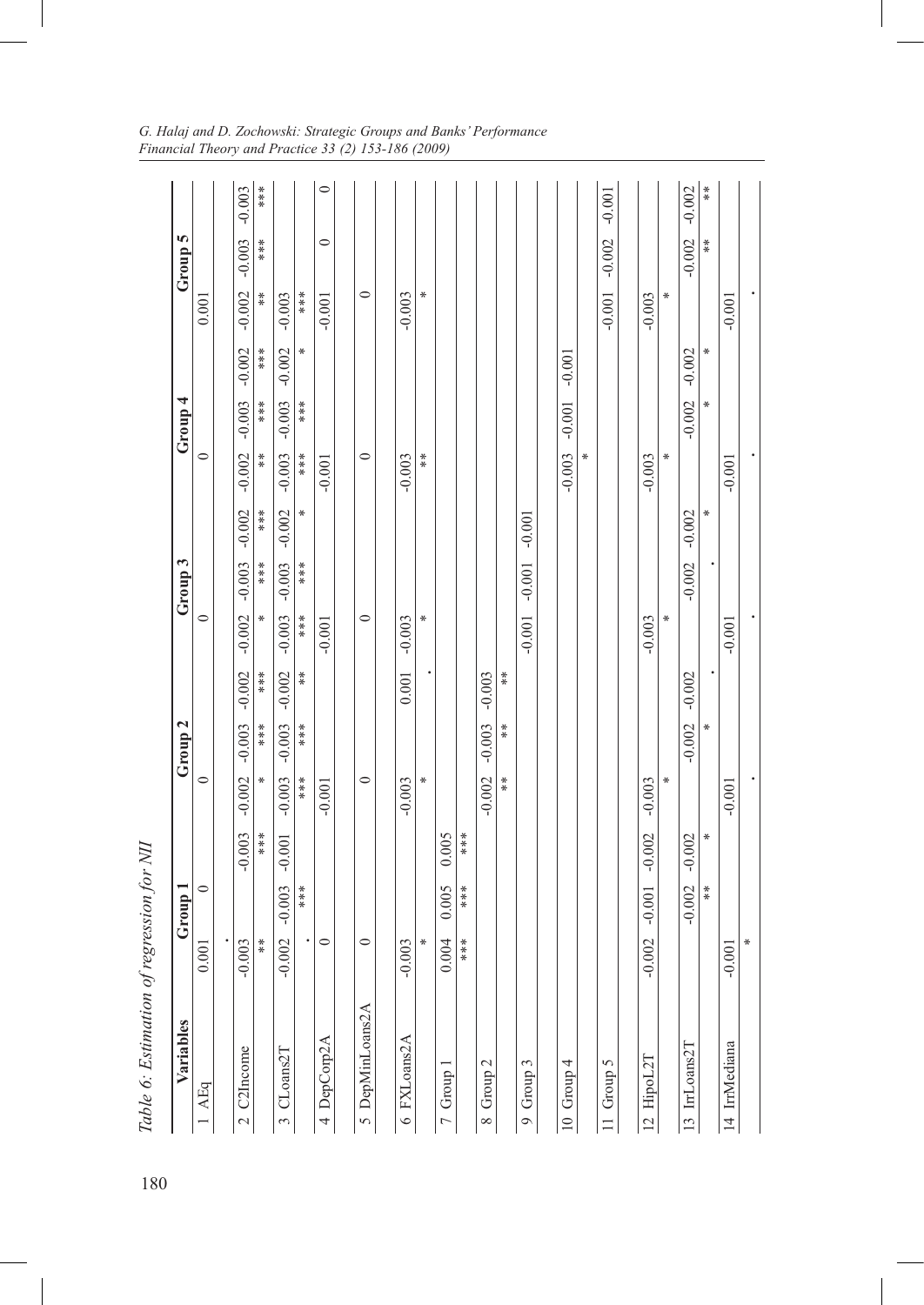| 15 LoansA                                                            | 0.006    |                         |          | 0.006    |               |          | 0.006                 |                |          | 0.007                         |          |          | 0.007                   |          |          |
|----------------------------------------------------------------------|----------|-------------------------|----------|----------|---------------|----------|-----------------------|----------------|----------|-------------------------------|----------|----------|-------------------------|----------|----------|
|                                                                      |          |                         |          | $***$    |               |          |                       |                |          | $***$                         |          |          | $***$                   |          |          |
| $16$ $LogA$                                                          | $\circ$  | $\circ$                 | $\circ$  | $\circ$  | $\circ$       | $\circ$  | $\circ$               | $\circ$        | $\circ$  | $\circ$                       | $\circ$  | $\circ$  | $\circ$                 | $\circ$  | $\circ$  |
|                                                                      | ⋇        | ∗                       | ∗        |          |               |          |                       |                |          |                               |          |          |                         |          |          |
| 17 RecDepl                                                           | $-0.001$ |                         |          | $\circ$  |               |          | $\circ$               |                |          | $\circ$                       |          |          | $\circ$                 |          |          |
|                                                                      |          |                         |          |          |               |          |                       |                |          |                               |          |          |                         |          |          |
| 18 TBillsA                                                           | 0.001    |                         |          | 0.001    |               |          | 0.001                 |                |          | 0.001                         |          |          | 0.001                   |          |          |
|                                                                      |          |                         |          |          |               |          |                       |                |          |                               |          |          | ⋇                       |          |          |
| $19$ GDP4                                                            | $\circ$  | $-0.001$                | $\circ$  | $\circ$  |               | $\circ$  | $\circ$               |                |          | $\circ$                       |          |          | $\circ$                 |          |          |
|                                                                      |          |                         |          | ⋇        |               |          |                       |                |          | ₩                             |          |          |                         |          |          |
| 20 HHIa                                                              | $-0.002$ |                         |          | $-0.001$ |               |          | $-0.001$              |                |          | $-0.001$                      |          |          | $-0.002$                |          |          |
|                                                                      |          |                         |          |          |               |          |                       |                |          |                               |          |          |                         |          |          |
| 21 IFRS                                                              |          |                         | $-0.001$ |          |               | $-0.001$ |                       |                | $-0.001$ |                               |          | $-0.001$ |                         |          | $-0.001$ |
|                                                                      |          |                         | ∗        |          |               |          |                       |                |          |                               |          |          |                         |          |          |
| 22 PPI1                                                              | $-0.001$ |                         |          | $-0.001$ |               |          | $-0.001$              |                |          | $-0.001$                      |          |          | $-0.001$                |          |          |
|                                                                      | $*$      |                         |          | $*$      |               |          | $*$                   |                |          | $*$                           |          |          | $*$                     |          |          |
| 23 Wibor3Mq                                                          | $-0.001$ |                         |          | $-0.001$ |               |          | $-0.001$              |                |          | $-0.001$                      |          |          | $-0.001$                |          |          |
|                                                                      |          |                         |          | ⋇        |               |          |                       |                |          | ∗                             |          |          |                         |          |          |
| 24 WIG20q                                                            | $-0.001$ |                         |          | $-0.001$ | $-0.001$      |          | $-0.001$              | $-0.001$       | $-0.001$ | $-0.001$                      | $-0.001$ | $-0.001$ | $-0.001$                | $-0.001$ | $-0.001$ |
|                                                                      |          |                         |          |          |               |          |                       |                |          |                               |          |          |                         |          |          |
| 25 No. observ.                                                       | 984      | 984                     | 984      | 984      | 984           | 984      | 984                   | 984            | 984      | 984                           | 984      | 984      | 984                     | 984      | 984      |
| 26 R2                                                                | 0.22     | 0.08                    | 0.08     | 0.17     | 0.06          | 0.05     | 0.16                  | 0.06           | 0.04     | 0.17                          | 0.06     | 0.04     | 0.17                    | 0.04     | 0.03     |
| 27 Hausman                                                           | 197.5    | 4.7                     | 7.5      | 4.9      | $\infty$      | 17.7     | 47.4                  | $\overline{6}$ | 5.3      | 54.6                          | 25.8     | 16.6     | 51.2                    | 18.4     | 21.1     |
|                                                                      | $***$    |                         |          |          |               | ⋇        | $*****$               | $***$          |          | $***$                         | $*****$  | ⋇        | $***$                   | $*$      | $*$      |
| 28 Breusch-Pagan                                                     |          | 1,139.3 2,912.5 2,862.5 |          |          | 1,472 3,456.4 |          | 3,488 1,445.3 3,465.8 |                |          | 3,480 1,423.5 3,754.6 3,763.1 |          |          | 1,385.5 5,003.1 4,997.8 |          |          |
|                                                                      | ****     | $***$                   | ***      | $**$     | ****          | $***$    | $**$                  | $***$          | $***$    | ***                           | $***$    | ***      | ****                    | ***      | $***$    |
| 29 F-test                                                            | 18.5     | 28                      | 28       | 24       | 36.7          | 38       | 24.4                  | 39.7           | $\pm$    | 23.8                          | $\pm$    | 42.2     | 23.8                    | 60.4     | 61.1     |
|                                                                      | ***      | $***$                   | ***      | ***      | $***$         | ***      | $***$                 | ***            | ***      | ***                           | ***      | ***      | ***                     | ***      | ***      |
| Note: *** detotes 0.001 signicance level, **-0.01, *-0.05 and $-0.1$ |          |                         |          |          |               |          |                       |                |          |                               |          |          |                         |          |          |

*G. Halaj and D. Zochowski: Strategic Groups and Banks' Performance Financial Theory and Practice 33 (2) 153-186 (2009)*

Source: own calculations.

*Note: \*\*\* detotes 0.001 signicance level, \*\* -0.01, \* -0.05 and . -0.1. Source: own calculations.* tes 0.001 signic uelol Note: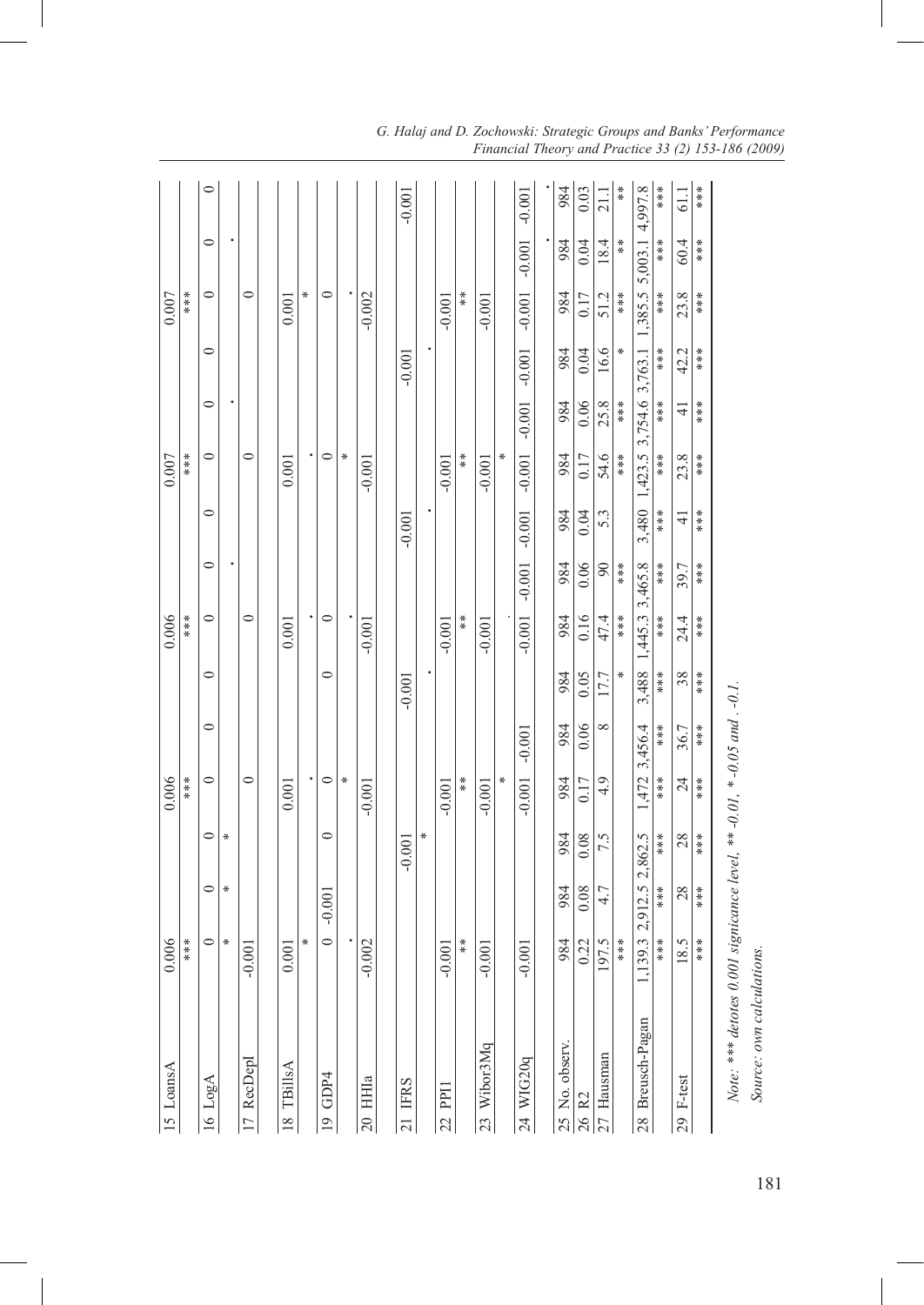|                 | Table 7: Estimation by Hausman-Taylor method |                            |           |           |           |           |        |                                                         |            |                    |                                      |                    |                      |                                     |           |
|-----------------|----------------------------------------------|----------------------------|-----------|-----------|-----------|-----------|--------|---------------------------------------------------------|------------|--------------------|--------------------------------------|--------------------|----------------------|-------------------------------------|-----------|
|                 | Variables                                    | gr1<br><b>ROA</b>          | ROAgr2    | ROAgr3    |           |           |        | ROAgr4 ROAgr5 IRLgr1 IRLgr2 IRLgr3 IRLgr4 IRLgr5 NIIgr1 |            |                    |                                      | NII <sub>gr2</sub> | NIIgr3 NIIgr4        |                                     | NIIgr5    |
|                 | AEq                                          | $-0.0588$                  | $-0.0588$ | $-0.06$   | $-0.0578$ |           |        | $-0.0589 - 0.0965 - 0.0954 - 0.1137 - 0.1032 - 0.0022$  |            |                    |                                      |                    |                      | $-0.003 - 0.0029 - 0.0028 - 0.0033$ |           |
|                 |                                              | $**\n$                     | ***       | $**\ast$  | ***       | $**\ast$  |        |                                                         | $* *$      | $*$                |                                      |                    |                      |                                     | ⋇         |
| $\mathcal{L}$   | C <sub>2</sub> Income                        | $-0.0144$                  | $-0.0152$ | $-0.0146$ | $-0.0146$ | $-0.0157$ |        |                                                         |            |                    | $-6e-04$                             | $-2e-04$           | $-3e-04$             | $-6e-04$                            | $4e-04$   |
|                 |                                              | $**\ast$                   | ***       | ***       | ***       | ***       |        |                                                         |            |                    |                                      |                    |                      |                                     |           |
| 3               | C2Income1yLag                                |                            |           |           |           |           | 0.0156 | 0.0148<br>0.0133                                        | 0.0139     | 0.0126             |                                      |                    |                      |                                     |           |
|                 |                                              |                            |           |           |           |           |        |                                                         |            |                    |                                      |                    |                      |                                     |           |
| 4               | CLoans2T                                     | 0.0024                     | 0.0014    | 0.0017    | 0.0026    | 0.0023    | 0.2609 | 0.2562<br>0.2544                                        | 0.2541     | 0.2494             | $1e-04$                              | 4e-04              | $3e-04$              | $-1e-04$                            | $\circ$   |
|                 |                                              |                            |           |           |           |           | ***    | ***                                                     | ***<br>*** | ***                |                                      |                    |                      |                                     |           |
| 5               | DepCorp2A                                    | $-0.001$                   | $-0.0021$ | $-0.0025$ | $-0.001$  |           |        | $-0.1787 - 0.1805 - 0.1825$                             |            | $-0.1806 - 0.1849$ | 0.0049                               | 0.0053             | 0.0056               | 0.0047                              | 0.005     |
|                 |                                              |                            |           |           |           |           | ***    | ***                                                     | ***<br>*** | ***                | $*$                                  | $* *$              | $*$                  | $* *$                               | $* *$     |
| $\circ$         | DepMinLoans2A                                | $-0.0038$                  | $-0.0026$ | $-0.0033$ | $-0.0031$ | $-0.0032$ |        |                                                         |            |                    | $-0.0037 - 0.0043 - 0.0044 - 0.0037$ |                    |                      |                                     | $-0.004$  |
|                 |                                              |                            |           |           |           |           |        |                                                         |            |                    | $\stackrel{*}{\ast}$                 | $*$                | $\stackrel{*}{\ast}$ | $* *$                               | $*$       |
| $\overline{a}$  | Foreign                                      |                            |           |           |           | 0.0024    |        |                                                         |            |                    |                                      |                    |                      |                                     |           |
|                 |                                              |                            |           |           |           |           |        |                                                         |            |                    |                                      |                    |                      |                                     |           |
| ${}^{\infty}$   | FXLoans2A                                    | $-0.0016$                  | $-0.0027$ | $-0.0019$ | $-0.0014$ | $-8e-04$  |        | $-9e-04 - 0.0074 - 0.0074 - 0.0073$                     |            |                    | $-0.012 - 0.0038 - 0.0034 - 0.0036$  |                    |                      | $-0.004 - 0.0039$                   |           |
|                 |                                              |                            |           |           |           |           |        |                                                         |            |                    |                                      |                    | ₩                    |                                     | ∗         |
| $\circ$         | Group 1                                      | 0.0073                     |           |           |           |           | 0.1333 |                                                         |            |                    | 0.0052                               |                    |                      |                                     |           |
|                 |                                              |                            |           |           |           |           | ⋇      |                                                         |            |                    | ⋇                                    |                    |                      |                                     |           |
| $\approx$       | Group <sub>2</sub>                           |                            | 0.0205    |           |           |           |        | 0.0754                                                  |            |                    |                                      | $-0.0142$          |                      |                                     |           |
|                 |                                              |                            |           |           |           |           |        |                                                         |            |                    |                                      | ⋇                  |                      |                                     |           |
|                 | $\epsilon$<br>Group:                         |                            |           | 0.0079    |           |           |        | $-0.063$                                                |            |                    |                                      |                    | $-0.011$             |                                     |           |
|                 |                                              |                            |           |           |           |           |        |                                                         |            |                    |                                      |                    | ∗                    |                                     |           |
| $\overline{2}$  | Group 4                                      |                            |           |           | 0.0389    |           |        |                                                         | 0.2017     |                    |                                      |                    |                      | $-4e-04$                            |           |
|                 |                                              |                            |           |           | $*$       |           |        |                                                         |            |                    |                                      |                    |                      |                                     |           |
| $\overline{13}$ | Group 5                                      |                            |           |           |           | $-0.0123$ |        |                                                         |            | $-0.0926$          |                                      |                    |                      |                                     | 0.0036    |
|                 |                                              |                            |           |           |           | $*$       |        |                                                         |            |                    |                                      |                    |                      |                                     |           |
| $\overline{4}$  | HipoL2T                                      | 012<br>$\circ$             | 0.0113    | 0.0117    | 0.0124    |           |        | $0.0128 - 0.0549 - 0.0587 - 0.0644 - 0.0566 - 0.0533$   |            |                    | 6e-04                                | $5e-04$            | $3e-04$              | 4e-04                               | $2e-04$   |
|                 |                                              | $*$                        | ∗         | $*$       | $*$       | $*$       |        |                                                         |            |                    |                                      |                    |                      |                                     |           |
| $15 \,$         | IrrMediana                                   | .002<br>$\dot{\mathsf{C}}$ | $-0.0019$ | $-0.002$  | $-0.002$  | $-0.0018$ |        |                                                         |            |                    | $-0.0011 - 0.0012 - 0.0012$          |                    |                      | $-0.0011$                           | $-0.0011$ |
|                 |                                              |                            |           |           |           |           |        |                                                         |            |                    | $*$                                  | $*$                | $*$                  | $* *$                               | $*$       |

Table 7: Estimation by Hausman-Taylor method

*G. Halaj and D. Zochowski: Strategic Groups and Banks' Performance Financial Theory and Practice 33 (2) 153-186 (2009)*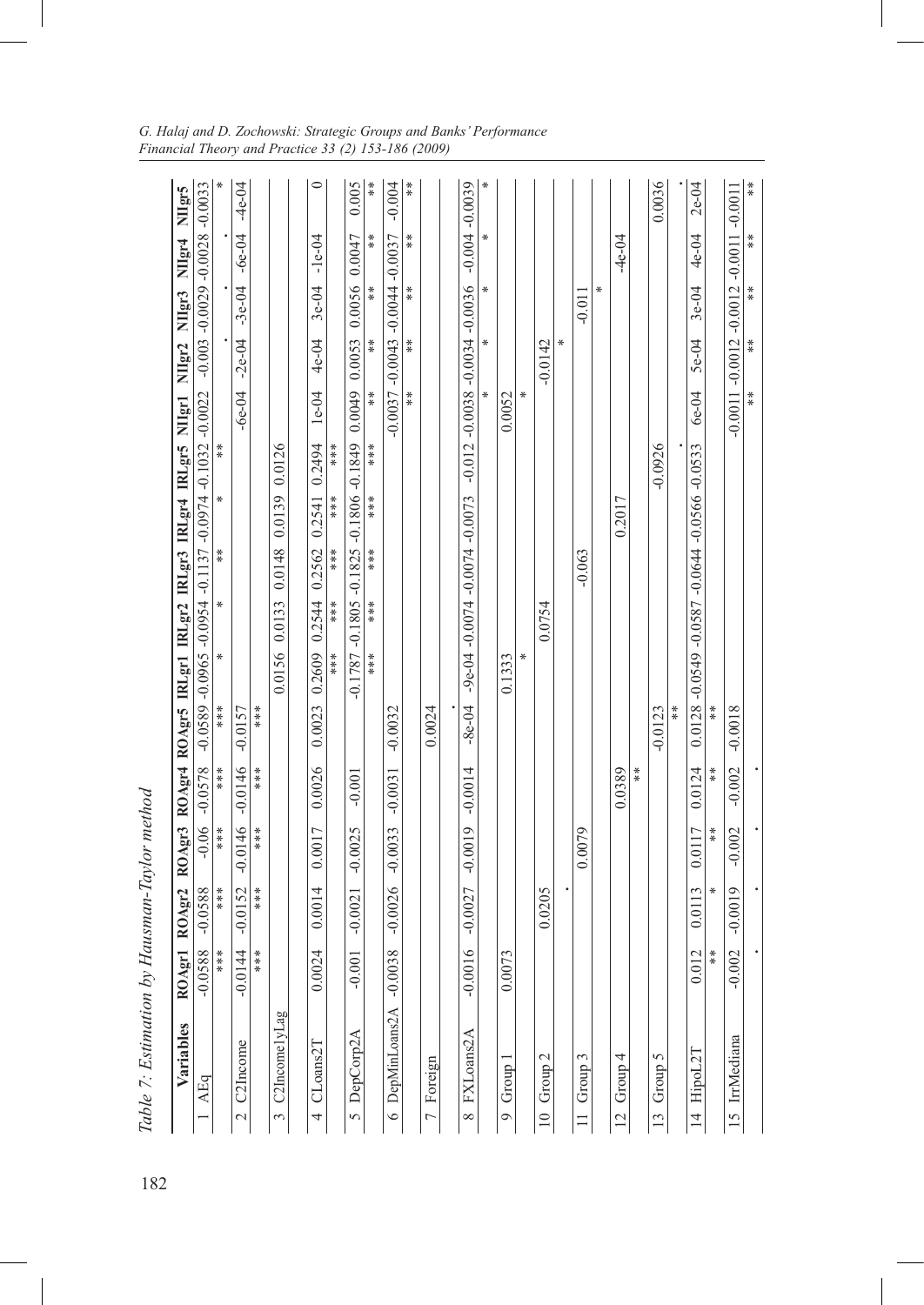| 16 LoansA                       | .0111<br>ę | $-0.0092$ | $-0.0095$ | $-0.0114$ | $-0.0122$         |                           |                    |                            |                   | $-0.014 - 0.0078 - 0.0045 - 0.0097 - 0.0072$ |          | 0.0015   | 0.0015               | 0.0025 0.0023 |          |
|---------------------------------|------------|-----------|-----------|-----------|-------------------|---------------------------|--------------------|----------------------------|-------------------|----------------------------------------------|----------|----------|----------------------|---------------|----------|
|                                 | ⋇          |           | ⋇         |           | $*$               |                           |                    |                            |                   |                                              |          |          |                      |               |          |
| 17 LoansAlyLag                  |            |           |           |           |                   |                           |                    |                            |                   |                                              |          |          |                      |               |          |
|                                 |            |           |           |           |                   |                           |                    |                            |                   |                                              |          |          |                      |               |          |
| LogA<br>$\frac{8}{18}$          | .0013<br>0 | 0.0017    | 0.001     | 0.0016    | 0.0016 0.0181     |                           |                    | $0.0203$ $0.0144$ $0.0201$ |                   | 0.0201                                       | $-3e-04$ | $-7e-04$ | $-6e-04$             | $-5e-04$      | $-6e-04$ |
|                                 |            | $*$       |           |           |                   | $* *$                     | ***                | $* *$                      | ***               | ***                                          |          | $*$      | $*$                  | ⋇             | $*$      |
| NII2 AMedian<br>$\overline{19}$ | .2443      | 0.2734    | 0.252     | 0.2467    |                   | $0.289 - 0.6219 - 0.4645$ |                    | $-0.6113$                  | $-0.4898$         | $-0.4436$                                    |          |          |                      |               |          |
|                                 | $*$        | $*$       | $*$       | $*$       | $* *$             |                           |                    |                            |                   |                                              |          |          |                      |               |          |
| RecDepl<br>$\overline{20}$      | 0095<br>0  | 0.0096    | 0.01      | 0.009     | 0.0088            | 0.127                     | 0.1311             | 0.1321                     | 0.131             | 0.1339                                       | $3e-04$  | 4e-04    | 4e-04                | 4e-04         | $6e-04$  |
|                                 | ***        | ***       | ***       | ***       | ***               | ***                       | ***                | ***                        | ***               | ***                                          |          |          |                      |               |          |
| ROA1yLag<br>$\overline{21}$     |            |           |           |           |                   | $-1.2434 - 1.2335$        |                    | $-1.2427$                  | $-1.246 - 1.2563$ |                                              |          |          |                      |               |          |
|                                 |            |           |           |           |                   | ***                       | ***                | ***                        | ***               | ***                                          |          |          |                      |               |          |
| TBillsA<br>22                   | .0021      | 0.0024    | 0.0016    | 0.0025    |                   |                           |                    |                            |                   |                                              | $-5e-04$ | $-9e-04$ | $-8e-04$             | $-7e-04$      | $-9e-04$ |
|                                 |            |           |           |           |                   |                           |                    |                            |                   |                                              |          |          |                      |               |          |
| GDP7<br>23                      | 4e-04      | $5e-04$   | 4e-04     | $5e-04$   |                   | $5e-04 - 0.0151$          |                    | $-0.015 - 0.0152$          | $-0.015$          | $-0.015$                                     | $\circ$  | $\circ$  | $\circ$              | $\circ$       | $\circ$  |
|                                 | $*$        | $*$       | $*$       | $*$       | $*$               | ***                       | ***                | ***                        | ***               | ***                                          |          |          |                      |               |          |
| HHIa<br>24                      | .1872<br>0 | 0.1964    | 0.1769    | 0.1938    | 0.2241            | 4.3474                    | 4.4381             | 4.254                      | 4.4365            | 4.4703                                       | 0.0273   | 0.0191   | 0.0221               | 0.0245        | 0.0208   |
|                                 |            |           | ₩         |           | $*$               | ***                       | ***                | ***                        | ***               | ***                                          |          |          |                      |               |          |
| PP <sub>I1</sub><br>25          | $1e-04$    | $1e-04$   | $1e-04$   | $1e-04$   | $2e-04$           | $-0.0054$                 | $-0.0054 - 0.0055$ |                            | $-0.0054$         | $-0.0054$                                    | $\circ$  | $\circ$  | $\circ$              | $\circ$       | $\circ$  |
|                                 |            |           |           |           |                   | ***                       | ***                | ***                        | ***               | ***                                          |          |          |                      |               |          |
| Wibor3Mq<br>26                  | $3e-04$    | $3e-04$   | $3e-04$   | $3e-04$   | $3e-04$           | $2e-04$                   | $3e-04$            | $\circ$                    | $3e-04$           | $3e-04$                                      | $-1e-04$ | $-1e-04$ | $-1e-04$             | $-1e-04$      | $-1e-04$ |
|                                 | ***        | ***       | ***       | ****      | ***               |                           |                    |                            |                   |                                              |          |          |                      |               |          |
| WIG20q<br>27                    | .0033      | 0.0034    | 0.0032    | 0.0034    | $0.0036 - 0.0413$ |                           | $-0.0402 - 0.0425$ |                            | $-0.0402$         | $-0.0399$                                    | $-5e-04$ | $-6e-04$ | $-5e-04$             | $-5e-04$      | $-5e-04$ |
|                                 |            |           |           |           |                   |                           | $\bullet$          |                            | ۰                 |                                              |          |          |                      |               |          |
|                                 |            |           |           |           |                   |                           |                    |                            |                   |                                              |          |          |                      |               |          |
| 28 No. observ.                  | 1148       | 1148      | 1148      | 1148      | 1148              | 1148                      | 1148               | 1148                       | 1148              | 1148                                         | 1148     | 1148     | 1148                 | 1148          | 1148     |
| 29 R2                           | 0.248      | 0.249     | 0.248     | 0.248     | 0.25              | 0.328                     | 0.33               | 0.321                      | 0.327             | 0.326                                        | 0.069    | 0.041    | 0.047                | 0.058         | 0.056    |
| 30 H-T ili FE                   | .5499<br>∞ | 3.8546    | 12.5821   | 4.469     | 4.3425            | 4.7023                    |                    | 3.132410.3706 4.1842       |                   | 6.2905 15.3297                               |          | 2.3699   | 4.627517.456712.0731 |               |          |
|                                 |            |           |           |           |                   |                           |                    |                            |                   |                                              |          |          |                      |               |          |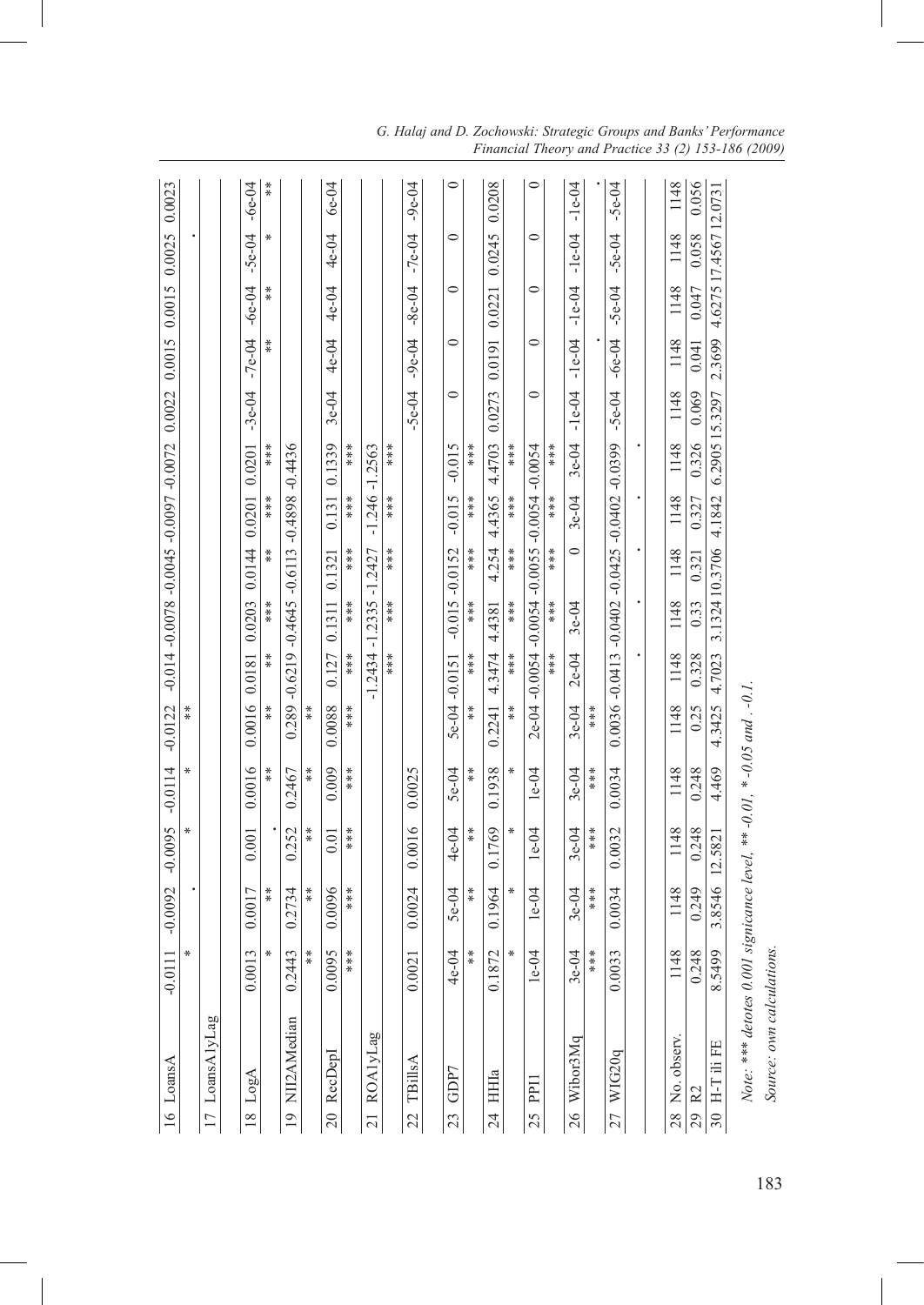#### LITERATURe

**Amel, D. F. and Rhoades, S. A., 1988.** "Strategic groups in banking"*. Review of Economics and Statistics,* 70 (4), 685-689.

**Baltagi, B., 2001.** *Econometric Analysis of Panel Data*. New York: John Wiley & Sons.

**Baltagi, B., Bresson, G. and Pirotte, A., 2003.** "Fixed effects, random effects or Hausman-Taylor? A pretest estimator"*. Economic Letters,* 79 (3), 361-369.

**Barney, J. B. and Hoskisson, R. E., 1990.** "Strategic groups: Untested Assertions and Research Proposals"*. Managerial and Decision Economics,* 11 (3), 187-198.

**Caves, R. E. and Porter, M., 1977.** "From Entry Barriers to Mobility Barriers: Conjectural Decisions and Contrived Deterrence to New Competitors"*. Quarterly Journal of Economics,* 91, 241-262.

**Caves, R. E. and Porter, M., 1978.** "Market Structure, Oligopoly and Stability of Market Shares"*. Journal of Industrial Economics,* 26, 289-313.

**Caves, R. E. and Pugel, T., 1980.** *Intraindustry differences in conduct and performance: viable strategies in US manufacturing industries*. New York: New York University*.*

**Capon, J., 1965.** "On the Asymptotic Efficiency of Kolmogorov-Smirnov Test"*. Journal of the American Statistical Association,* 60 (331), 843-853.

**Cool, K. O. and Dierickx, I., 1993.** "Rivalry, Strategic Groups and Firm Profitability"*. Management Journal,* 14 (1), 47-59.

**Cool, K. O. and Schendel, D., 1987.** "Strategic Group Formation and Performance: The Case of the US Pharmaceutical Industry, 1963-1982"*. Management Science,* 33 (9), 1102-1124.

**Dess, G. and Davis, P., 1984.** "Porter's (1980) Generic Strategies as Determinants of Strategic Group Membership and Organizational Performance"*. Academy of Management Journal,* (3), 467-488.

**DeYoung, R. and Rice, T., 2004.** "Noninterest Income and Financial Performance at U.S. Commercial Banks"*. The Financial Review – Journal of the Eastern Finance Association,* u tisku.

**Duysters, G. and Hagedoorn, J., 1995.** "Strategic Groups and Inter-Firm Networks in International High-Tech Industries"*. Journal of Management Studies,* 32 (3), 359-381.

**Ferguson, T. D., Deephouse, D. L. and Ferguson, W. L., 2000.** "Do Strategic Groups Differ in Reputation"*. Strategic Management Journal,* 21, 1195-1214.

**Ferguson, T. D. and Ketchen, D., 1999.** "Organizational configuration and performance: the role of statistical power in extant research"*. Strategic Management Journal,* 20, 385-395.

**Fiegenbaum, A. and Thomas, H., 1993.** "Industry and Strategic Group Dynamics, Competitive Strategy in the Insurance Industry 1970-84"*. Journal of Management Studies,* 30 (1), 69-105.

**Frazier, G. and Howell, R., 1983.** "Business Definition and Performance"*. Journal of Marketing,* 1983, 59-67.

**Gajek, L. and Kaluszka, M., 2000.** *Wnioskowanie statystyczne*. *Modele i metody.*  Warszawa: WNT.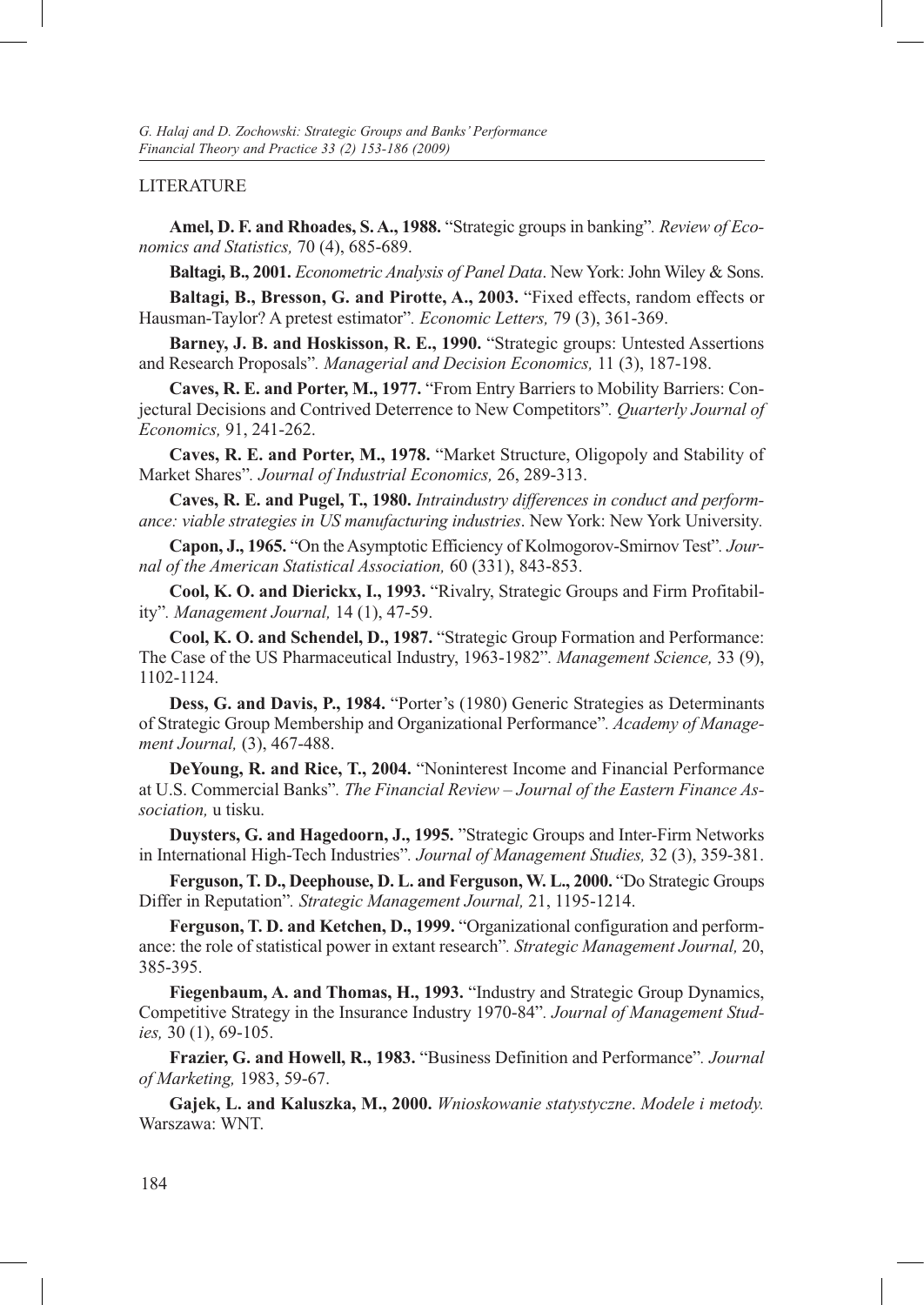**Glogowski, A., 2008.** "Macroeconomic determinants of Polish banks loan losses – results of a panel data study"*. National Bank of Poland Working Papers,* (53/11), 2008.

**Goddard, J., Molyneux, Ph. and Wilson, J.O.S., 2004.** "The profitability of European banks: a cross-sectional and dynamic panel analysis"*. The Manchester School,* 72 (3), 363-381.

**Gordon, A. D., 1999.** *Classification*. Second Edition. London*,* Chapman and Hall/CRC.

**Hackethal, A., 2001.** "Strategic Groups in European Commercial Banking"*. Discussion Paper* No. 01-19*,* German Economic Association of Business Administration (GEABA).

**Halkidi, M., Batistakis, Y. and Vazirgiannis, M., 2001.** "On Clustering Validation Techniques"*. Journal of Intelligent Information Systems,* 17, (2/3), 107-145.

**Hart, O. and Jaffee, D., 1974.** "On the Application of Portfolio Theory to Depository Financial Intermediaries"*, The Review of Economic Studies*, 41 (1), 129-147.

**Hatten, K. J. and Hatten, M. L., 1987.** "Strategic groups, asymmetrical mobility barriers and contestability"*. Strategic Management Journal,* 8, 329-342.

**Hayes, S. L., Spence, A. M. and Marks van Praag, D., 1983.** *Competition in the Investment Banking Industry*. Cambridge: Harvard University Press.

**Heene, A. and Houthoofd, N., 2002.** *The analysis of strategic group and its contribution to competence theory and practice*. Ghent University, neobjavljeno.

**Hunt, M. S., 1972.** *Competition in the Major Home Appliance Industry 1960-1970*. Doktorska disertacija, Harvard University, neobjavljeno.

**Kashyap, A. K. and Stein, J. C., 1995.** "The impact of monetary policy on bank balance sheet"*. Carnegie-Rochester Conference Series on Public Policy,* 42, 151-195.

**Ketchen, D. and Shook C., 1996.** "The application of cluster analysis in strategic management research: an analysis and critique"*. Strategic Management Journal,* 17, 441-458.

**Koller, W., 2001.** "Strategic Groups in Austrian Banking 1995-2000". Research Institute for European Affairs (IEF), neobjavljeno.

**Leask, G., 2004.** "Is there still value in strategic group research?"*,* Aston University, neobjavljeno.

**Martens, R., 1988.** "Strategic Group Formation and Performance. The Case of the Pharmaceutical Industry" in: *Five E.C. Countries 1978-1985*. Faculty of Applied Economics, UFSIA Antwerp University, 402.

**Mascarenhas, B. and Aaker, D. A., 1989.** "Mobility Barriers and Strategic Groups". *Strategic Management Journal*, 10, 475-485.

**Mehra, A., 1996.** "Resource and market based determinants of performance in the U.S. banking industry". *Strategic Management Journal*, 17 (4), 307-322.

**Nath, D. and Gruca, T. S., 1997.** "Convergence Across Multiple Methods for Indentifying Strategic Groups". *Strategic Management Journal*, 18, 745-760.

**Newman, H., 1978.** "Strategic Groups and the Structure-Performance Relationship"*. The Review of Economics and Statistics,* 60, 417-427.

**Oster, S., 1982.** "Intraindustry structure and the ease of strategic change"*. Review of Economics and Statistics,* 64, 376-383.

**Passmore, S. W., 1985.** "Strategic Groups and the Profitability of Banking"*.* Federal Reserve Bank of New York, *Research Paper* No. 8507.